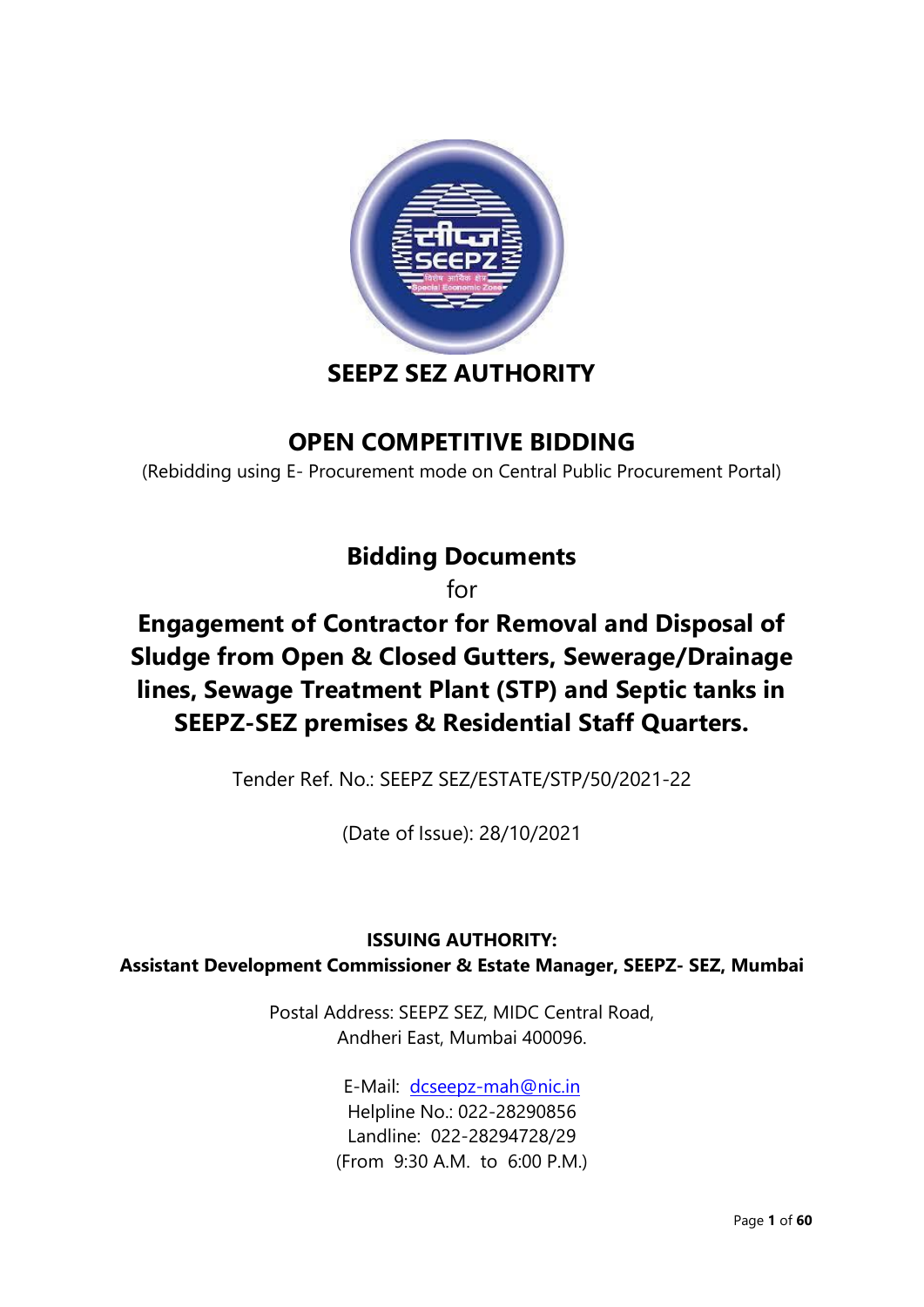# **Key information at a glance**

| <b>SN</b>      | Item                                                                                                     | <b>Description</b>                                                                                                                                                                                                               |
|----------------|----------------------------------------------------------------------------------------------------------|----------------------------------------------------------------------------------------------------------------------------------------------------------------------------------------------------------------------------------|
| $\mathbf{1}$   | Tender Ref. No.                                                                                          | SEEPZ SEZ/ESTATE/STP/50/2021-22                                                                                                                                                                                                  |
| $\overline{2}$ | <b>Tender Title</b>                                                                                      | Engagement of Contractor for Removal and<br>Disposal of Sludge from Open & Closed<br>Gutters, Sewerage/Drainage lines, Sewage<br>Treatment Plant (STP) and Septic tanks in<br>SEEPZ-SEZ premises & Residential Staff<br>Quarters |
| 3              | <b>Cost of Bidding Documents</b>                                                                         | Bidding documents can be downloaded free<br>of cost from the following websites:<br>https://eprocure.gov.in/epublish/app<br>http://seepz.gov.in/tender.aspx                                                                      |
| 4              | Date of Tender Publishing                                                                                | 28 <sup>th</sup> October 2021; 3 PM                                                                                                                                                                                              |
| 5              | Date and time till which physical<br>visits prospective bidders to SEEPZ<br>SEZ premises are permissible | 10 <sup>th</sup> November 2021 till 1700 Hrs                                                                                                                                                                                     |
| 6              | Date and time of Prebid Meeting                                                                          | 1130 Hrs on 11 <sup>th</sup> November 2021                                                                                                                                                                                       |
| $\overline{7}$ | Tentative date for publishing<br>Responses to Pre-bid Queries and<br>Corrigendum, if any                 | 1700 Hrs on 15 <sup>th</sup> November 2021                                                                                                                                                                                       |
| 8              | Last date and time for Submission<br>of Bids (Technical + Financial Bids)                                | 1500 Hrs on 7 <sup>th</sup> December 2021                                                                                                                                                                                        |
| 9              | Date and time of opening of<br><b>Technical Bids</b>                                                     | 1530 Hrs on 8 <sup>th</sup> December 2021                                                                                                                                                                                        |
| 10             | Tentative date for publication of<br>technical evaluation results                                        | 1700 Hrs on 10 <sup>th</sup> December 2021                                                                                                                                                                                       |
| 11             | Tentative date for opening of<br>financial bids                                                          | 1600 Hrs on 14 <sup>th</sup> December 2021                                                                                                                                                                                       |
| 12             | Expected date of Award of<br>Contract                                                                    | 22 <sup>nd</sup> December 2021                                                                                                                                                                                                   |
| 13             | Help Desk No. (For E -Procurement)                                                                       | Smt. Bridget Joe<br>Name: -<br>Designation: - EA to DC, SEEPZ-SEZ<br>Email: -<br>dcseepz-mah@nic.in<br>Landline:-<br>022 - 28294728/29                                                                                           |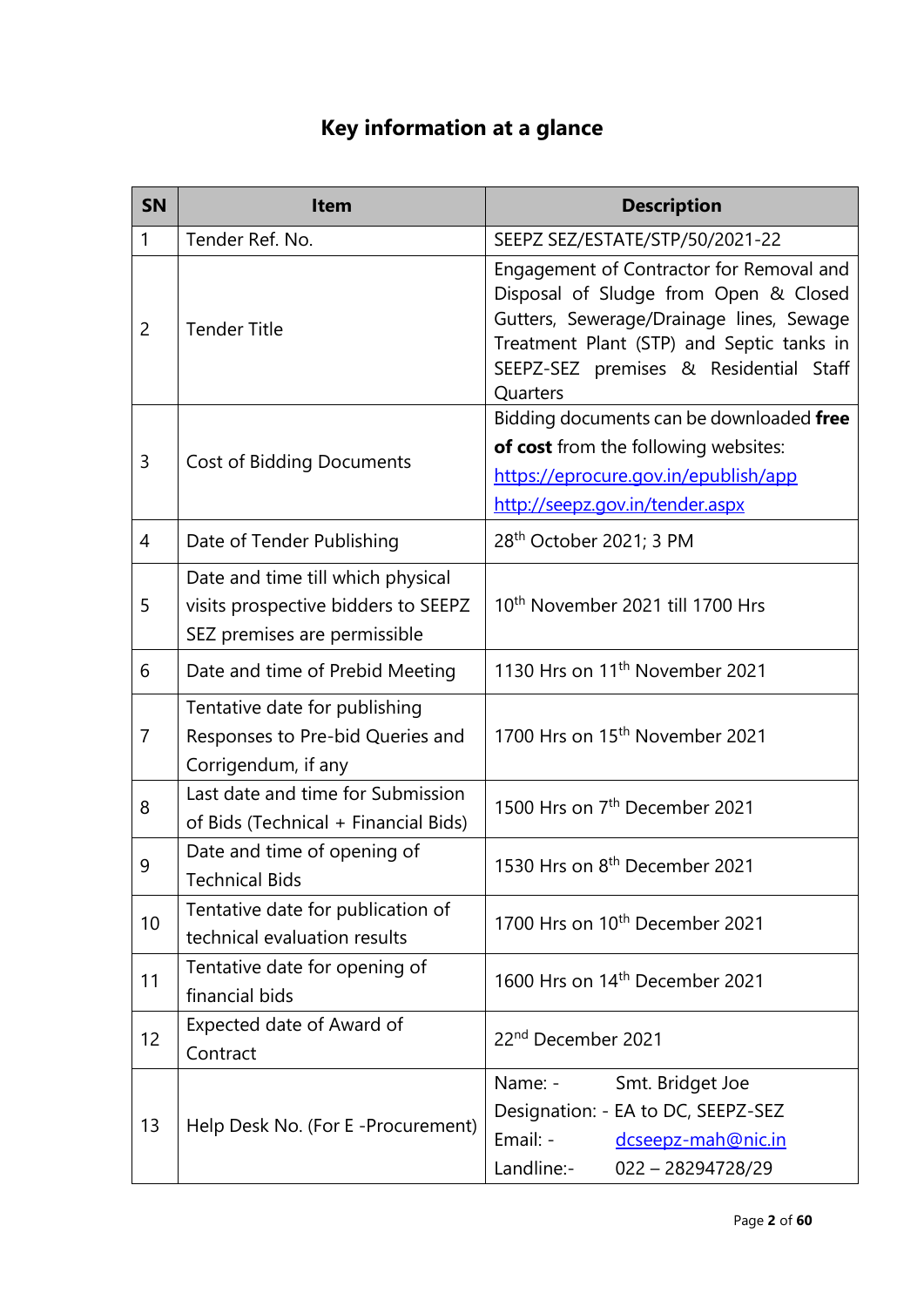|    |                                      | Cell No.:-                             | 9819390963 (Mayur Gadage)                 |  |
|----|--------------------------------------|----------------------------------------|-------------------------------------------|--|
|    |                                      |                                        | 8286587409 (Vikram Satre)                 |  |
|    |                                      |                                        |                                           |  |
|    |                                      | eProcurement Helpdesk no.s (New Delhi) |                                           |  |
|    |                                      |                                        | 0120-4200462,                             |  |
|    |                                      |                                        | 0120-4001002,                             |  |
|    |                                      |                                        | 0120-4001005                              |  |
|    | Link for accessing training schedule |                                        |                                           |  |
| 14 | regarding use of e-procurement       |                                        | https://eprocure.gov.in/cppp/trainingdisp |  |
|    | portal by bidders may be found at:   |                                        |                                           |  |
|    |                                      | Name:-                                 | Shri. Anurag Agarwal                      |  |
|    | Authority to be contacted in case    | Designation:-                          | <b>Deputy Development</b>                 |  |
| 15 | of any clarification / request for   |                                        | Commissioner                              |  |
|    | entry permission for physical visit  | Email:-                                | dcseepz-mah@nic.in                        |  |
|    |                                      | Landline:-                             | $022 - 28294728/29$                       |  |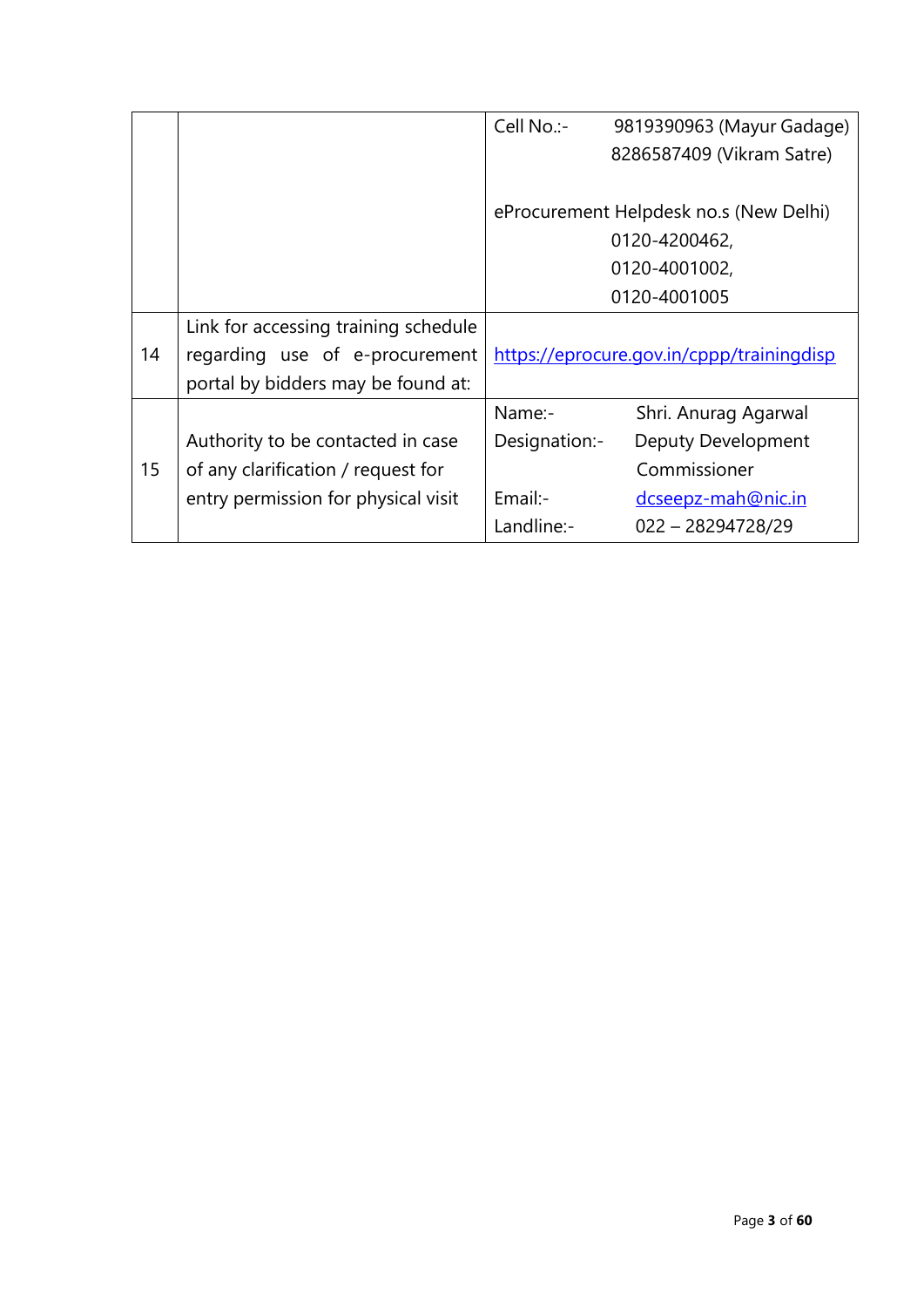# **Table of Contents**

| А.  |  |
|-----|--|
| 1.  |  |
| 2.  |  |
| 3.  |  |
| 4.  |  |
| 5.  |  |
| В.  |  |
| 7.  |  |
| 8.  |  |
| 9.  |  |
| 10. |  |
| C.  |  |
| 11. |  |
| 12. |  |
| 13. |  |
| 14. |  |
| 15. |  |
| D.  |  |
| 16. |  |
| 17. |  |
| 18. |  |
| 19. |  |
| Ε.  |  |
| 20. |  |
| 21. |  |
| 22. |  |
| 23. |  |
| 24. |  |
| 25. |  |
| 26. |  |
| F.  |  |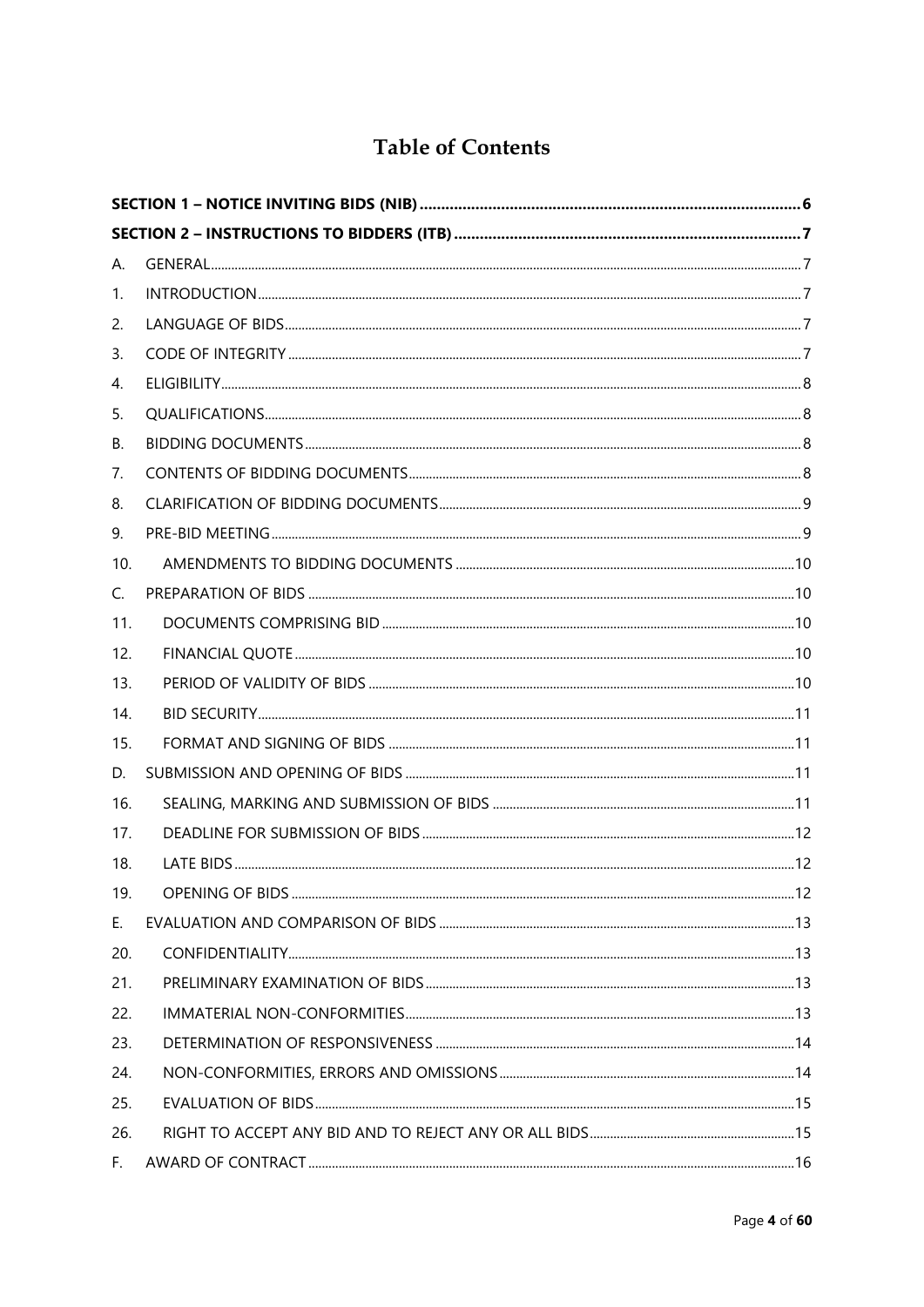| 27.         |                                                                        |  |
|-------------|------------------------------------------------------------------------|--|
| 28.         |                                                                        |  |
| 29.         |                                                                        |  |
| 30.         |                                                                        |  |
| 31.         |                                                                        |  |
|             |                                                                        |  |
|             |                                                                        |  |
|             |                                                                        |  |
|             |                                                                        |  |
|             |                                                                        |  |
| $1_{\cdot}$ | PRELIMINARY EXAMINATION OF BIDS AND DETERMINATION OF RESPONSIVENESS 24 |  |
| 2.          |                                                                        |  |
|             |                                                                        |  |
|             |                                                                        |  |
|             |                                                                        |  |
|             |                                                                        |  |
|             |                                                                        |  |
|             |                                                                        |  |
|             |                                                                        |  |
| 1.          |                                                                        |  |
| 2.          |                                                                        |  |
| 3.          |                                                                        |  |
| 4.          |                                                                        |  |
|             |                                                                        |  |
|             |                                                                        |  |
|             |                                                                        |  |
|             |                                                                        |  |
|             |                                                                        |  |
|             |                                                                        |  |
|             |                                                                        |  |
| 1.          |                                                                        |  |
| 2.          |                                                                        |  |
| 3.          |                                                                        |  |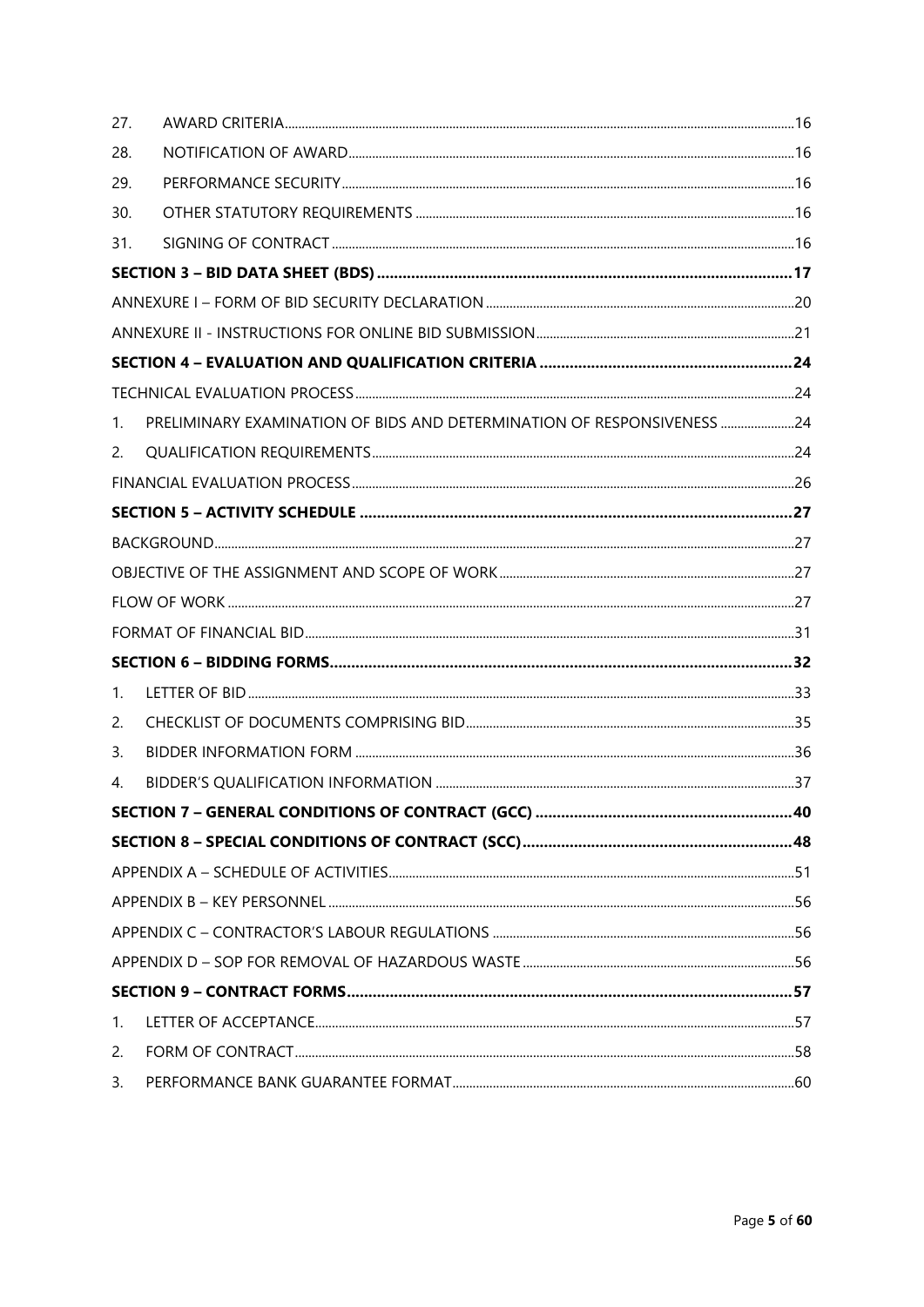# **Section 1 - Notice Inviting Bids (NIB)**

#### **Bid Reference No.:**

#### Date: 28/10/2021

Tender Title: Engagement of Contractor for Removal and Disposal of Sludge from Open & Closed Gutters, Sewerage/Drainage lines, Sewage Treatment Plant (STP) and Septic tanks in SEEPZ-SEZ premises & Residential Staff Quarters.

- 1. The SEEPZ- SEZ authority invites sealed bids from eligible bidders for Removal and Disposal of Sludge from Open & Closed Gutters, Sewerage/Drainage lines, Sewage Treatment Plant (STP) and Septic tanks in SEEPZ-SEZ premises & Residential Staff Ouarters.
- 2. Details pertaining to the scope of work, timeline and procedure to be followed may be seen under the Activity Schedule (Section V).
- 3. The process of Open Competitive Bidding shall be followed for selection of suitable contractor. The bidding process shall be conducted in an online mode on the Central Public Procurement Portal (CPPP) which is publicly accessible using the following web address: https://eprocure.gov.in/epublish/app. Bidders can download the bidding documents free of cost from this portal.
- 4. Interested bidders must register on the e-procurement portal and upload their technical and financial bids separately within the stipulated time and date i.e. 1500 Hours on 7<sup>th</sup> December 2021. All Bids must be accompanied by a valid Bid Security Declaration as per the format given under Annexure I.
- 5. Detailed instructions regarding online submission of bids may be seen under Annexure II. In case of any issues or queries related to the e-procurement portal, kindly send an email request to dcseepz-mah@nic.in or contact on 022-28294790 / 9819390963 (Shri. Mayur Gadage). Bidders are requested to check the system requirements for using the e-procurement portal and uploading bids adequately in advance to avoid issues from cropping up at the last minute.
- 6. The bidder is solely responsible for timely uploading of bids on the e-procurement portal. SEEPZ SEZ Authority shall not be liable for resolving any queries / issues raised on the day of bid submission.
- 7. Technical bids shall be opened online at 1530 hours on 8<sup>th</sup> December 2021. Bidders can see the tender opening status by logging on to the e-procurement portal using their registered IDs.
- 8. Financial bids of only technically qualified bidders shall be opened at a date which shall be pre-disclosed on the e-procurement portal.
- 9. SEEPZ SEZ Authority reserves the right to accept or reject any or all of the bids at any time during the bidding process.

Deputy Development Commissioner SEEPZ SEZ Authority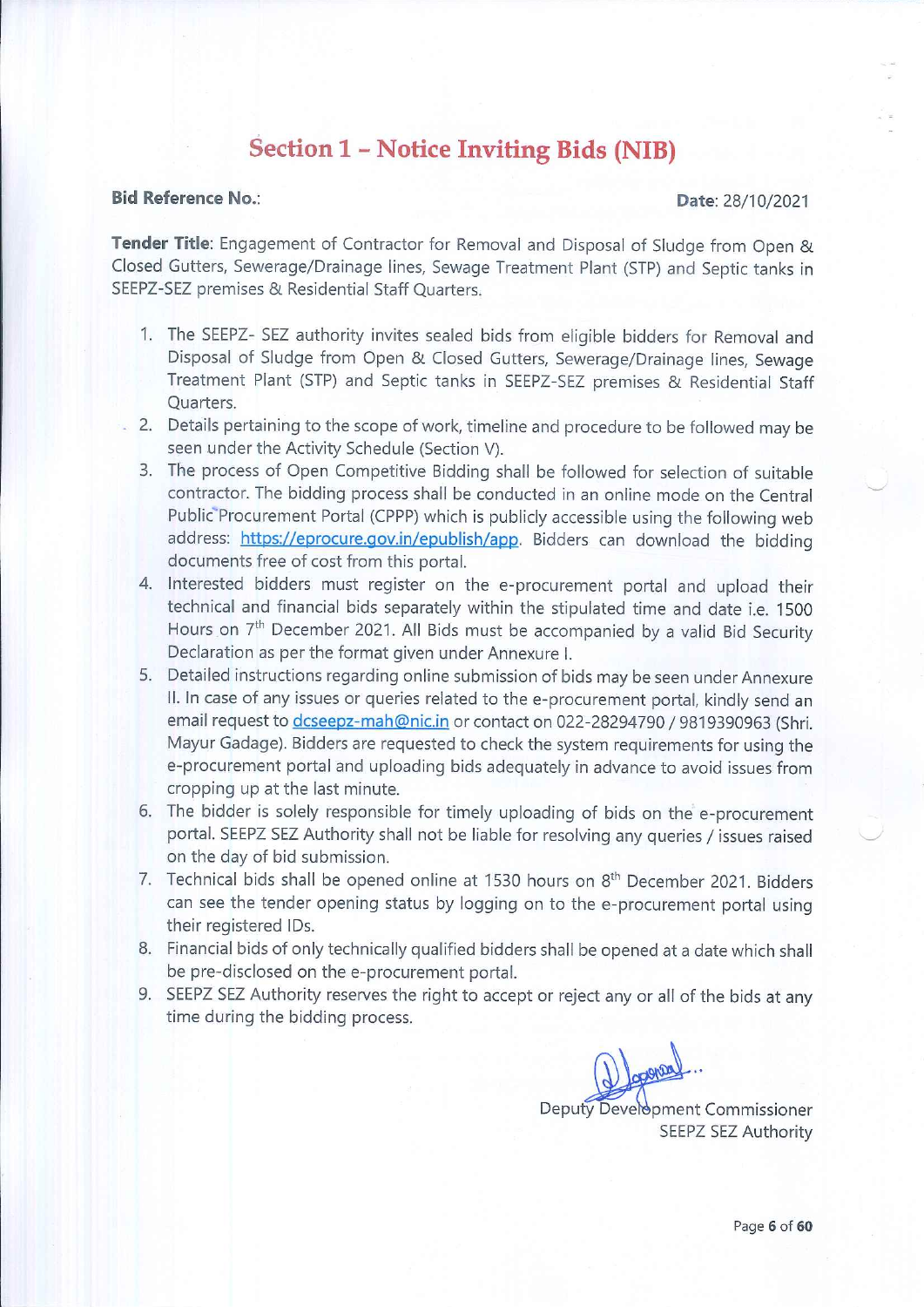# **Section 2 – Instructions to Bidders (ITB)**

## A. General

## **1. Introduction**

- a) This Section provides the relevant information as well as instructions to assist prospective Bidders in preparation and submission of bids. It also includes the mode and procedure to be adopted by the Procuring Entity, being SEEPZ, SEZ Authority for receipt and opening as well as scrutiny and evaluation of bids and subsequent placement of award of contract.
- b) Before preparing the bid and submitting the same to the Procuring Entity, being SEEPZ, SEZ authority, the Bidder should read and examine all the terms & conditions, instructions etc. contained in the Bidding Documents. Failure to provide required information or to comply with the instructions incorporated in this Bidding Documents may result in rejection of bids submitted by Bidders.
- c) The successful Bidder will be expected to complete the performance of Services on regular monthly basis as provided in the schedule of activities attached to the services contract.

### **2. Language of Bids**

Bid submitted by the Bidder and all subsequent correspondences and documents relating to the bid exchanged between the Bidder and the Procuring Entity, shall be written in English language. However, the language of any printed literature furnished by the Bidder in connection with its bid may be written in any other language, provided the same is accompanied by a self-certified English translation and, for purposes of interpretation of the bid, the English translation shall prevail.

### **3. Code of Integrity**

- a) The Procuring Entity and all officers or employees of the Procuring Entity being SEEPZ, SEZ authority, whether involved in the procurement process or otherwise, or Bidders and their representatives or Consultants or Service Providers participating in a procurement process or other persons involved, directly or indirectly in any way in a procurement process shall maintain an unimpeachable standard of integrity in accordance with the code of integrity prescribed under GFR 175.
- b) In case of breach of the code of integrity by a Bidder or a prospective Bidder, the SEEPZ Authority, after giving a reasonable opportunity of being heard, may take appropriate measures including –
	- i. exclusion of the Bidder from the procurement process;
	- ii. calling off of pre-contract negotiations and forfeiture or encashment of bid security;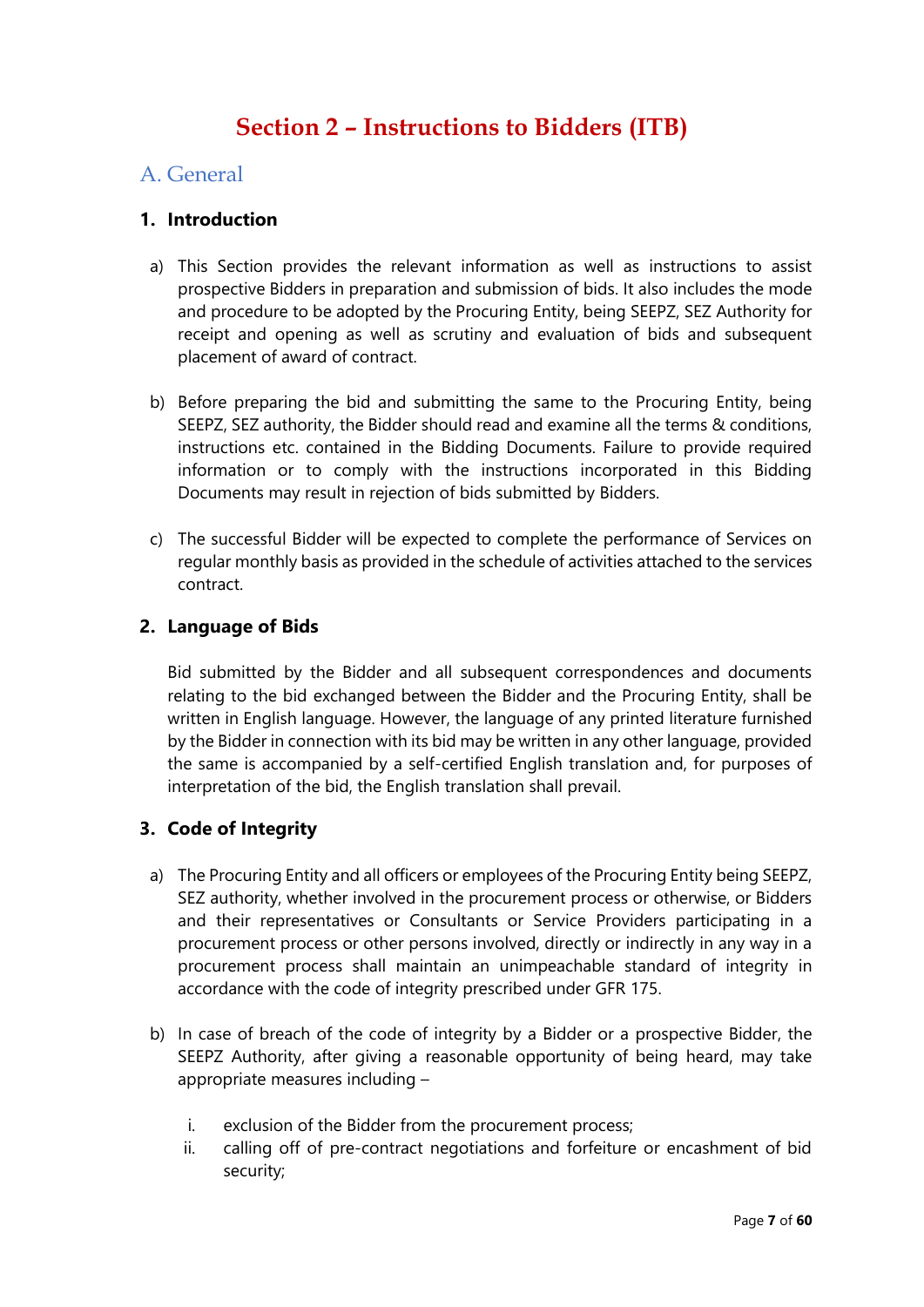- iii. forfeiture or encashment of any other security or bond relating to procurement;
- iv. recovery of payments made by the Procuring Entity along with interest thereon at bank rate;
- v. cancellation of the relevant contract and recovery of compensation for loss incurred by the Procuring Entity;
- vi. debarment of the Bidder from participation in any future procurements of any Procuring Entity for a period of up to three years.

## **4. Eligibility**

- a) This invitation to tender is open to all bidders eligible as described in the instructions to bidders. SEEPZ employees, Committee members, Board members and their relatives (Spouse or Children) are not eligible to participate in the tender. Bidders involved in corrupt and fraudulent practices or debarred from participating in Public Procurement by any state government or any procuring entity of the central government shall not be eligible.
- b) The specific eligibility conditions shall be as prescribed under the Bid Data Sheet.
- c) Bidders shall submit a declaration regarding its eligibility vis-à-vis all the criteria mentioned under the instructions to bidders and the bid data sheet.

### **5. Qualifications**

Bidders should substantially meet the qualification criteria as stipulated in the 'Section 4 - Evaluation and Qualification Criteria'. Bidders should fill and submit the Forms provided in 'Section 6 - Bidding Forms' to provide relevant information and documents in support of fulfillment of Bidder's qualification as part of its technical bid.

### **6. E-Tendering Online Bid Submission Process**

The e-tender is available on CPPP portal, https://eprocure.gov.in/eprocure/app as mentioned in the tender. The tenders duly filled in should be uploaded and submitted online on or before the end date of submission. More details regarding the online bid submission process may be found under Annexure-II attached to this bidding document.

## B. Bidding Documents

#### **7. Contents of Bidding Documents**

- a) The Bidding Documents include the following Sections, which should be read in conjunction with any amendment issued in accordance with ITB.
	- ➢ Section 1 Notice Inviting Bids (NIB)
	- ➢ Section 2 Instructions to Bidders (ITB)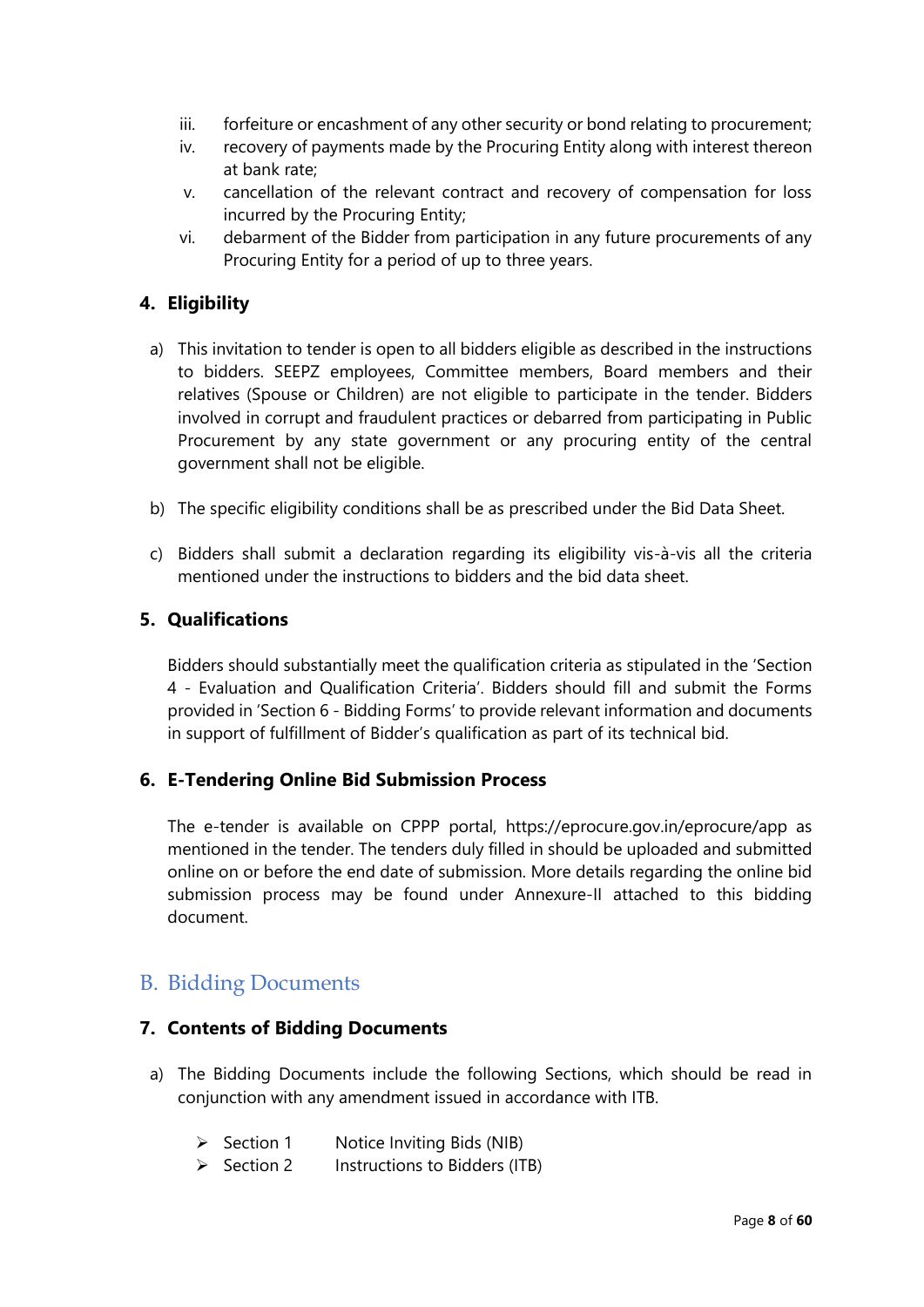- ➢ Section 3 Bid Data Sheet
- $\triangleright$  Section 4 Evaluation and Qualification Criteria
- ➢ Section 5 Activity Schedule
- ➢ Section 6 Bidding Forms
- ➢ Section 7 General Conditions of Contract (GCC)
- ➢ Section 8 Special Conditions of Contract (SCC)
- ➢ Section 9 Contract Forms
- ➢ Financial Bid Template in MS Excel format
- b) Unless downloaded directly from the SEEPZ website (http.//seepz.gov.in) or the eprocurement portal (https://eprocure.gov.in/epublish/app) as specified in the BDS, Procuring Entity shall not be responsible for the correctness of the Bidding Documents, responses to requests for clarification, the Minutes of the Pre-bid meeting, if any, or Amendment(s) to the Bidding Documents in accordance with ITB.
- c) Bidders are expected to examine all instructions, forms, terms, and specifications in the Bidding Documents and to furnish with its Bid all information or documentation as is required by the Bidding Documents.

### **8. Clarification of Bidding Documents**

- a) A Bidder requiring any clarification of the Bidding Documents shall contact the SEEPZ, SEZ authority in writing / email at the Procuring Entity's address specified in the BDS.
- b) The Procuring Entity will respond in writing / email / through the e-procurement portal to any request for clarification, provided that such request is received prior to the deadline for submission of bids within a period specified in the BDS. The Procuring Entity shall also promptly publish brief description of the enquiry but without identifying its source and its response at its website or on the e-procurement portal.
- c) Should the clarification result in changes to the essential elements of the Bidding Documents, the Procuring Entity shall amend the Bidding Documents following the procedure given under ITB.

### **9. Pre-bid Meeting**

- a) In order to provide response to any doubt regarding Bidding Documents, or to clarify issues, a pre-bid meeting may be scheduled, as specified in the BDS.
- b) During the pre-bid meeting, the clarification sought by representative of prospective Bidders shall be responded appropriately. However, they shall be asked to submit their written request by close of office next day or by e-mail for electronic record thereof. The Procuring Entity shall publish written response to such requests for clarifications, without identifying its source. In case required, amendment(s), in terms of ITB below shall be issued, which shall be binding on all prospective Bidders.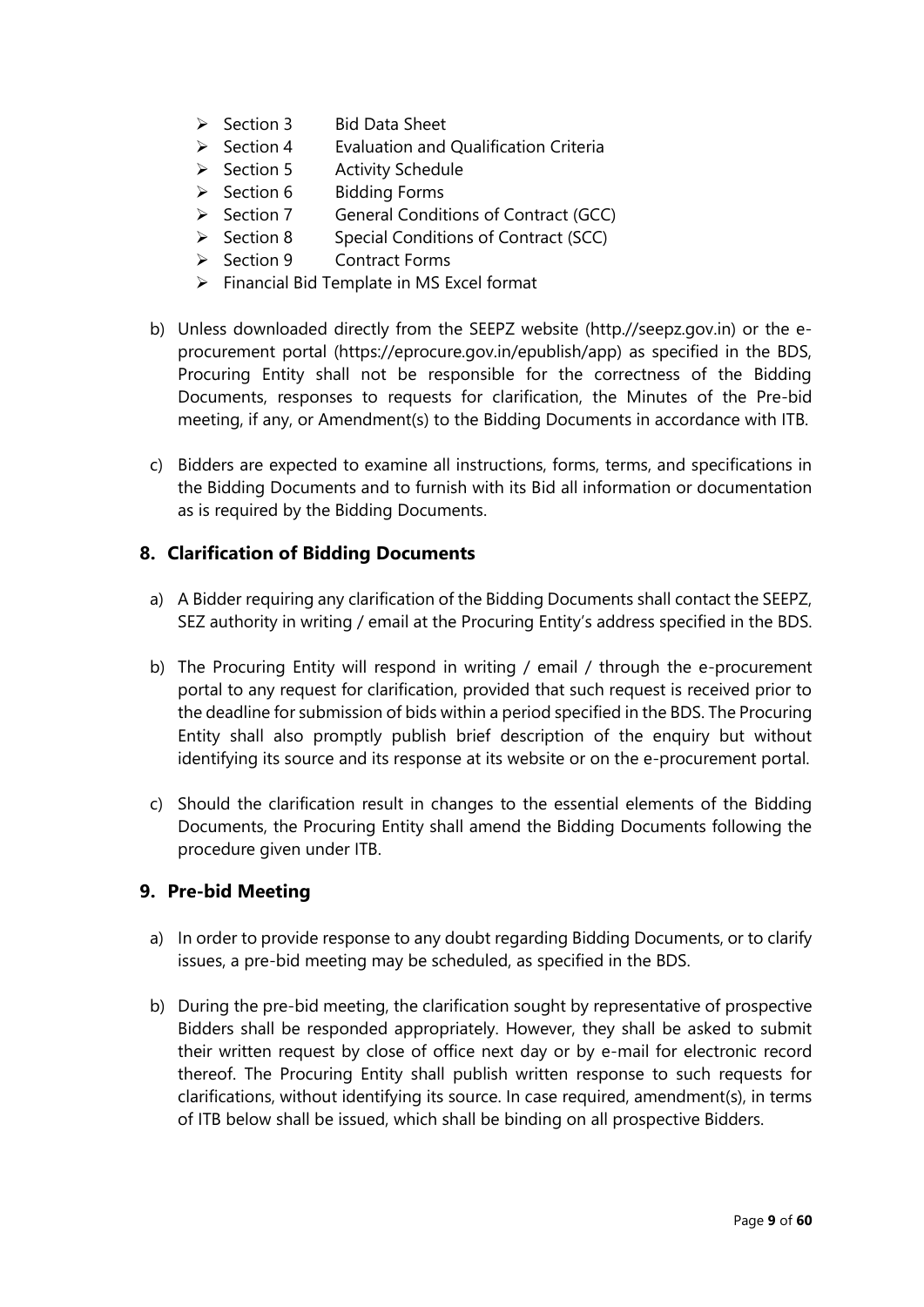## **10.Amendments to Bidding Documents**

- a) At any time prior to the deadline for submission of bids, the SEEPZ SEZ authority may, for any reason deemed fit by it, amend or modify the Bidding Documents by issuing Amendment(s)/corrigendum.
- b) Such Amendment(s)/corrigendum will be published on SEEPZ SEZ authority's website or on the e-procurement portal and the same shall be binding on all prospective Bidders.
- c) In order to give reasonable time to prospective Bidders to take necessary action in preparing their bids, the Procuring Entity may, at its discretion, extend the deadline for the submission of bids and other allied time frames which may be linked with that deadline.
- d) Any Bidder who has downloaded the Bidding Documents should check the Amendment(s), if any, issued on the SEEPZ SEZ authority website and on the eprocurement portal. The Procuring Entity shall not be responsible in any manner if prospective Bidders miss any Amendment(s) published on Procuring Entity's website or on the e-procurement portal.

# C. Preparation of Bids

## **11.Documents Comprising Bid**

- a) Bidder's technical bid shall comprise the following:
	- $\triangleright$  Letter of Bid as per the form provided in Section 6 Bidding Forms;
	- ➢ Bid Security declaration furnished in accordance with Annexure I;
	- ➢ Bidder Information Form as per Form provided in Section 6: Bidding Forms;
	- ➢ Documents establishing Bidders' eligibility and qualification in accordance with Forms given in Section 6: Bidding Forms;
	- $\triangleright$  Any other document as required in the ITB or BDS
	- $\triangleright$  An Undertaking duly signed on the letter head from the Bidders to the effect that they agree and abide by the clauses / conditions of Bidding Documents issued by the Procuring Entity and any amendment made thereafter.
- b) Bidder's financial bid shall comprise the financial quote submitted in the excel template published along with these bidding documents.

### **12.Financial Quote**

The Bidder shall make its financial offer in INR only net of GST and all other taxes and duties payable on the services if the contract is awarded, as specified in the BDS.

### **13.Period of Validity of Bids**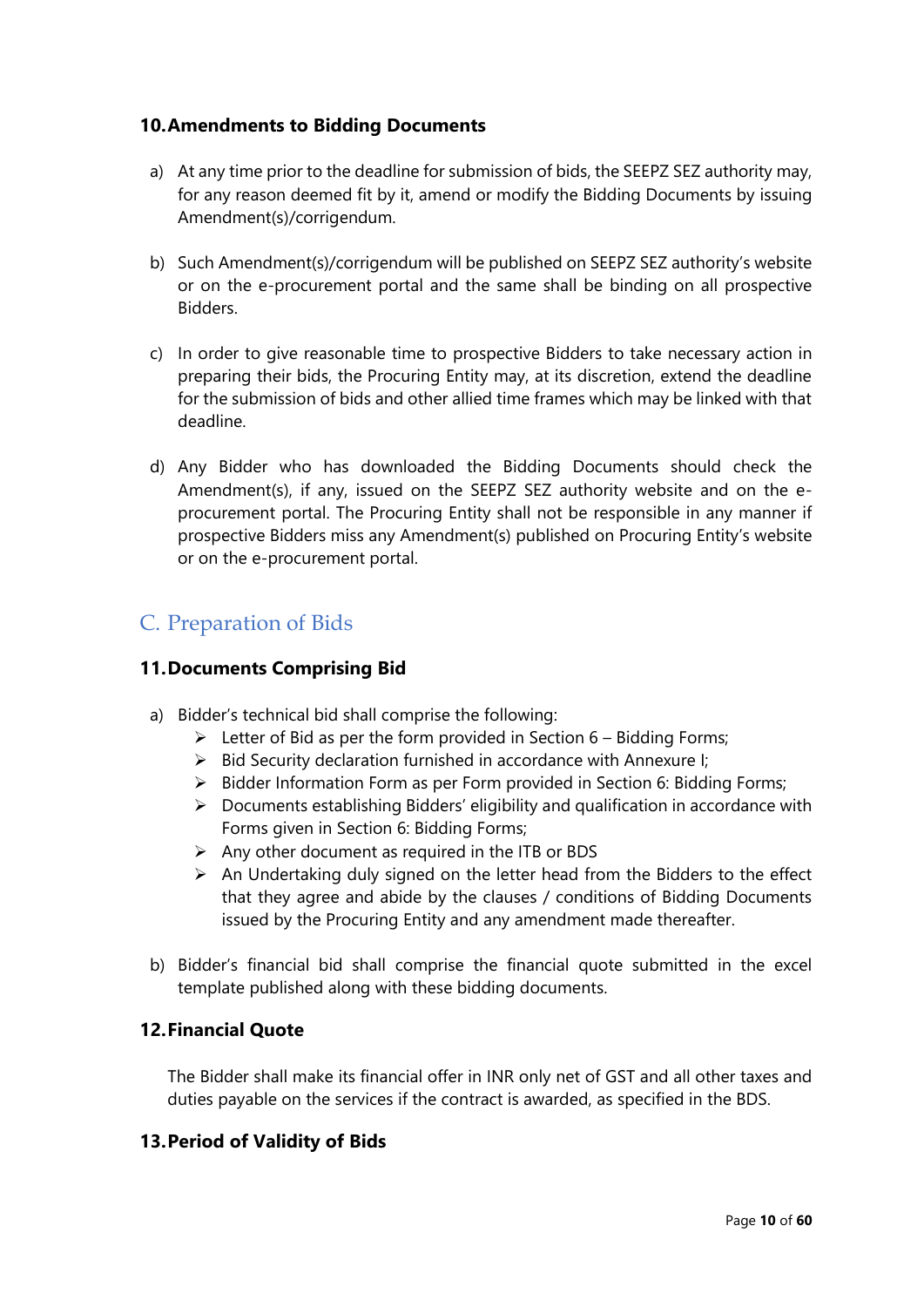- a) Bids shall remain valid for a period of 180 days from the deadline of submission of bids unless otherwise specified in the Bid Data Sheet.
	- b) In exceptional circumstances, prior to the expiration of the bid validity period, the Procuring Entity may request Bidders to extend the period of validity of their bids. The request and the responses shall be made in writing. A Bidder may refuse the request without forfeiting its Bid Security. A Bidder granting the request shall not be required or permitted to modify its bid.
	- c) The Bidder who agrees to the extension of the period of validity of bids so requested by the Procuring Entity shall also extend the period of validity of bid securities submitted by them or submit new bid security to cover the extended period of validity of their bids. A Bidder whose bid security is not extended or new bid securities not submitted shall be considered to have refused the request to extend the period of validity of its bids and rejected as non-responsive. The decision of Procuring Entity will be final and binding in this regard.

#### **14.Bid Security**

The Bidder shall furnish as part of its bid, a bid security declaration duly signed on the letterhead as specified in the BDS. Any bid not accompanied by a Bid Security declaration in the required format shall be rejected by the Procuring Entity as nonresponsive.

#### **15.Format and Signing of Bids**

- a) The technical bids comprising all documents specified under ITB Clause 11 a) may be compiled into a single PDF document. All pages in the document should be serially numbered and an index specifying contents of the bid should be populated at the beginning of the document.
- b) Authorized signatory of the bidder shall sign, either physically or digitally, on each page of the bid. This signature should be accompanied by bidder's official seal.
- c) The financial bid must be submitted in the MS excel template provided with the bidding documents.

# D. Submission and Opening of Bids

#### **16.Sealing, Marking and Submission of Bids**

- a) Bidders shall submit their bids online and also by post or by hand or drop in the box earmarked by the SEEPZ SEZ authority in its office. The technical and financial bids must be sealed in separate envelopes and then enclosed together in a larger envelope. Each envelope shall bear the following details:
	- ➢ Tender ID / Bid Ref. No. and Tender Title (subject matter of procurement);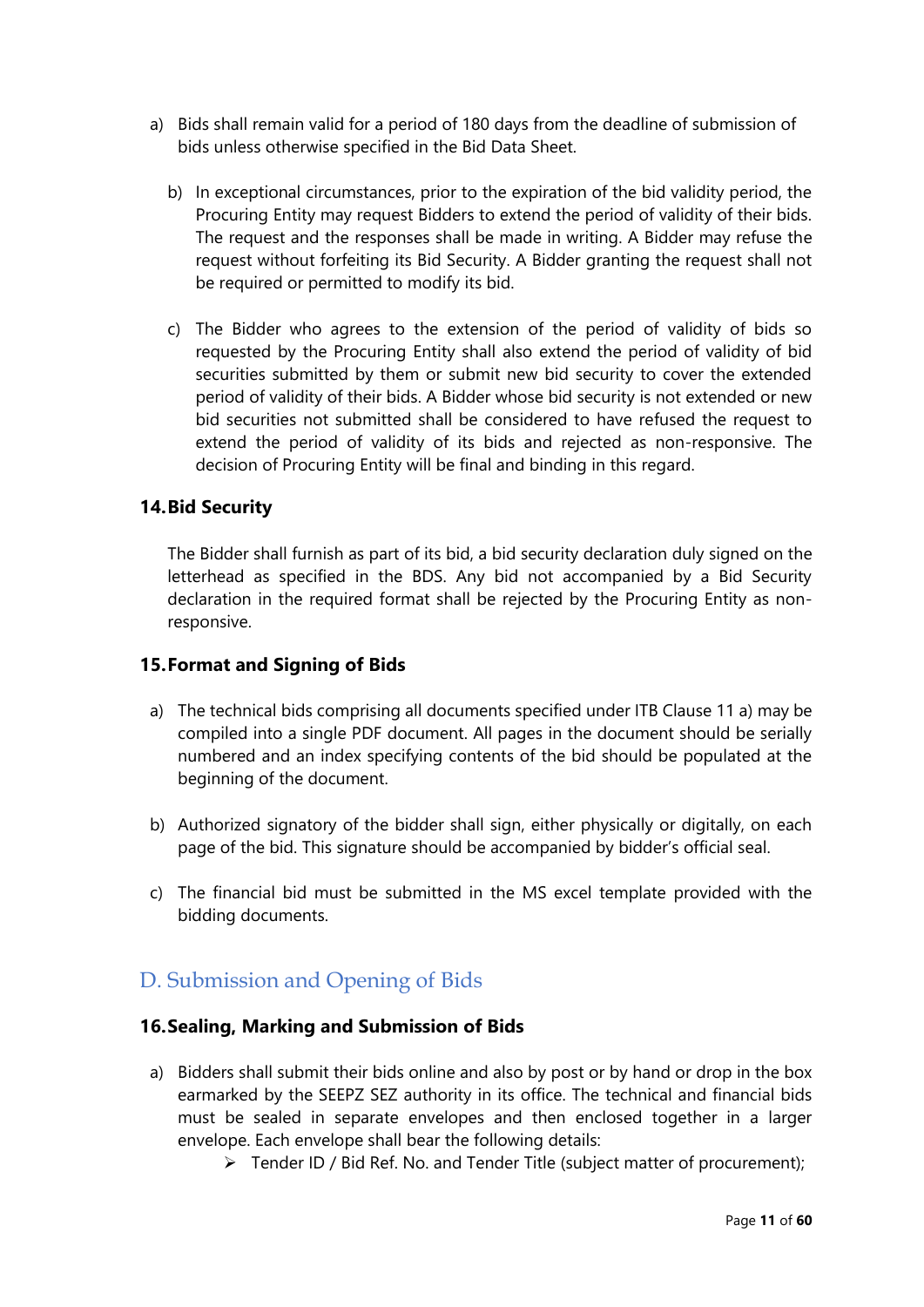- ➢ Complete postal address of the Procuring Entity (SEEPZ SEZ Authority);
- $\triangleright$  Name and complete address along with the mobile, telephone number and email address of the Bidder;
- $\triangleright$  A warning 'not to open before the time and date for bid opening' as indicated in the Bidding Documents
- b) If all envelopes are not sealed and marked as required, the SEEPZ SEZ authority will assume no responsibility about its consequences viz. misplacement or premature opening of the bid.
- c) Online submission of bids shall be carried out in accordance with the instructions given under Annexure II.

## **17.Deadline for Submission of Bids**

- a) Bids must be received by the Procuring Entity online on the e-procurement portal and at the address specified in the BDS no later than the date and time specified in the BDS.
- b) The date of submission and opening of bids shall not be extended except when:
	- $\triangleright$  sufficient number of bids have not been received within the given time and the Procuring Entity is of the opinion that further bids are likely to be submitted if time is extended; or
	- $\triangleright$  the Bidding Documents are required to be substantially modified as a result of discussions in pre-bid meeting or otherwise and the time for preparations of bids by the prospective Bidders appears to be insufficient for which such extension is required.
- c) In cases where the time and date of submission of bids is extended, an amendment to the Bidding Documents shall be issued in accordance with ITB 10.

### **18.Late Bids**

The e-procurement portal does not permit late submission of bids. With regards to the physical submission of bids, the SEEPZ SEZ authority's officer authorized to receive the bids shall not receive any bid that is submitted personally by hand or by courier after the time and date fixed for submission of bids under any circumstances.

### **19.Opening of Bids**

- a) The technical bids shall be opened online on the date and time stipulated in the BDS.
- b) In exceptional circumstances, if the procuring entity is faced with any technical issues while opening the bids online, with due certification of the Bid Evaluation Committee on the nature of such technical exception, the physical bids in hard copy shall be proceeded to be evaluated with after due approval of Competent Authority. In such an event, the date of bid opening shall be the same as the one stipulated for online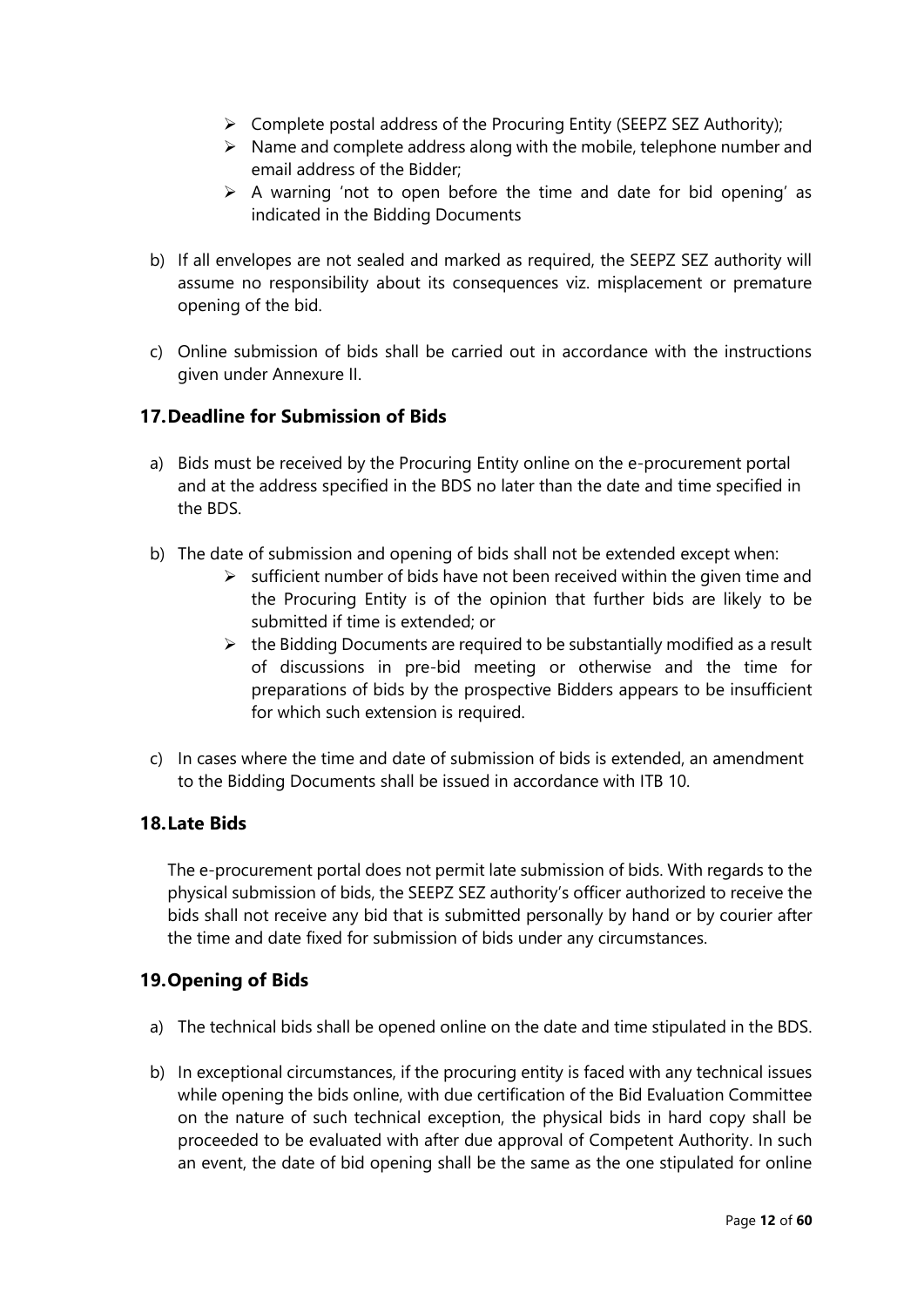bid opening unless separately publicly notified by the competent authority.

- c) After due evaluation of the technical bids, the procuring entity shall notify the technically qualified bidders regarding the date of financial bid opening by giving at least 3 days' advance notice on the e-procurement portal.
- d) The financial bids of only technically qualified bidders shall be opened.

# E. Evaluation and Comparison of Bids

### **20.Confidentiality**

- a) Information relating to the evaluation of bids and recommendation of contract award, shall not be disclosed to Bidders or any other persons not officially concerned with the bidding process until the same is published officially on the e-procurement portal for information of all Bidders.
- b) Any effort by a Bidder to influence the Procuring Entity in the evaluation or contract award decisions may result in the rejection of its Bid.

#### **21.Preliminary Examination of Bids**

- a) The Bid Evaluation Committee constituted by the Procuring Entity shall conduct a preliminary scrutiny of the opened bids at the beginning to assess the prima-facie responsiveness and record its findings thereof particularly in respect of the following:
	- $\triangleright$  that the bid is complete and duly signed by authorized signatory;
	- $\triangleright$  that the bid is valid for the period, specified in the Bidding Documents;
	- $\triangleright$  that the bid is accompanied by Bid Security declaration;
	- $\triangleright$  that the bid is unconditional and that the Bidder has agreed to give the required performance security; and
	- $\triangleright$  any other specific requirements put forth in the bidding documents.
- b) Bids failing to meet these preliminary requirements shall be treated as non-responsive and shall not be considered further for evaluation.

#### **22.Immaterial Non-conformities**

- a) The Bid Evaluation Committee may waive non-conformities in the bid that do not constitute a material deviation, reservation or omission and deem the bid to be responsive;
- b) The Bid Evaluation Committee may request the Bidder to submit necessary information or documents which are historical in nature like audited statements of accounts, tax clearance certificate, PAN, etc. within a reasonable period of time. Failure of the Bidder to comply with the request within the given time shall result in the rejection of its bid;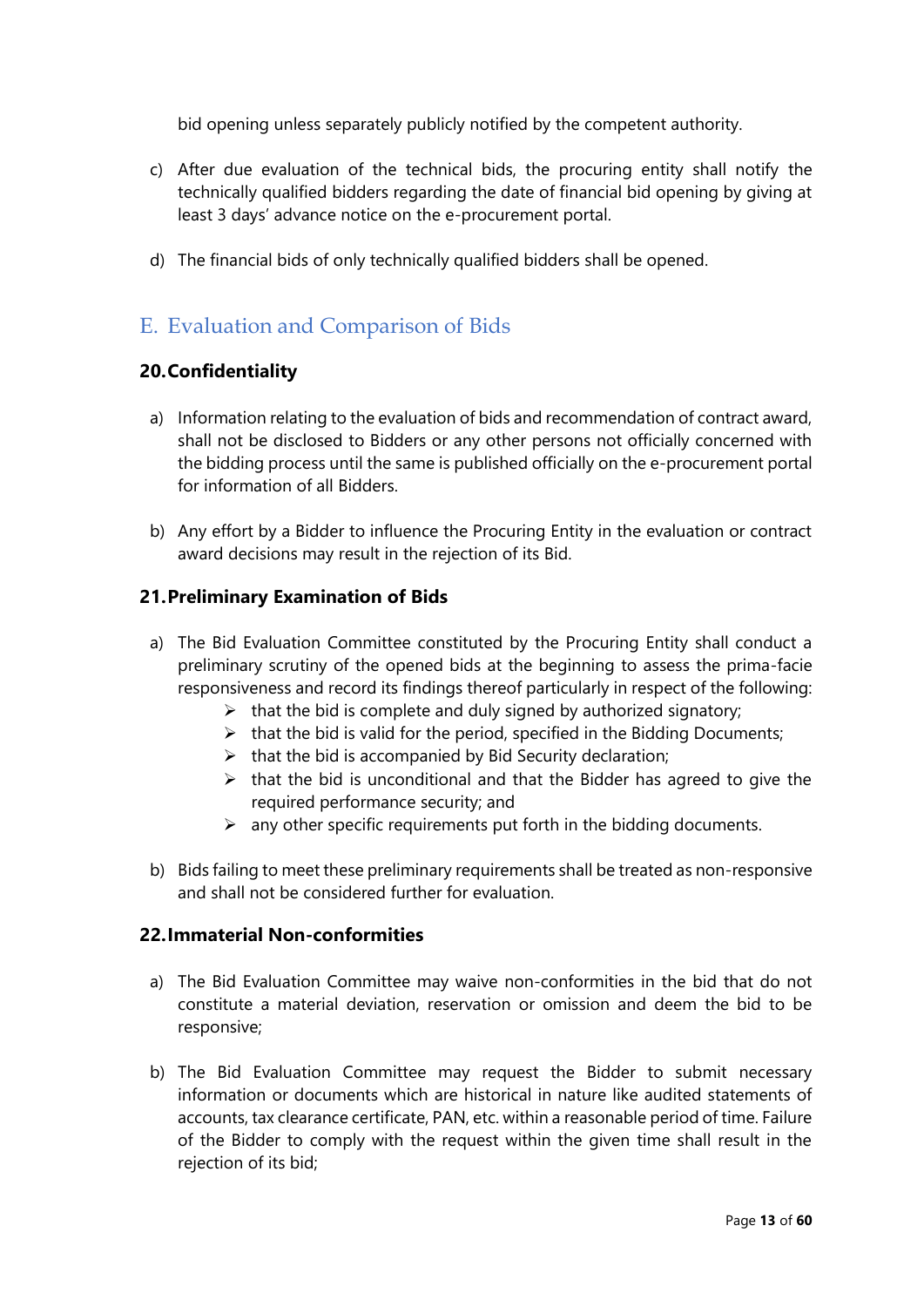c) The Bid Evaluation Committee may rectify immaterial non-conformities or omissions on the basis of the additional information or documentation received from the Bidder.

### **23.Determination of Responsiveness**

- a) The Bid Evaluation Committee constituted by the Procuring Entity shall determine the responsiveness of a bid to the Bidding Documents based on the contents of the bid submitted by the Bidder;
- b) A bid shall be deemed to be substantially responsive if it meets the requirements of the Bidding Documents without any material deviation, reservation, or omission where:
	- i. "deviation" is a departure from the requirements specified in the Bidding Documents;
	- ii. "reservation" is the setting of limiting conditions or withholding from complete acceptance of the requirements specified in the Bidding Documents; and
	- iii. "omission" is the failure to submit part or all of the information or documentation required in the bidding documents.
- c) A "material deviation, reservation, or omission" is one that, if accepted, shall:
	- i. Effect in any substantial way the scope, quality, or performance of the subject matter of procurement specified in the Bidding Documents; or
	- ii. Limit in any substantial way, inconsistent with the Bidding Documents, the rights of the Employer or the obligation of the Bidder under the proposed contract; or
	- iii. If rectified shall unfairly affect the competitive position of other Bidders presenting responsive bids;
- d) The Bid Evaluation Committee shall examine the technical aspects of the bid in particular to confirm that all requirements of Bidding Documents have been met without any material deviation, reservation or omission;
- e) The Bid Evaluation Committee shall regard a bid as responsive if it conforms to all requirements set out in the Bidding Documents, or contains minor deviations that do not materially alter or depart from the characteristics, terms, conditions and other requirements set out in the Bidding Documents, that is, there is no material deviation, or if it contains errors or oversights that can be corrected without any change in the substance of the bid;
- f) Bids that are not responsive or contain any material deviation shall be rejected. Bids declared as non-responsive shall be excluded from any further evaluation.

### **24.Non-conformities, Errors and Omissions**

a) Provided that a Bid is substantially responsive, the Bid Evaluation Committee may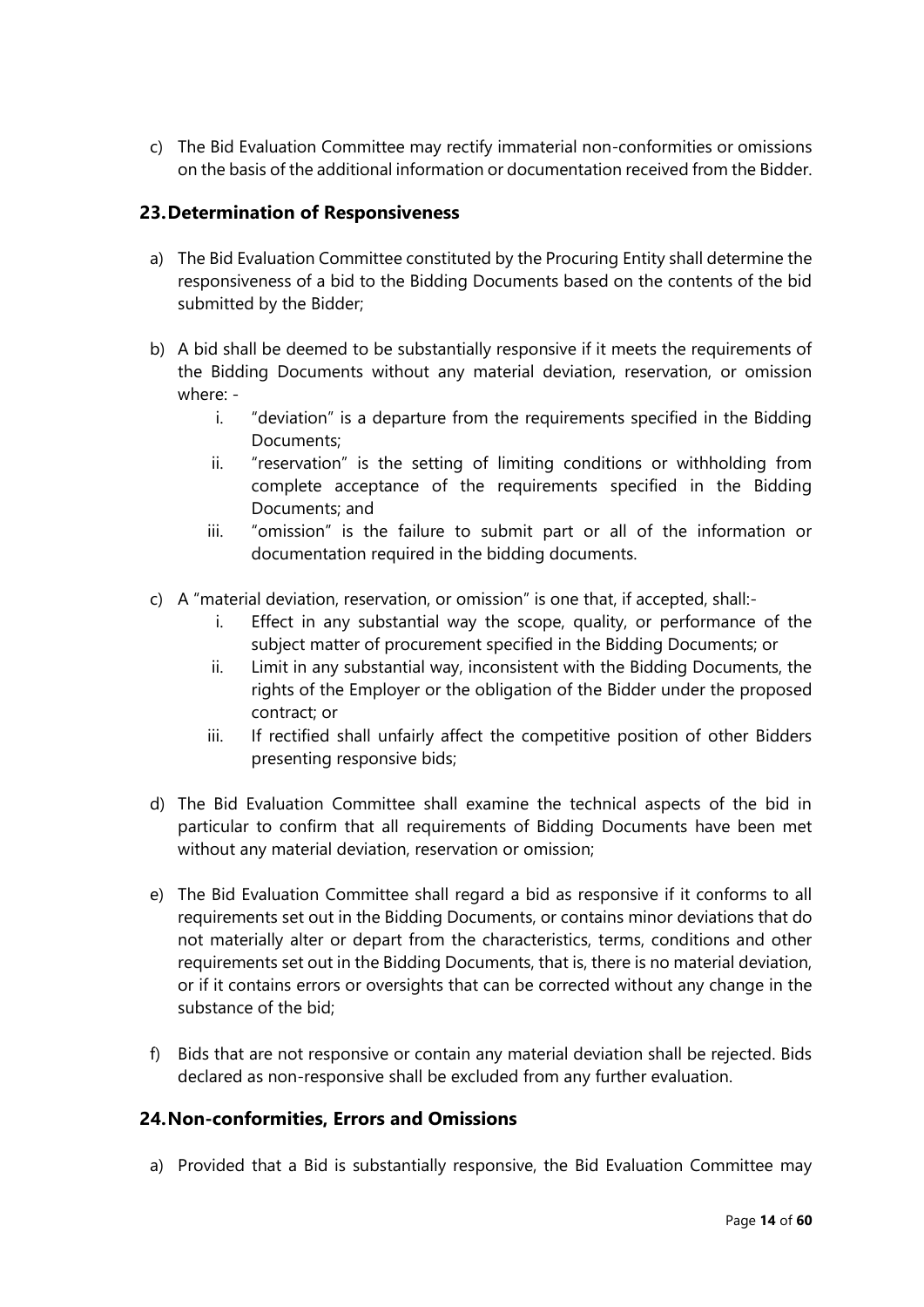waive any nonconformity in the Bid.

- b) Provided that a bid is substantially responsive, the Procuring Entity, being SEEPZ, SEZ authority or authorized representative may request that the Bidder submit the necessary information or documentation, within a reasonable period of time, to rectify nonmaterial nonconformities or omissions in the bid related to documentation requirements. Such omission shall not be related to any aspect of the price of the Bid. Failure of the Bidder to comply with the request may result in the rejection of its Bid.
- c) Provided that a bid is substantially responsive, the Bid Evaluation Committee shall rectify quantifiable nonmaterial nonconformities related to the Bid Price. To this effect, the Bid Price shall be adjusted, for comparison purposes only, to reflect the price of a missing or non- conforming item or component.

### **25.Evaluation of Bids**

- a) Technical evaluation of bids shall be carried out based on the criteria stipulated under 'Section 4 – Evaluation and Qualification Criteria'. The evaluation committee shall not adopt any other criteria other than the ones already stipulated in the bidding documents.
- b) The evaluation of financial bid will include and take into account all taxes and duties / GST payable on the services if the contract is awarded to the Bidder. The bidder to include all applicable taxes to the concerned government authority. SEEPZ SEZ Authority will not be liable to pay any amount in addition to the quoted amount towards taxes. Financial bids shall be compared as stated in the BDS.
- c) The Procuring Entity's evaluation of a bid may require the consideration of other factors, in addition to the bidder's financial offer. These factors may be related to the characteristics, performance, and terms and conditions of purchase of Non-Consultancy Services. The effect of the factors selected, if any, shall be expressed in monetary terms to facilitate comparison of bids, shall be specified in Section IV - Qualification and Evaluation Criteria.

## **26.Right to Accept Any Bid and to Reject Any or All Bids**

The Procuring Entity reserves the right to accept or reject any bid, and to cancel / annul the bidding process and reject all bids at any time prior to contract award, without thereby incurring any liability to the Bidders for which the Procuring Entity shall keep record of clear and logical reasons properly for any such action / recall of bidding process. In case of cancellation / annulment, all bids submitted and specifically, bid securities, shall be promptly returned to the Bidders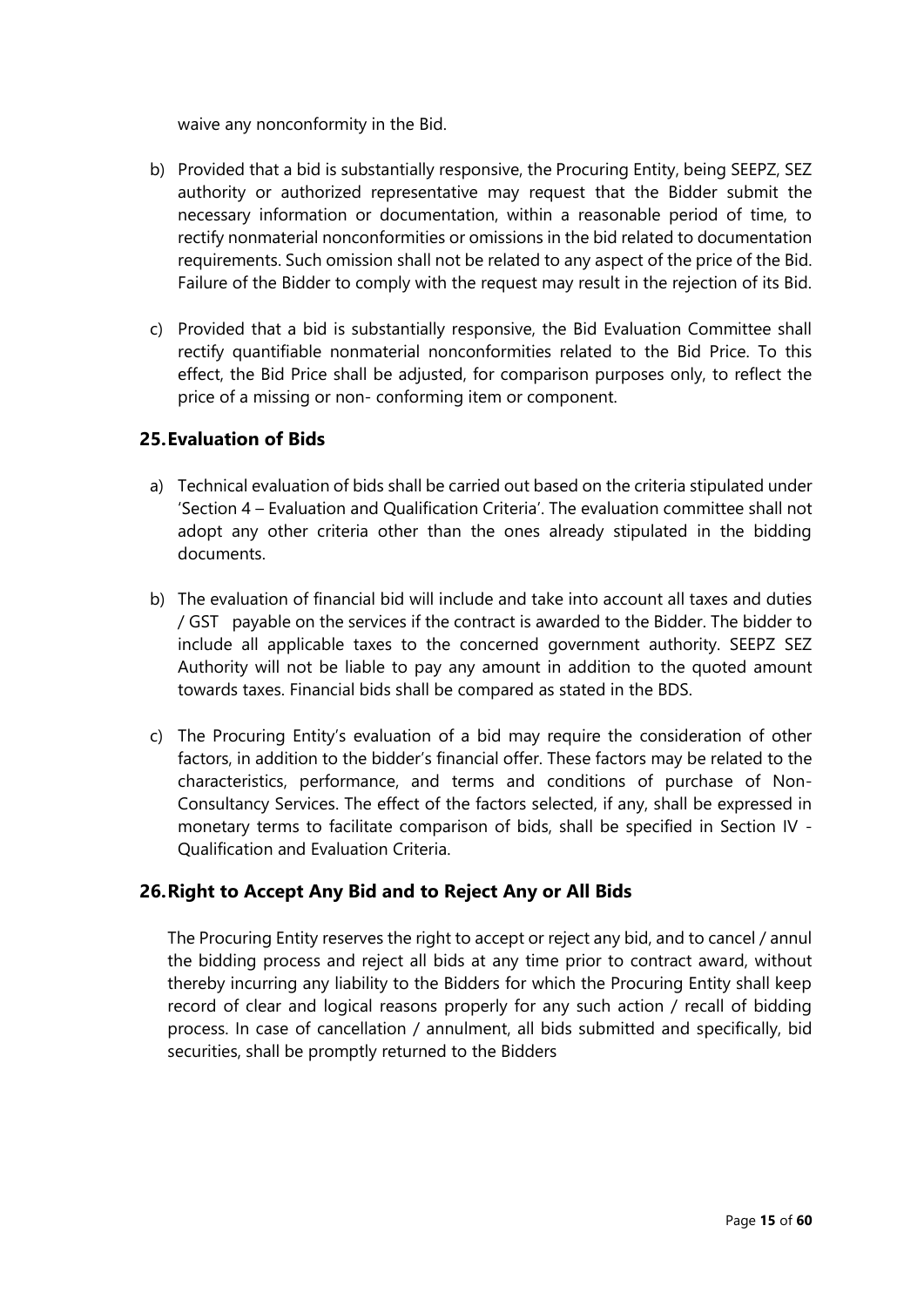# F. Award of Contract

### **27.Award Criteria**

Subject to its bid being technically qualified, unconditional and complete, the bidder offering the highest rate shall be considered for award of contract.

### **28.Notification of Award**

- a) Prior to the expiration of the period of bid validity, the Procuring Entity shall notify the successful Bidder, in writing, that its Bid has been accepted. The notification letter (hereinafter and in the Conditions of Contract and Contract Forms called the "Letter of Acceptance") shall specify the accepted financial offer (Rate per Kg). The expected date of award of contract is as stipulated under BDS.
- b) Until a formal Contract is prepared and executed, the Letter of Acceptance shall constitute a binding Contract.

#### **29.Performance Security**

- a) Within twenty-eight (28) days of the receipt of Letter of Acceptance from the Procuring Entity, the successful Bidder shall furnish the Performance Security in the form of an advance deposit in the name of SEEPZ SEZ Authority of the amount specified in the BDS.
- b) Failure of the successful Bidder to submit the above-mentioned Performance Security or sign the Contract shall constitute sufficient grounds for the annulment of the award and forfeiture of the Bid Security/debarment as per bid security declaration. In that event the Procuring Entity may award the Contract to the next highest evaluated Bidder, whose bid is substantially responsive and is determined by the Procuring Entity to be qualified to perform the Contract satisfactorily.
- c) The validity of the performance security shall be for a period of 45 days beyond the date of completion of all contractual obligations.

#### **30.Other Statutory Requirements**

Successful bidder shall be required to fulfill insurance and other statutory requirements including submission of signed undertakings assuring compliance with the various standards stipulated in the conditions of contract, failing which the course of action stipulated under ITB clause 29 b) shall be applicable.

### **31.Signing of Contract**

Promptly after notification of Award, the Procuring Entity shall send the successful Bidder the Contract Agreement. Within twenty-eight days of receipt of the Contract Agreement, the successful Bidder shall sign, date, and return it to the Procuring Entity.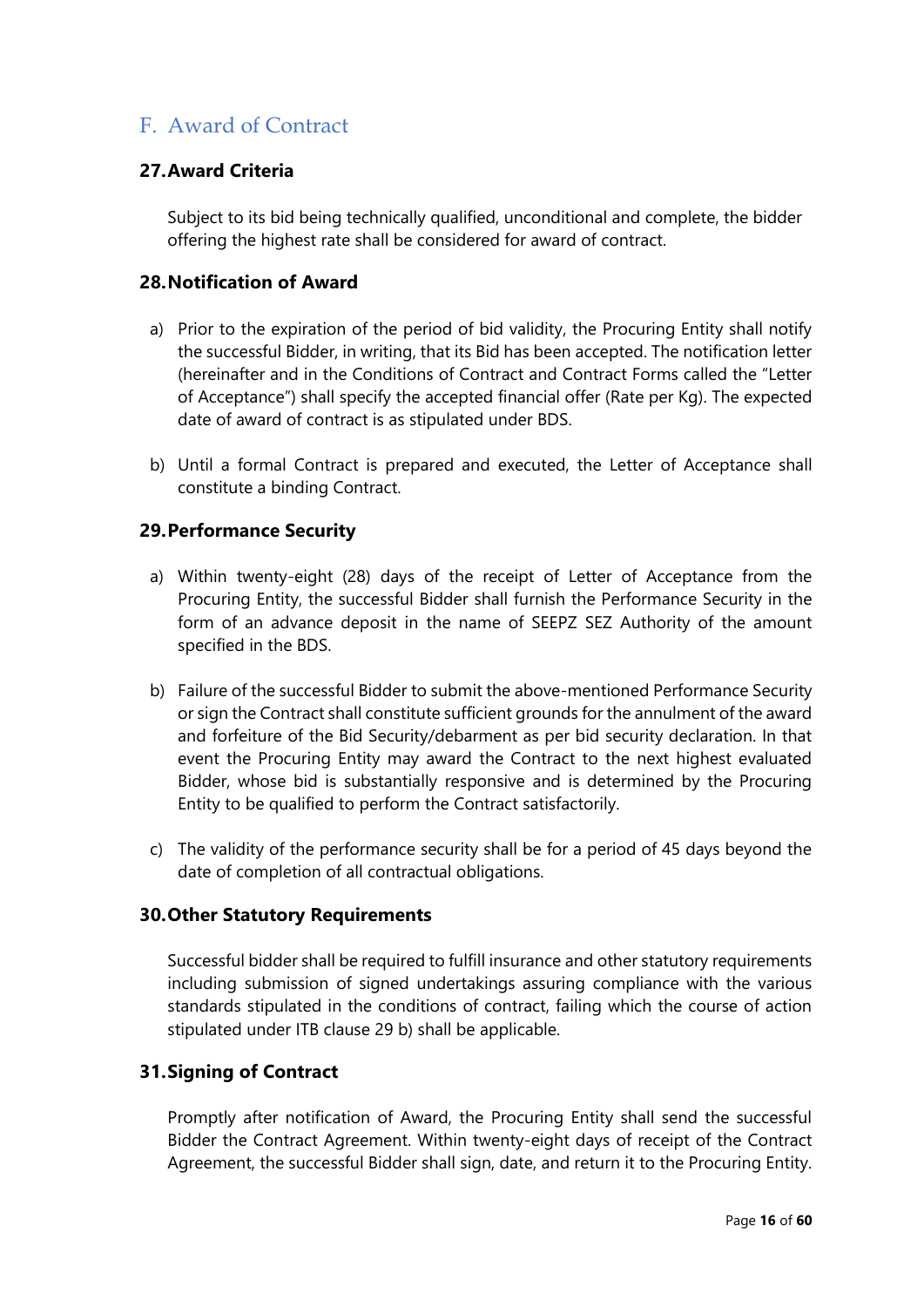# **Section 3 – Bid Data Sheet (BDS)**

The following specific data for the Non-Consultancy Services to be procured shall complement, supplement, or amend the provisions in the Instructions to Bidders (ITB). Whenever there is a conflict, the provisions herein shall prevail over those in ITB

| <b>ITB Para</b><br><b>Referenc</b><br>е | <b>Particulars</b>                                                                                                                                                                                                                                                                                                                                                                                                                                                                                                                                                                                                                                                                                                                                                                                                                                                                                                                                                                                                                                                                                                                                                                                                                                                                                                                                                                                               |
|-----------------------------------------|------------------------------------------------------------------------------------------------------------------------------------------------------------------------------------------------------------------------------------------------------------------------------------------------------------------------------------------------------------------------------------------------------------------------------------------------------------------------------------------------------------------------------------------------------------------------------------------------------------------------------------------------------------------------------------------------------------------------------------------------------------------------------------------------------------------------------------------------------------------------------------------------------------------------------------------------------------------------------------------------------------------------------------------------------------------------------------------------------------------------------------------------------------------------------------------------------------------------------------------------------------------------------------------------------------------------------------------------------------------------------------------------------------------|
| ITB 4 b)                                | Bidder shall be a natural person, private entity, government-owned entity<br>i)<br>or, any combination of these having a formal intent and legal competency<br>to enter into an agreement or contract and are registered under respective<br>Act and Jurisdiction in India;<br>Bidder shall have fulfilled his obligation to pay such of the tax payable to<br>ii)<br>the Central Government or the State Government or any local authority;<br>Bidder shall not be insolvent, in receivership, bankrupt or being wound up,<br>iii)<br>not have its affairs administered by a court or a judicial officer, not have its<br>business activities suspended and must not be the subject of legal<br>proceedings for any of the foregoing reasons;<br>Bidder shall not have, and their directors and officers not have, been<br>iv)<br>convicted of any criminal offence related to their professional conduct or<br>the making of false statements or misrepresentations as to their<br>qualifications to enter into a procurement contract within a period of three<br>years preceding the commencement of the procurement process, or not<br>have been otherwise disqualified pursuant to debarment proceedings;<br>Bidder shall not be presently debarred by any Procuring Entity under the<br>V)<br>State Government, the Central Government, Autonomous body, Authority<br>by whatever name called under them. |
| ITB 7 b)                                | The official website of SEEPZ SEZ Authority is: http.//seepz.gov.in<br>The e-procurement portal is: https://eprocure.gov.in/epublish/app                                                                                                                                                                                                                                                                                                                                                                                                                                                                                                                                                                                                                                                                                                                                                                                                                                                                                                                                                                                                                                                                                                                                                                                                                                                                         |
| ITB 8 a)                                | The Procuring Entity's address for seeking clarifications is:<br>Office of the Development Commissioner, SEEPZ SEZ, MIDC Central Road,<br>Andheri East, Mumbai - 400096<br>The email address is: dcseepz-mah@nic.in<br>Queries may also be raised by using the 'seek clarifications' option available on<br>the e-procurement portal.                                                                                                                                                                                                                                                                                                                                                                                                                                                                                                                                                                                                                                                                                                                                                                                                                                                                                                                                                                                                                                                                            |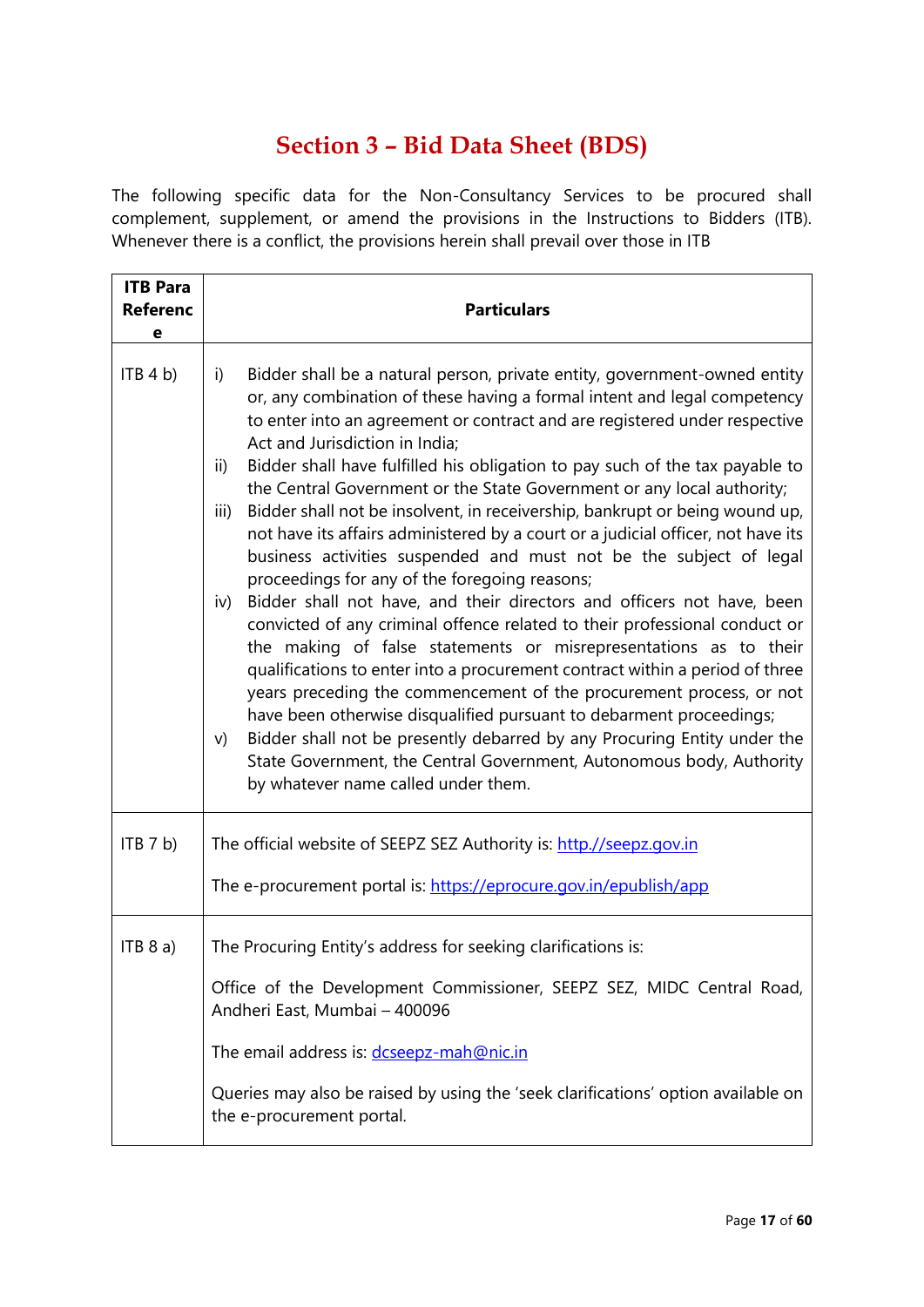| ITB 8 b)      | The bidders may submit their requests for clarification no later than 7 days prior<br>to deadline for submission of bids.                                                                                                                                                                                                                                                                                                                               |  |  |  |
|---------------|---------------------------------------------------------------------------------------------------------------------------------------------------------------------------------------------------------------------------------------------------------------------------------------------------------------------------------------------------------------------------------------------------------------------------------------------------------|--|--|--|
| ITB 9 a)      | The pre-bid meeting shall be held electronically at 1130 Hrs (11:30 AM) on 11 <sup>th</sup><br>November 2021.                                                                                                                                                                                                                                                                                                                                           |  |  |  |
|               | The web-link to attend the pre-bid meeting is as follows:                                                                                                                                                                                                                                                                                                                                                                                               |  |  |  |
|               | https://seepz.webex.com/seepz/j.php?MTID=mccb9398be92a6d5be4347fcf46<br>4af77d                                                                                                                                                                                                                                                                                                                                                                          |  |  |  |
| ITB 11 a)     | In addition to the documents prescribed in ITB, bidders shall also submit a draft<br>work plan for Removal and Disposal of Sludge from Open & Closed Gutters,<br>Sewerage/Drainage lines, Sewage Treatment Plant (STP) and Septic tanks in<br>SEEPZ-SEZ premises & Residential Staff Quarters. This plan should include key<br>tasks, corresponding timelines, details regarding environmental safeguards and<br>names of designated persons in-charge. |  |  |  |
| <b>ITB 12</b> | The financial offer shall comprise rates per kg for removal and disposal of<br>various categories of sludge / waste as specified under the Activity Schedule,<br>adhering to the specified contractual conditions and other legal obligations<br>payable to the client.                                                                                                                                                                                 |  |  |  |
|               | No deductions from the offered rate shall be permissible later on account of<br>any taxes or other charges.                                                                                                                                                                                                                                                                                                                                             |  |  |  |
|               | The financial offer quoted by the bidder shall be fixed during the bidder's<br>performance of the contract and shall not be subject to variation on any<br>account.                                                                                                                                                                                                                                                                                     |  |  |  |
| ITB 13 a)     | No change. Bids shall remain valid for a period of 180 days from the deadline<br>of submission of bids.                                                                                                                                                                                                                                                                                                                                                 |  |  |  |
| <b>ITB 14</b> | In lieu of Bid Security, Bid Security Declaration shall be submitted duly signed<br>on the letterhead of the bidder, in pursuance of Govt. of India O.M. No.<br>F.9/4/2020-PPD dated 12/11/2020, as per the format provided at Annexure I.                                                                                                                                                                                                              |  |  |  |
| <b>ITB 17</b> | The deadline for submission of bids is 1500 Hrs (3 PM) on $7th$ December 2021.                                                                                                                                                                                                                                                                                                                                                                          |  |  |  |
| ITB 19 a)     | The technical bids shall be opened online at 1530 Hrs (3:30 PM) on $8th$ December<br>2021.                                                                                                                                                                                                                                                                                                                                                              |  |  |  |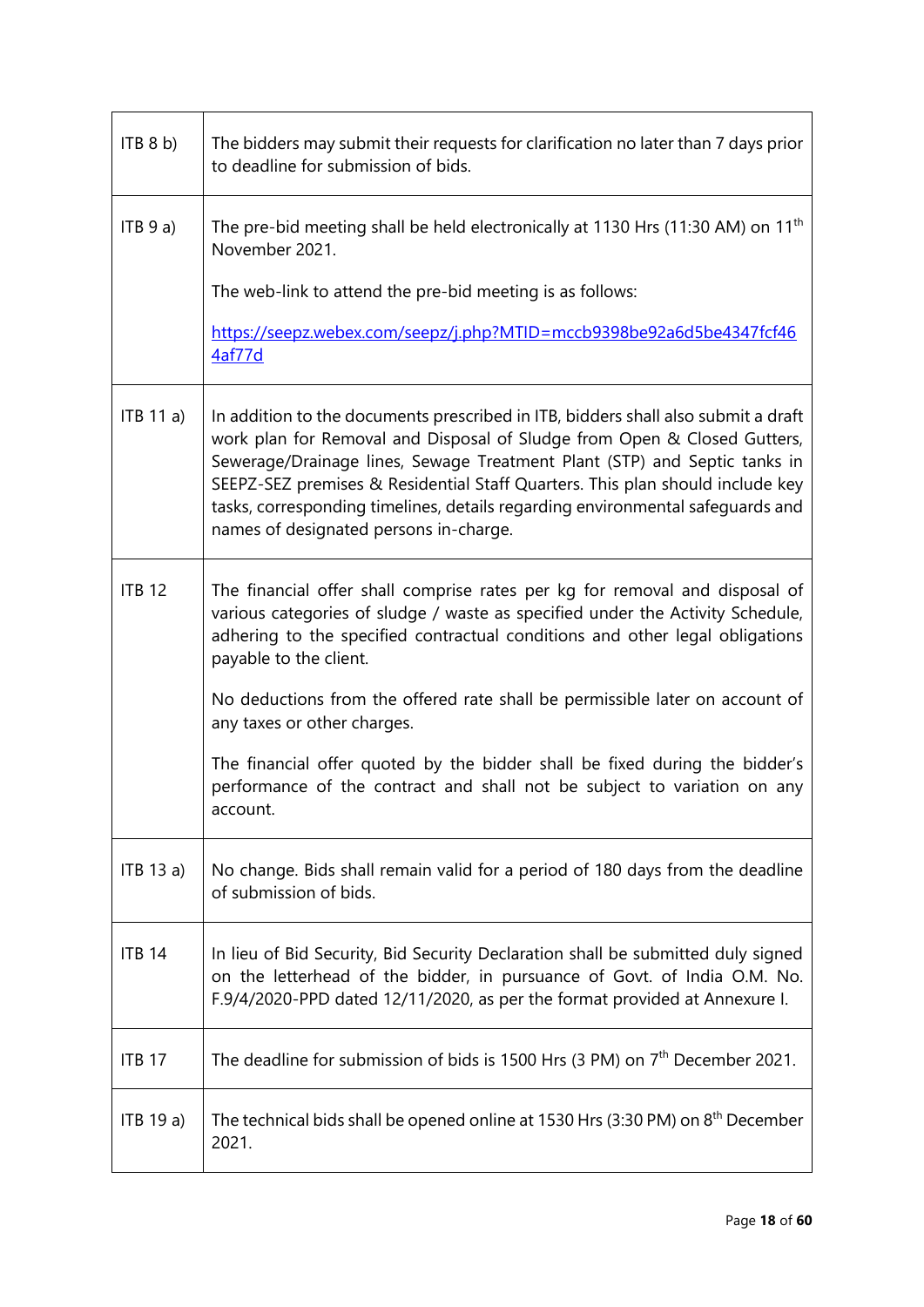| ITB 25 b) | The average of per-kg rates offered by the bidders against different line items<br>shall be considered for comparison and discovery of H1.                                                                  |
|-----------|-------------------------------------------------------------------------------------------------------------------------------------------------------------------------------------------------------------|
|           | The average of per-kg rates shall not be lesser than Rs. 38.06 which is the<br>average of prices discovered in past 3 contracts with similar scope of work.                                                 |
| ITB 29a)  | The amount of performance security to be submitted by successful bidder, in<br>the form of a bank quarantee or a fixed deposit in favour of Pay & Accounts<br>Officer, SEEPZ SEZ Authority, is Rs. 10 Lakh. |
|           | This shall be in addition to the advance deposit amounting to Rs. 10 Lakh to be<br>submitted by the successful bidder.                                                                                      |
| ITB 28 a) | The expected date of award of contract is 22 <sup>nd</sup> December 2021.                                                                                                                                   |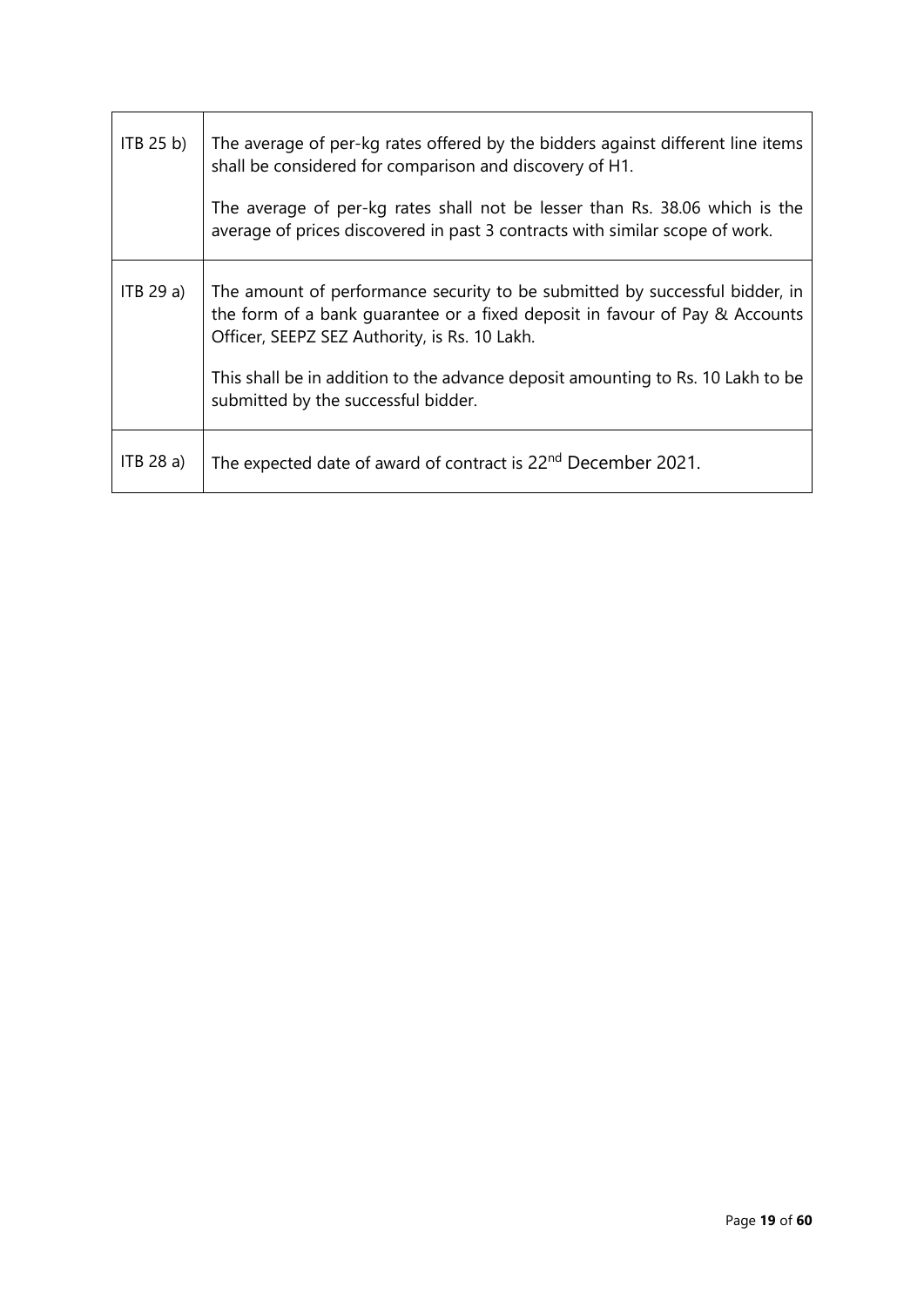# Annexure I – Form of Bid Security Declaration

{*Use Company Letterhead*}

#### **BID SECURITY DECLARATION**

I/We, M/s (Name of bidder) am/are aware that I/We have been exempted from submission of Bid Security/Earnest Money Deposit in lieu of this Bid Security Declaration. I/We understand and accept that if I/We withdraw my/our bid within bid validity period or if awarded the tender and on being called upon to submit the performance Guarantee/Performance Security fail to submit the same within the stipulated time period mentioned in tender documents or on being called upon to sign the contract agreement fail to sign the same within stipulated period mentioned in tender documents, I/We i.e., the bidder shall be banned from submission of bids in any Works/Service Tender issued by SEEPZ-SEZ for a period of 24 months from the date of such banning order.

> Authorized Signatory Sign and Stamp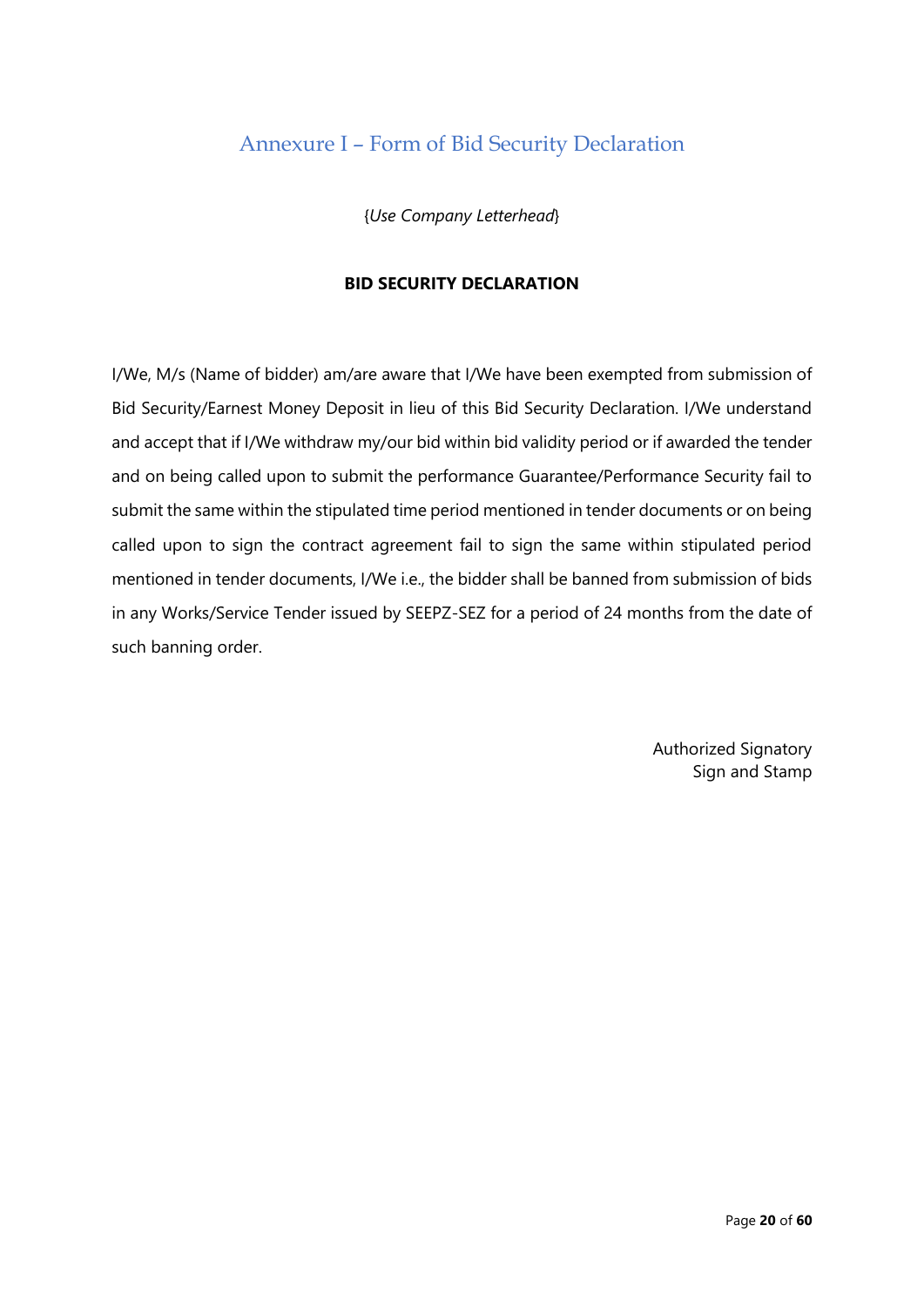# Annexure II - Instructions for Online Bid Submission

Bidders are required to submit soft copies of their bids electronically on the CPP Portal, using valid Digital Signature Certificates. The instructions given below are meant to assist the bidders in registering on the CPP Portal, prepare their bids in accordance with the requirements and submitting their bids online on the CPP Portal.

#### **REGISTRATION**

- 1. Bidders are required to enroll on the e-Procurement module of the Central Public Procurement Portal (URL: [https://eprocure.gov.in/eprocure/app\)](https://eprocure.gov.in/eprocure/app) by clicking on the link "Online bidder Enrollment" on the CPP Portal which is free of charge.
- 2. As part of the enrolment process, the bidders will be required to choose a unique username and assign a password for their accounts.
- 3. Bidders are advised to register their valid email address and mobile numbers as part of the registration process. These would be used for any communication from the CPP Portal.
- 4. Upon enrolment, the bidders will be required to register their valid Digital Signature Certificate (Class III Certificates with signing key usage) issued by any Certifying Authority recognized by CCA India (e.g. Sify / nCode / eMudhra etc.), with their profile.
- 5. Only one valid DSC should be registered by a bidder. Please note that the bidders are responsible to ensure that they do not lend their DSC's to others which may lead to misuse.
- 6. Bidder then logs in to the site through the secured log-in by entering their user ID / password and the password of the DSC / e-Token.

### **SEARCHING FOR TENDER DOCUMENTS**

- 1. There are various search options built in the CPP Portal, to facilitate bidders to search active tenders by several parameters. These parameters could include Tender ID, Organization Name, Location, Date, Value, etc. There is also an option of advanced search for tenders, wherein the bidders may combine a number of search parameters such as Organization Name, Form of Contract, Location, Date, Other keywords etc. to search for a tender published on the CPP Portal.
- 2. Once the bidders have selected the tenders they are interested in, they may download the required documents / tender schedules. These tenders can be moved to the respective 'My Tenders' folder. This would enable the CPP Portal to intimate the bidders through SMS / e-mail in case there is any corrigendum issued to the tender document.
- 3. The bidder should make a note of the unique Tender ID assigned to each tender, in case they want to obtain any clarification / help from the Helpdesk.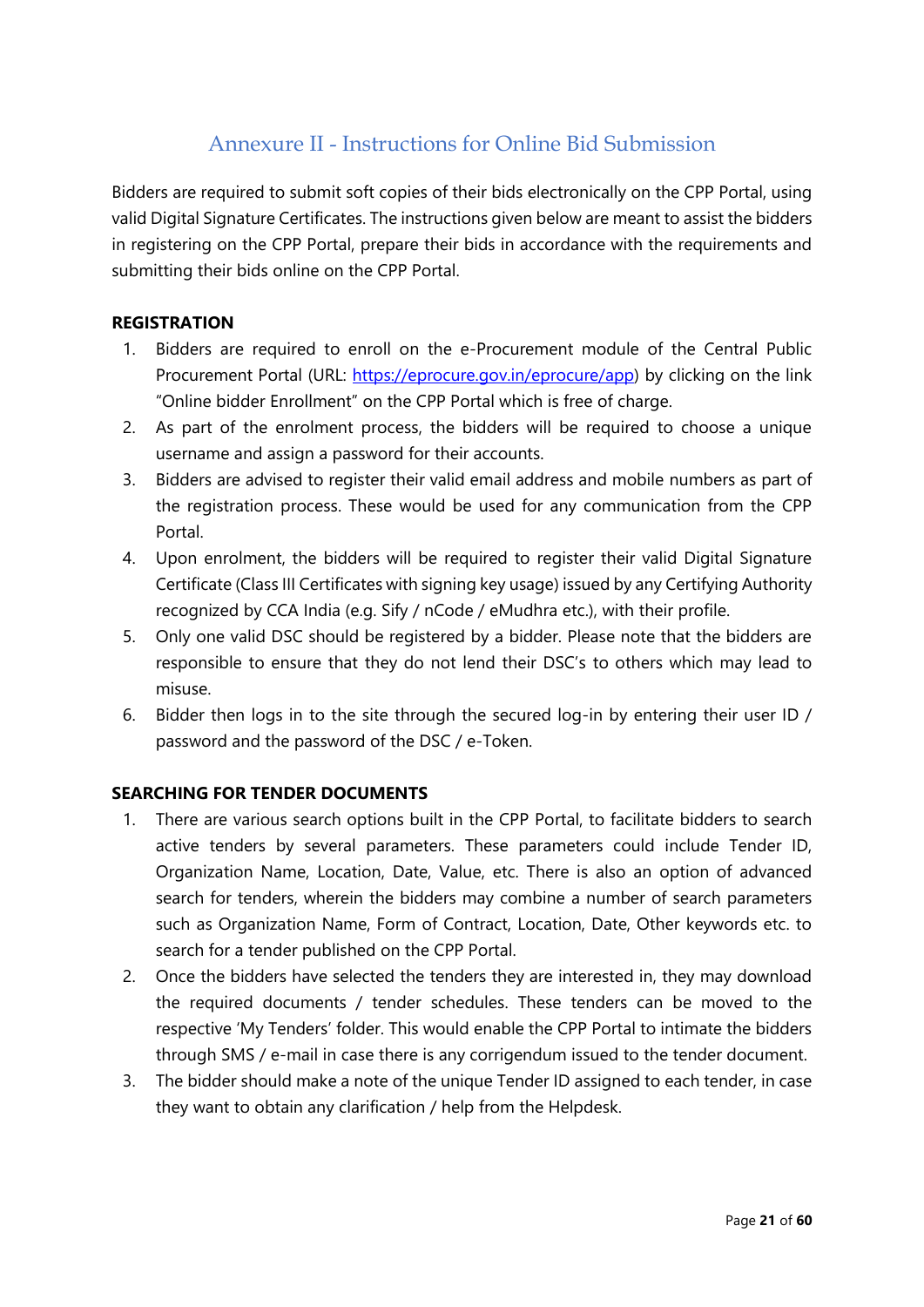#### **PREPARATION OF BIDS**

- 1. Bidder should take into account any corrigendum published on the tender document before submitting their bids.
- 2. Please go through the tender advertisement and the tender document carefully to understand the documents required to be submitted as part of the bid. Please note the number of covers in which the bid documents have to be submitted, the number of documents - including the names and content of each of the document that need to be submitted. Any deviations from these may lead to rejection of the bid.
- 3. Bidder, in advance, should get ready the bid documents to be submitted as indicated in the tender document / schedule and generally, they can be in PDF / XLS / RAR / DWF/JPG formats. Bid documents may be scanned with 100 dpi with black and white option which helps in reducing size of the scanned document.
- 4. To avoid the time and effort required in uploading the same set of standard documents which are required to be submitted as a part of every bid, a provision of uploading such standard documents (e.g. PAN card copy, annual reports, auditor certificates etc.) has been provided to the bidders. Bidders can use "My Space" or ''Other Important Documents'' area available to them to upload such documents. These documents may be directly submitted from the "My Space" area while submitting a bid, and need not be uploaded again and again. This will lead to a reduction in the time required for bid submission process.

Note: My Documents space is only a repository given to the Bidders to ease the uploading process. If Bidder has uploaded his Documents in My Documents space, this does not automatically ensure these Documents being part of Technical Bid.

#### **SUBMISSION OF BIDS**

- 1. Bidder should log into the site well in advance for bid submission so that they can upload the bid in time i.e. on or before the bid submission time. Bidder will be responsible for any delay due to other issues.
- 2. The bidder has to digitally sign and upload the required bid documents one by one as indicated in the tender document.
- 3. Bidder has to select the payment option as "offline" to pay the tender fee / EMD as applicable and enter details of the instrument.
- 4. Bidder should prepare the EMD as per the instructions specified in the tender document. The original should be posted/couriered/given in person to the concerned official, latest by the last date of bid submission or as specified in the tender documents. The details of the DD/any other accepted instrument, physically sent, should tally with the details available in the scanned copy and the data entered during bid submission time. Otherwise the uploaded bid will be rejected.
- 5. Bidders are requested to note that they should necessarily submit their financial bids in the format provided and no other format is acceptable. If the price bid has been given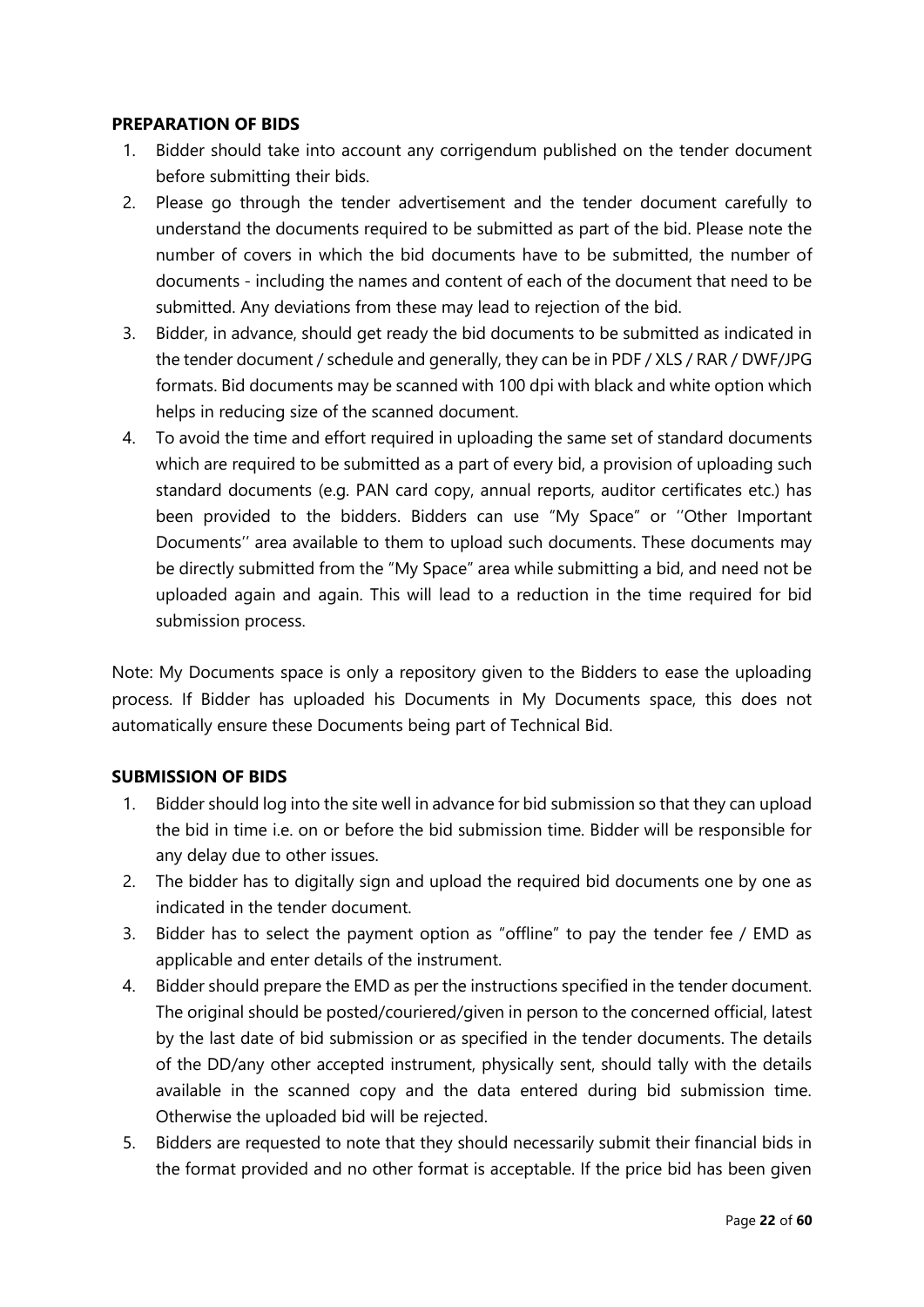as a standard BoQ format with the tender document, then the same is to be downloaded and to be filled by all the bidders. Bidders are required to download the BoQ file, open it and complete the white coloured (unprotected) cells with their respective financial quotes and other details (such as name of the bidder). No other cells should be changed. Once the details have been completed, the bidder should save it and submit it online, without changing the filename. If the BoQ file is found to be modified by the bidder, the bid will be rejected.

- 6. The server time (which is displayed on the bidders' dashboard) will be considered as the standard time for referencing the deadlines for submission of the bids by the bidders, opening of bids etc. The bidders should follow this time during bid submission.
- 7. All the documents being submitted by the bidders would be encrypted using PKI encryption techniques to ensure the secrecy of the data. The data entered cannot be viewed by unauthorized persons until the time of bid opening. The confidentiality of the bids is maintained using the secured Socket Layer 128 bit encryption technology. Data storage encryption of sensitive fields is done. Any bid document that is uploaded to the server is subjected to symmetric encryption using a system generated symmetric key. Further this key is subjected to asymmetric encryption using buyers/bid opener's public keys. Overall, the uploaded tender documents become readable only after the tender opening by the authorized bid openers.
- 8. The uploaded tender documents become readable only after the tender opening by the authorized bid openers.
- 9. Upon the successful and timely submission of bids (i.e. after Clicking "Freeze Bid Submission" in the portal), the portal will give a successful bid submission message & a bid summary will be displayed with the bid no. and the date & time of submission of the bid with all other relevant details.
- 10. The bid summary has to be printed and kept as an acknowledgement of the submission of the bid. This acknowledgement may be used as an entry pass for any bid opening meetings.

### **ASSISTANCE TO BIDDERS**

- 1. Any queries relating to the tender document and the terms and conditions contained therein should be addressed to the Tender Inviting Authority for a tender or the relevant contact person indicated in the tender.
- 2. Any queries relating to the process of online bid submission or queries relating to CPP Portal in general may be directed to the 24x7 CPP Portal Helpdesk.

Bidders may avail the free training on the use of e-procurement system as per the schedule published at the following link: [https://eprocure.gov.in/cppp/trainingdisp.](https://eprocure.gov.in/cppp/trainingdisp) In case of any further queries, please contact Shri Vikram Satre at +91-82865-87409 during office hours i.e. between 10 AM till 6 PM on weekdays.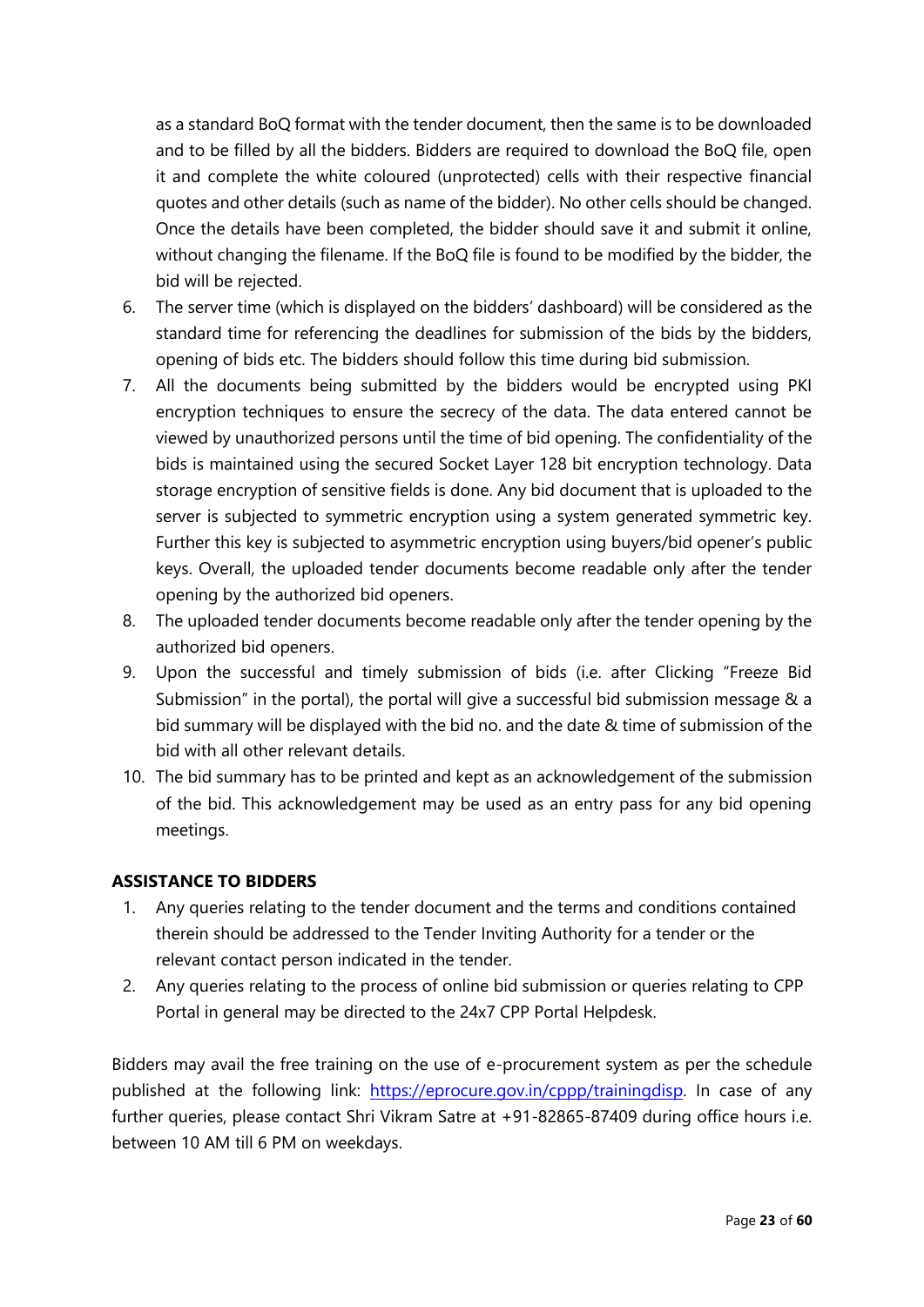# **Section 4 – Evaluation and Qualification Criteria**

This Section contains all the criteria that the SEEPZ SEZ Authority shall use to evaluate bids and qualify the Bidders in accordance with ITB 25. No other factors, methods or criteria shall be used for the purpose of evaluation.

# Technical Evaluation Process

### **1. Preliminary Examination of Bids and Determination of Responsiveness**

The evaluation committee shall carry out the preliminary examination of bids and shall determine the responsiveness of bids based as per the procedure stipulated under ITB 22, 23, 24 and 25.

#### **2. Qualification Requirements**

The SEEPZ SEZ Authority shall assess qualifications of participating bidders according to the following criteria, based on the corresponding documentary evidence to be submitted by the bidders:

| <b>SN</b>      | Criterion                                                                                                                                                                                                                                                                                                                                                                                                                                                                                                                          | Documents to be submitted                                                                                                                                                                                                                                                        |  |
|----------------|------------------------------------------------------------------------------------------------------------------------------------------------------------------------------------------------------------------------------------------------------------------------------------------------------------------------------------------------------------------------------------------------------------------------------------------------------------------------------------------------------------------------------------|----------------------------------------------------------------------------------------------------------------------------------------------------------------------------------------------------------------------------------------------------------------------------------|--|
| 1              | Bidder must be a valid legal entity<br>registered with appropriate government<br>authority in the form of a firm / company /<br>LLP and must be in existence for at least 5<br>years (i.e. since FY2016-17)                                                                                                                                                                                                                                                                                                                        | Registration / Incorporation<br>1.<br>certificate<br>2. Details of ownership, address,<br>contact details including e-mail<br>and telephone numbers.                                                                                                                             |  |
| $\overline{2}$ | Bidder must be registered with GSTN and<br>must possess a valid PAN.                                                                                                                                                                                                                                                                                                                                                                                                                                                               | Copies of GSTIN and PAN.                                                                                                                                                                                                                                                         |  |
| 3              | Bidder must have an average annual<br>turnover of at least Rs.50 Lakh during past 3<br>financial years (FY 2018-19, 19-20 & 20-21)<br>of which turnover from services of similar<br>nature should amount to at least Rs. 50 lakh<br>during any one of the last 5 (five) financial<br>years.<br>Services of similar nature include removal of<br>septic tank waste, STP sludge, Drain<br>Cleaning, Garbage Disposal, Hazardous<br>Waste disposal wherein the aspect of metal<br>recovery (precious metals) is also<br>incorporated. | 1. Audited financial statements for<br>the past 3 financial years.<br>Provisional financial statement<br>certified by the CA shall be<br>acceptable only for FY2020-21.<br>CA certificate clearly specifying<br>2.<br>the volume of turnover from<br>services of similar nature. |  |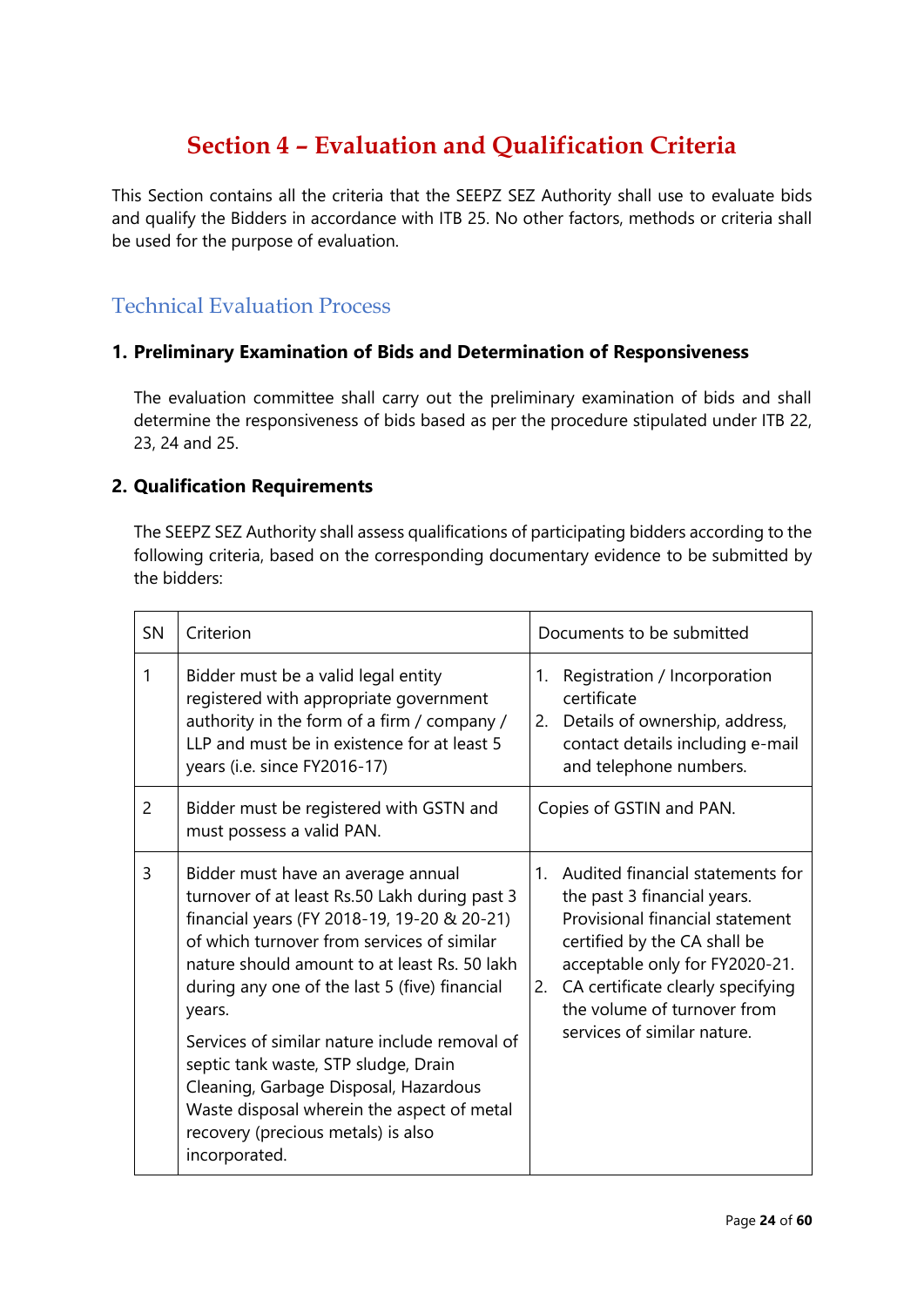| $\overline{4}$ | Bidder must have experience of at least 2<br>completed contracts, each amounting to not<br>less than Rs.25 Lakh, with similar scope of<br>work for a government client.<br>Ongoing contracts where at least 70% of the<br>contract has been completed (in terms of<br>either scope of work or payments) shall also<br>be considered in lieu of completed<br>assignments. | 1. Completion certificate clearly<br>mentioning the scope of work,<br>contract value and client name.<br>2. For ongoing projects, a<br>certification from the client that<br>70% of work has been<br>completed or a certificate from<br>CA that 70% of payments have<br>been received, having clear<br>mention of the scope of work,<br>contract value and client name. |
|----------------|--------------------------------------------------------------------------------------------------------------------------------------------------------------------------------------------------------------------------------------------------------------------------------------------------------------------------------------------------------------------------|-------------------------------------------------------------------------------------------------------------------------------------------------------------------------------------------------------------------------------------------------------------------------------------------------------------------------------------------------------------------------|
| 5              | Bidder should have a positive net worth<br>during each of the past 3 financial years.                                                                                                                                                                                                                                                                                    | CA certificate clearly stating that<br>the bidder has positive net worth<br>during each of the past 3 FYs.                                                                                                                                                                                                                                                              |
| 6              | Bidder should have liquid assets and/or<br>credit facilities, net of other contractual<br>commitments and exclusive of any advance<br>payments which may be made under the<br>Contract, amounting to at least Rs. 10 Lakh.                                                                                                                                               | CA certificate specifying the<br>availability of liquid assets / access<br>to credit.                                                                                                                                                                                                                                                                                   |
|                | This means that bidder must have dedicated<br>cash/credit availability of Rs. 10 lakh to be<br>able to make payments under this contract.<br>Any advances paid by other clients and<br>amounts committed towards other<br>contracts need to be subtracted while<br>calculating net cash/credit availability.                                                             |                                                                                                                                                                                                                                                                                                                                                                         |
| $\overline{7}$ | Bidder should deploy a Contract Manager<br>with at least five years' experience in<br>services of an equivalent nature and volume,<br>including no less than three years as<br>Manager.                                                                                                                                                                                  | Work profile of the proposed<br>contract manager clearly<br>stipulating the nature, capacity and<br>years of experience.                                                                                                                                                                                                                                                |
| 8              | Bidder must have at least 10 persons on roll<br>and must be registered with ESIC and EPFO.                                                                                                                                                                                                                                                                               | Self-certification regarding<br>availability of manpower along<br>with ESIC and EPFO registration<br>details.                                                                                                                                                                                                                                                           |
| 9              | Bidder must possess valid license granted<br>by Maharashtra Pollution Control Board<br>(MPCB) for refining or extraction of metal<br>from the Gutter and Sewerage Waste,<br>Sewage Treatment Plant (STP), Sludge<br>removal and Septic tank wastes.                                                                                                                      | MPCB license for carrying out the<br>stated operations along with proof<br>of carrying out such operations<br>during any of past 3 years.                                                                                                                                                                                                                               |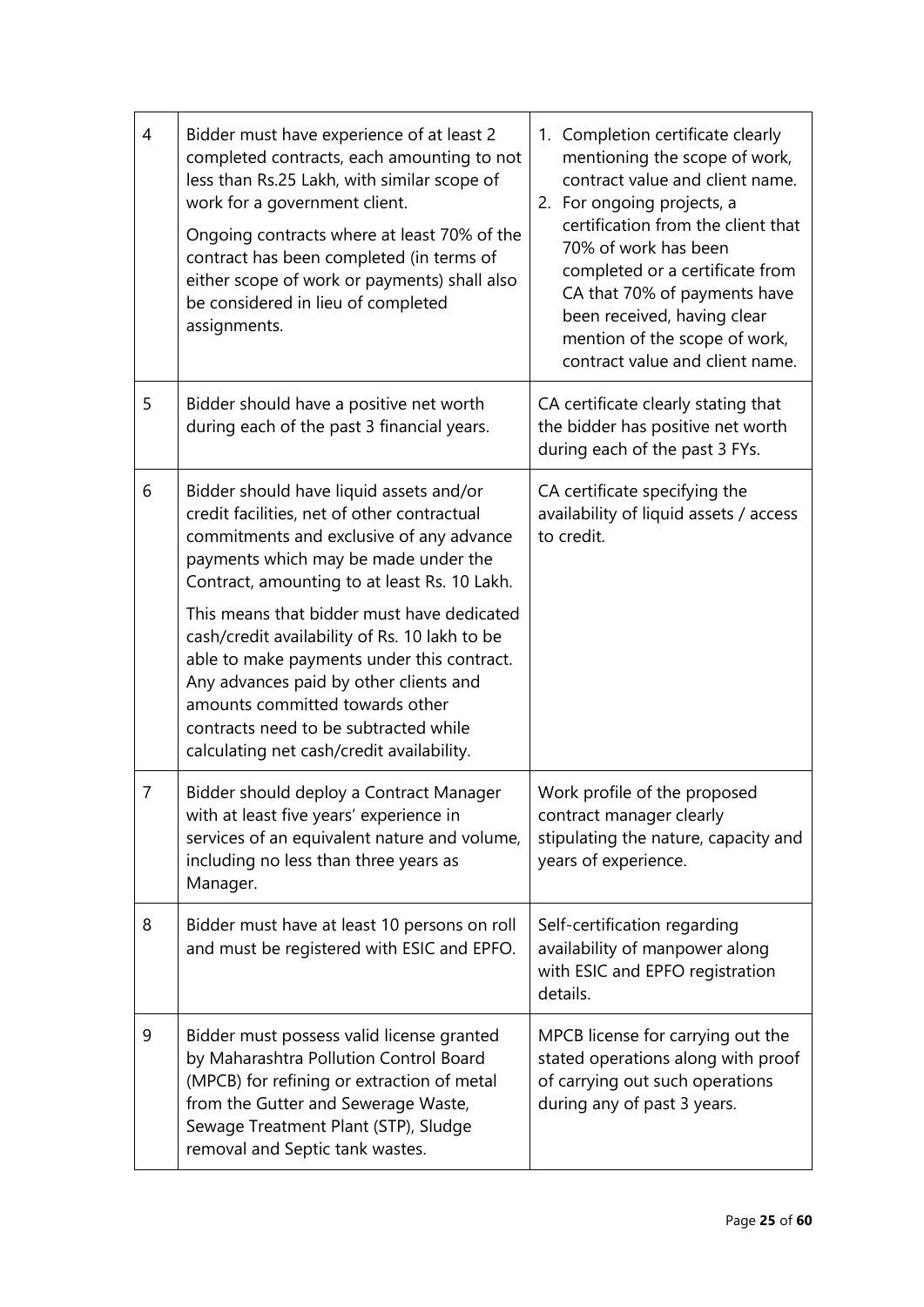Bidders must ensure that the documentary evidence submitted by them as proof of their qualification must provide the necessary information in adequate details to establish the facts without a scope for doubt. Any scanned documents being submitted must possess adequate resolution to ensure their legibility without confusion. In case any information necessary for establishing bidder's qualifications is not clear from the documents submitted, the evaluation committee's interpretation in that regard shall be final. Incomplete or unclear documents may lead to disqualification of the bidder.

## Financial Evaluation Process

For the purpose of financial evaluation, the evaluation committee shall use the comparison sheet generated on the e-procurement portal subsequent to financial bid opening. The average of the per-kg rates quoted by the bidder against all the line items shall be considered for comparison and discovery of H1 rate provided that the average offered rate per kg is greater than Rs.38.06 which is the average of rates discovered during past 3 contracts with similar scope of work.

However, in case of any technical issues in identifying the highest bidder using the systemgenerated comparison sheet, the evaluation committee may prepare a comparison sheet manually. The committee shall consider per kg rate offered by the bidder in accordance with the evaluation logic stipulated under ITB 25 b).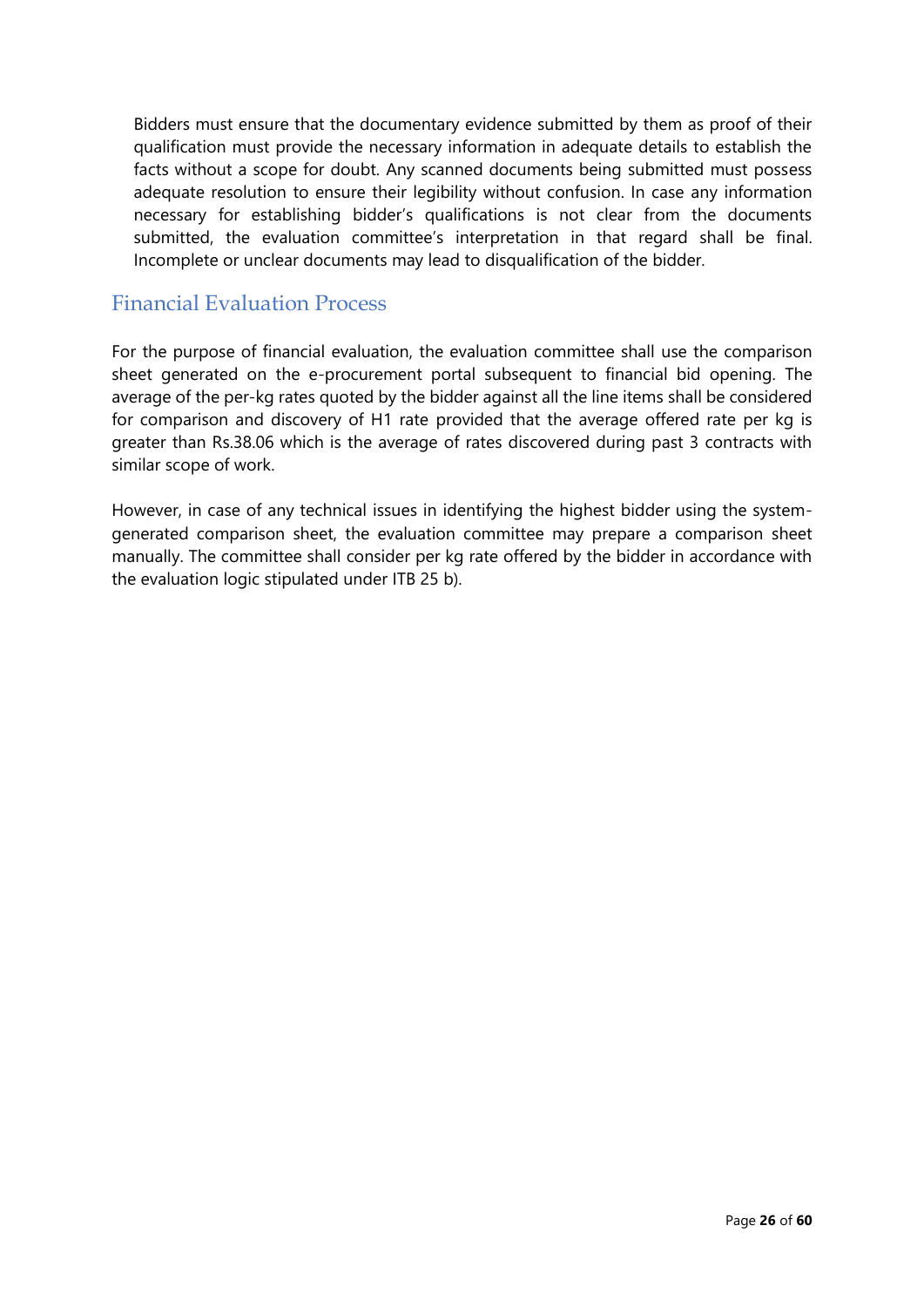# **Section 5 – Activity Schedule**

#### **Background**

The gutter and sewerage waste, Sewage Treatment Plant (STP) sludge and septic tank waste contains few granules of precious metals as a by-product of the finishing works at various units. The objective of this contract is to clean the gutters, sewerage / drainage lines, STP and septic tanks and to remove the sludge and other wastes from the SEZ premises in an environmentally compliant manner without violating municipal rule framework for handling & transportation of such waste. The SOP for removal of hazardous waste and the maps for the gutters, drainage / sewerage lines and STP are uploaded along with these bidding documents for ready reference.

#### **Scope of Work**

The successful Bidder shall ensure the following to undertake removal of sludge and other wastes as part of this contract:

- A. Proper registered vehicle for removal of Gutter and Sewerage Waste, Sewage Treatment Plant (STP), Sludge removal and Septic tank wastes from SEEPZ SEZ
- B. Compliance to all environmental norms while removal of Gutter and Sewerage Waste, Sewage Treatment Plant (STP), Sludge removal and Septic tank wastes from SEEPZ SEZ and subsequently responsibility of processing the Gutter and Sewerage Waste, Sewage Treatment Plant (STP), Sludge removal and Septic tank wastes as per environmental safety norms.
- C. Proper adherence to labour statutes and provision of safety and other necessary equipment to the labour/workforce engaged to remove the sludge and other wastes.

#### **Flow of Work**

Step 1: The SEEPZ SEZ Authority shall issue a letter of acceptance to the successful bidder along with the contract formats and seeks submission of performance security and advance deposit within the stipulated timeframe.

Step 2: Successful bidder submits the signed Contract Agreement along with the performance security and an advance deposit of Rupees Ten Lakh (Rs. 10,00,000/-) within the stipulated timeframe.

Step 3: Successful bidder carries out field visit and submits the proposed date-wise schedule for cleaning of gutters, drainage / sewerage lines & STP, and removal of estimated quantity of sludge and other wastes.

Step 4: The estate manager issues authorization along with approval on the date wise schedule for the services to be carried out by the service provider.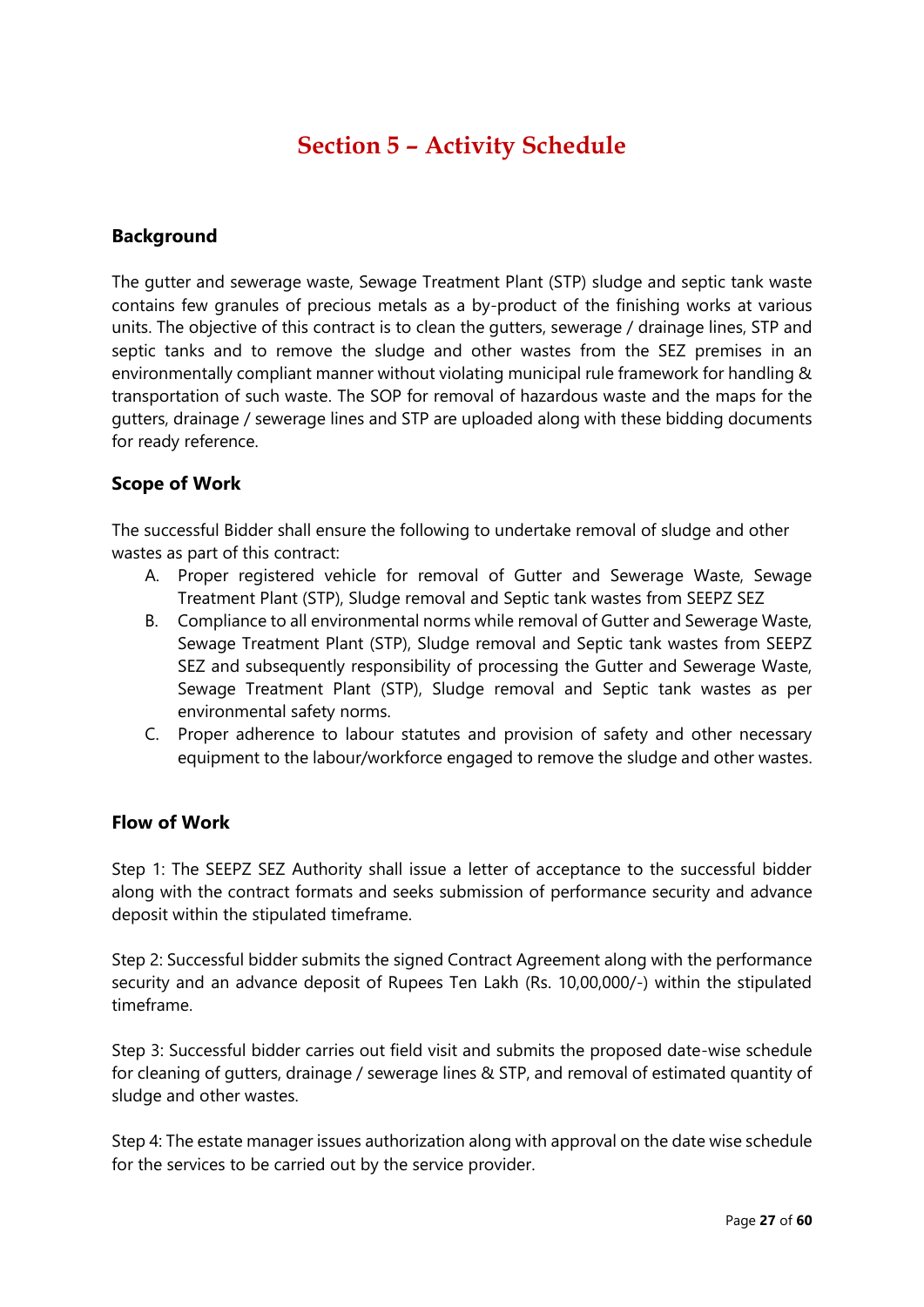Step 5: Successful bidder removes the sludge and other wastes, adhering to the SOP for removal of goods from SEZ as notified and due weighment of sludge and other wastes at weighbridge and record thereof. The empty vehicle will be weighed on the weighing bridge. Thereafter weighing will be done again after loading of the sludge and other wastes in vehicle. The difference in weighing will be considered as weight of sludge and other wastes. Weighing slip will be directly handed over by Weighing Bridge Manager to SEEPZ SEZ Authority Office/representative.

Step 6: Calculation of price shall be done based on the source of the sludge / waste and its weight multiplied by the corresponding rate quoted by the bidder for its removal.

Step 7: On removal of Approximately Rupees Eight Lakh (Rs. 8,00,000/-) worth of sludge and other wastes as per the rate quoted, another advance deposit amounting to Rupees Ten Lakh (Rs. 10,00,000/-) shall be submitted by the successful bidder within 14 days of formal intimation by the SEEPZ SEZ authority. Simultaneously, successful bidder shall also submit a date-wise schedule for removal of remaining sludge and other wastes in accordance with Step 3 above.

Step 8: The estate manager shall settle the 1st round of billing as per the rate quoted and based on the dates submitted for the next round by the successful bidder issue the permission/authorization as per Step 4.

| <b>SN</b>      | <b>Sectors</b><br>in SEEPZ<br>premise | <b>Brief description of location</b> |                                                                                                | <b>Running</b><br><b>Mtrs</b> | <b>Frequency</b><br>οf<br><b>Cleaning</b>        |
|----------------|---------------------------------------|--------------------------------------|------------------------------------------------------------------------------------------------|-------------------------------|--------------------------------------------------|
|                |                                       | as under:                            | There are 5 gutter lines, as identified and details are                                        |                               |                                                  |
|                |                                       | No. of<br><b>Gutter lines</b>        | <b>Location of Gutter lines</b>                                                                |                               |                                                  |
| 1              | Sector -1                             | S1/G1                                | South-West & South-East (adjacent to<br>Tata premise) of Service Centre and<br>BFC peripheral. | 500                           | To be<br>Cleaned<br>between 1 <sup>st</sup>      |
|                |                                       | S1/G2                                | North-West, West-South (opposite of<br>SDF VII) & South-East of Tata premises                  | 400                           | to $4th$ of<br>every<br>month.                   |
|                |                                       | S1/G3                                | Peripheral area of SDF VI                                                                      | 360                           |                                                  |
|                |                                       | S1/G4                                | Peripheral area of SDF VII                                                                     | 500                           |                                                  |
|                |                                       | S1/G5                                | Drainage at SDF VI and VII upto Gate<br>No. 2                                                  | 450                           |                                                  |
| $\overline{c}$ |                                       |                                      | There are 9 gutter lines, as identified and details are                                        |                               | To be                                            |
|                | Sector -2                             | as under:                            |                                                                                                |                               | Cleaned                                          |
|                |                                       | No. of<br><b>Gutter lines</b>        | <b>Location of Gutter lines</b>                                                                |                               | between 5 <sup>th</sup><br>to 9 <sup>th</sup> of |

#### **Schedule**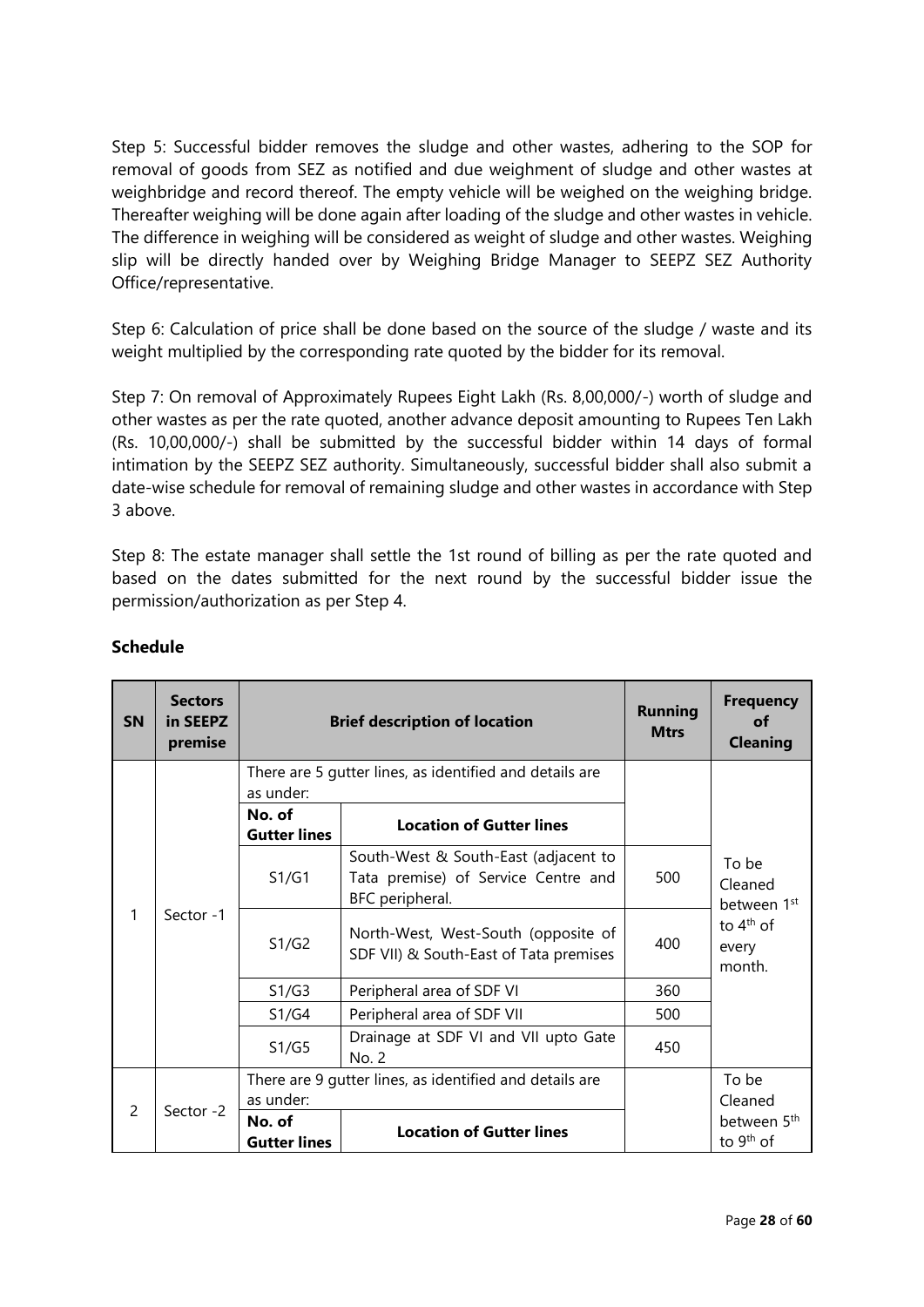|   |           | S2/G1                                      | North-West of Lake premises adjacent<br>to road towards to Gate No. 02                                                                                                              | 300   | every<br>month.                                 |
|---|-----------|--------------------------------------------|-------------------------------------------------------------------------------------------------------------------------------------------------------------------------------------|-------|-------------------------------------------------|
|   |           | S2/G2                                      | South-West of Lake premises i.e. P.<br>No. 62 to Plot No. 56B                                                                                                                       | 350   |                                                 |
|   |           | S2/G3                                      | South-East of Lake premises i.e. Plot<br>No. 56B to P.No. 1&2(PT.)                                                                                                                  | 210   |                                                 |
|   |           | S2/G4                                      | North-East of Lake premises adjacent<br>to road towards to dumping yard till P.<br>No. 1&2 (PT.)                                                                                    | 370   |                                                 |
|   |           | S2/G5                                      | Peripheral area of G&J building No. II                                                                                                                                              | 400   |                                                 |
|   |           | S2/G6                                      | Peripheral area of G&J building No. III                                                                                                                                             | 400   |                                                 |
|   |           | S2/G7                                      | From Outside area of Canteen to<br>Septic tank area, from East-South of<br>Dumping Road to Septic Tank and<br>North-East of G&J building No. II to<br>road towards to dumping yard. | 470   |                                                 |
|   |           | S2/G8                                      | Drainage line from Gate no. 2 to Old<br>Septic Tank                                                                                                                                 | 700   |                                                 |
|   |           | S2/G9                                      | Gutter surrounding the Lake                                                                                                                                                         | 450   |                                                 |
|   |           | S2/ST1                                     | Septic tank behind G&J-III                                                                                                                                                          | 1 No. | To be<br>cleaned<br>twice in a<br>year          |
|   |           |                                            | There are 9 gutter lines, as identified and details are                                                                                                                             |       |                                                 |
|   |           |                                            |                                                                                                                                                                                     |       |                                                 |
|   |           | as under:<br>No. of<br><b>Gutter lines</b> | <b>Location of Gutter lines</b>                                                                                                                                                     |       |                                                 |
|   |           | S3/G1                                      | Peripheral area of SDF-V & around<br>Garden & plot side                                                                                                                             | 1070  |                                                 |
|   |           | S3/G2                                      | South-West area opposite to lake and<br>G&J building II.                                                                                                                            | 390   | To be                                           |
|   |           | S3/G3                                      | East Area opposite to Septic tank.                                                                                                                                                  | 150   | Cleaned                                         |
| 3 | Sector -3 | S3/G4                                      | Outside area of Western Electronic to<br>Goldiam International.                                                                                                                     | 300   | between<br>10 <sup>th</sup> to 14 <sup>th</sup> |
|   |           | S3/G5                                      | Peripheral area of STP Plant.                                                                                                                                                       | 650   | of every<br>month.                              |
|   |           | S3/G6                                      | Peripheral area of Septic Tank.                                                                                                                                                     | 100   |                                                 |
|   |           | S3/G7                                      | North, East & West area of G&J<br>Building No.1.                                                                                                                                    | 900   |                                                 |
|   |           | S3/G8                                      | From south area of Renaissance<br>Jewellery to South area of G&J<br>Building No.1.                                                                                                  | 320   |                                                 |
|   |           | S3/G9                                      | Drainage lines -2 nos. + SDF V<br>Connection                                                                                                                                        | 870   |                                                 |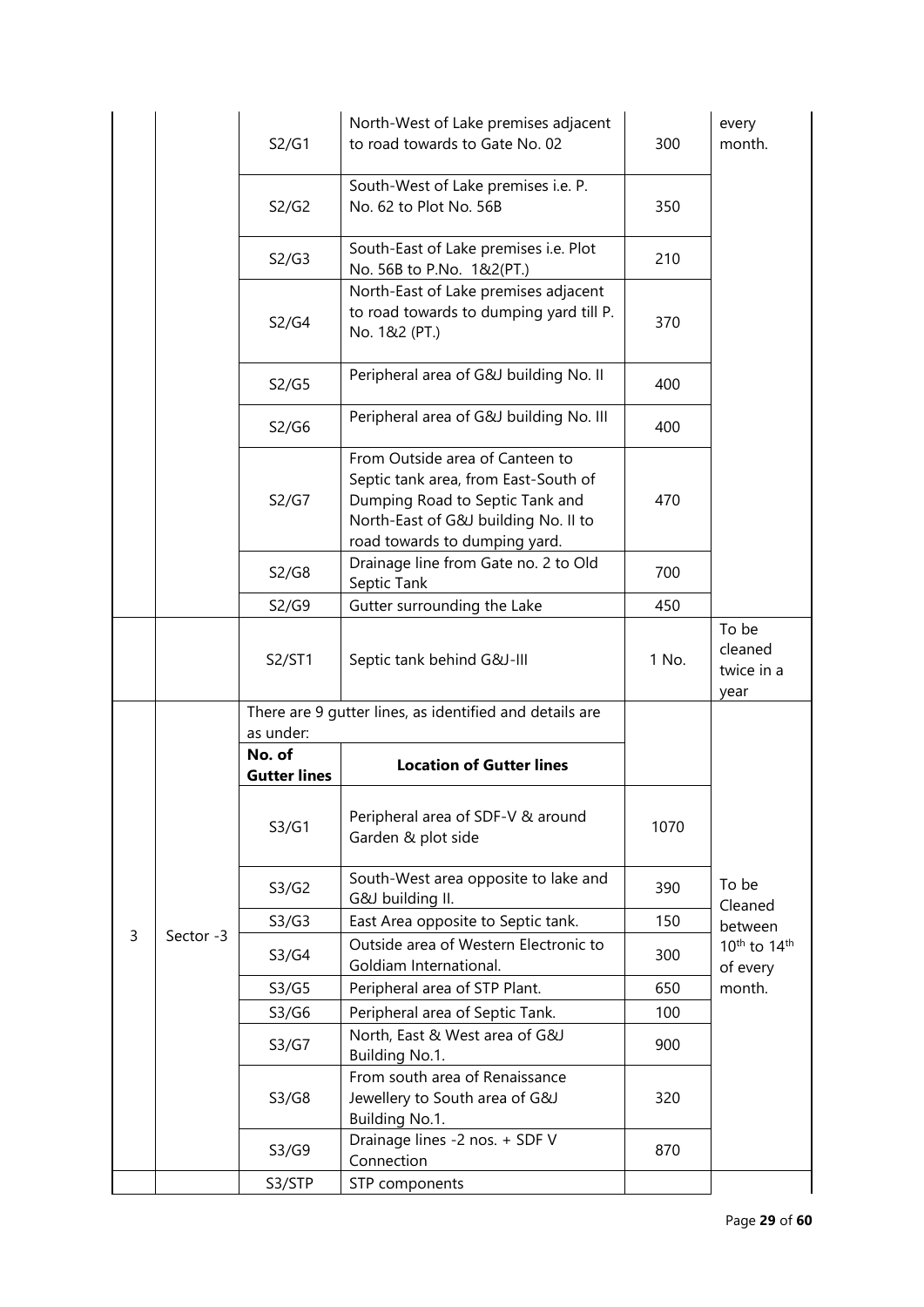|   |           | S3/STA&B                      | i.<br>Inlet/Screen<br>Grit<br>Chamber<br>ii.<br>Collection sump<br>iii.<br>Primary Clarifier<br>Aeration tank<br>iv.<br>Secondary Clarifier<br>V.<br>Sludge Digester tank<br>vi.<br>Filter Bed<br>vii.<br>viii.<br><b>Treated Sump</b><br>Septic tank | 2 Nos. | To be<br>cleaned<br>twice in a<br>year                     |
|---|-----------|-------------------------------|-------------------------------------------------------------------------------------------------------------------------------------------------------------------------------------------------------------------------------------------------------|--------|------------------------------------------------------------|
|   |           |                               | There are 11 gutter lines, as identified and details are                                                                                                                                                                                              |        |                                                            |
|   |           | as under:                     |                                                                                                                                                                                                                                                       |        |                                                            |
|   |           | No. of<br><b>Gutter lines</b> | <b>Location of Gutter lines</b>                                                                                                                                                                                                                       |        |                                                            |
|   |           | S4/G1                         | Half peripheral area of SDF-I towards<br>south-west                                                                                                                                                                                                   | 470    |                                                            |
|   |           | S4/G2                         | Half peripheral area of SDF-I towards<br>North-East                                                                                                                                                                                                   | 470    |                                                            |
|   |           | S4/G3                         | South-East area of Canteen, adjacent<br>to Road towards to Gate No.03                                                                                                                                                                                 | 120    |                                                            |
|   |           | S4/G4                         | Area between Multistorey building and<br>SDF-I.                                                                                                                                                                                                       | 200    | To be                                                      |
| 4 | Sector -4 | S4/G5                         | East-West Peripheral area of SDF-I &<br>outside area of canteen adjacent to<br>Road towards to Gate No.3                                                                                                                                              | 300    | Cleaned<br>between<br>15 <sup>th</sup> to 19 <sup>th</sup> |
|   |           | S4/G6                         | South-West Peripheral area of<br>Multistorey Building.                                                                                                                                                                                                | 215    | of every<br>month.                                         |
|   |           | S4/G7                         | North-East Peripheral area of<br>Multistorey Building.                                                                                                                                                                                                | 175    |                                                            |
|   |           | S4/G8                         | Half peripheral area of SDF-II towards<br>south-west                                                                                                                                                                                                  | 450    |                                                            |
|   |           | S4/G9                         | Half peripheral area of SDF-II towards<br>North-East                                                                                                                                                                                                  | 450    |                                                            |
|   |           | S4/G10                        | Peripheral area of Crèche Building<br>adjacent to Road towards to Gate<br>No.3.                                                                                                                                                                       | 280    |                                                            |
|   |           | S4/G11                        | Drainage line of Multistoried Front &<br>Back Side SDF II and SDF I                                                                                                                                                                                   | 515    |                                                            |
|   |           | as under:                     | There are 7 gutter lines, as identified and details are                                                                                                                                                                                               |        |                                                            |
|   |           | No. of<br><b>Gutter lines</b> | <b>Location of Gutter lines</b>                                                                                                                                                                                                                       |        | To be                                                      |
| 5 | Sector -5 | S5/G1                         | Half peripheral area of SDF-III towards<br>south-west                                                                                                                                                                                                 | 360    | Cleaned<br>between                                         |
|   |           | S5/G2                         | Half peripheral area of SDF-III towards<br>North-East                                                                                                                                                                                                 | 490    | 20 <sup>th</sup> to 24 <sup>th</sup><br>of every           |
|   |           | S5/G3                         | Half peripheral area of SDF-IV towards<br>south-west                                                                                                                                                                                                  | 490    | month.                                                     |
|   |           | S5/G4                         | Half peripheral area of SDF-IV towards<br>North-East                                                                                                                                                                                                  | 540    |                                                            |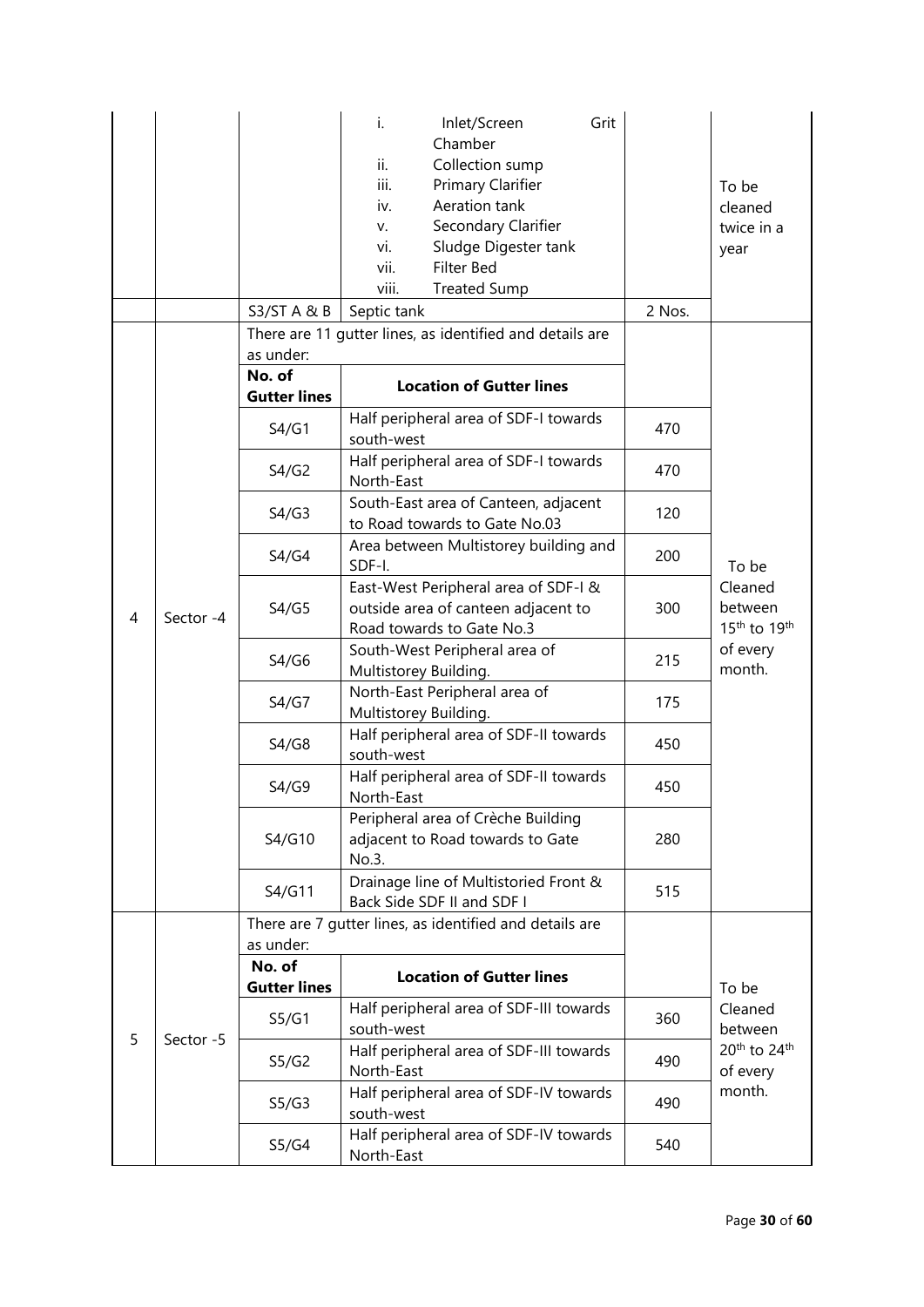|                |           | S5/G5                                      | Outside east area of SDF III adjacent to<br>road towards to gate No. 3.            | 145  |                                                  |
|----------------|-----------|--------------------------------------------|------------------------------------------------------------------------------------|------|--------------------------------------------------|
|                |           | S5/G6                                      | Outside east area of SDF IV adjacent<br>to road towards to gate No. 3.             | 120  |                                                  |
|                |           | S5/G7                                      | Drainage Line of SDF III, IV, roads<br>between III & IV and Compound wall<br>side. | 635  |                                                  |
|                |           |                                            | There are 6 gutter lines, as identified and details are                            |      |                                                  |
|                |           | as under:<br>No. of<br><b>Gutter lines</b> | <b>Location of Gutter lines</b>                                                    |      |                                                  |
|                |           | S6/G1                                      | Peripheral area of Fire station and<br>adjacent to road towards to gate No.3.      | 570  | To be                                            |
|                | Sector -6 | S6/G2                                      | Half peripheral area of SEEPZ++ IT<br>Park towards south-west                      | 260  | Cleaned<br>between                               |
| 6              |           | S6/G3                                      | Half peripheral area of SEEPZ++ IT<br>Park towards North-East                      | 260  | 25 <sup>th</sup> to 29 <sup>th</sup><br>of every |
|                |           | S6/G4                                      | From East of SEEPZ++ IT Park towards<br>Goregaon Marol Road.                       | 175  | month.                                           |
|                |           | S6/G5                                      | Drainage from Suncity to outlet at<br>tower                                        | 460  |                                                  |
|                |           | S6/G6                                      | Compound Wall side from Suncity to<br>main drainage                                | 450  |                                                  |
|                |           | Quarters.                                  | Gutter Lines near A-Type, B-Type, C-Type and D-Type                                |      |                                                  |
| $\overline{7}$ |           | No. of<br><b>Gutter lines</b>              | <b>Location of Gutter lines</b>                                                    |      | To be                                            |
|                | Sector -7 | S7/G1                                      | Residential Drainage from Gym to B3                                                | 1000 | Cleaned                                          |
|                |           | S7/G2                                      | Gutter D1 to Garden                                                                | 70   | once in 2<br>Months.                             |
|                |           | S7/G3                                      | Near D1 Backside                                                                   | 30   |                                                  |
|                |           | S7/G4                                      | Wall Side                                                                          | 218  |                                                  |

## **Format of Financial Bid**

The form for submission of financial bid in MS Excel format shall be uploaded by the Procuring Entity on the e-procurement portal simultaneously with these bidding documents in accordance with ITB Clause 7 a).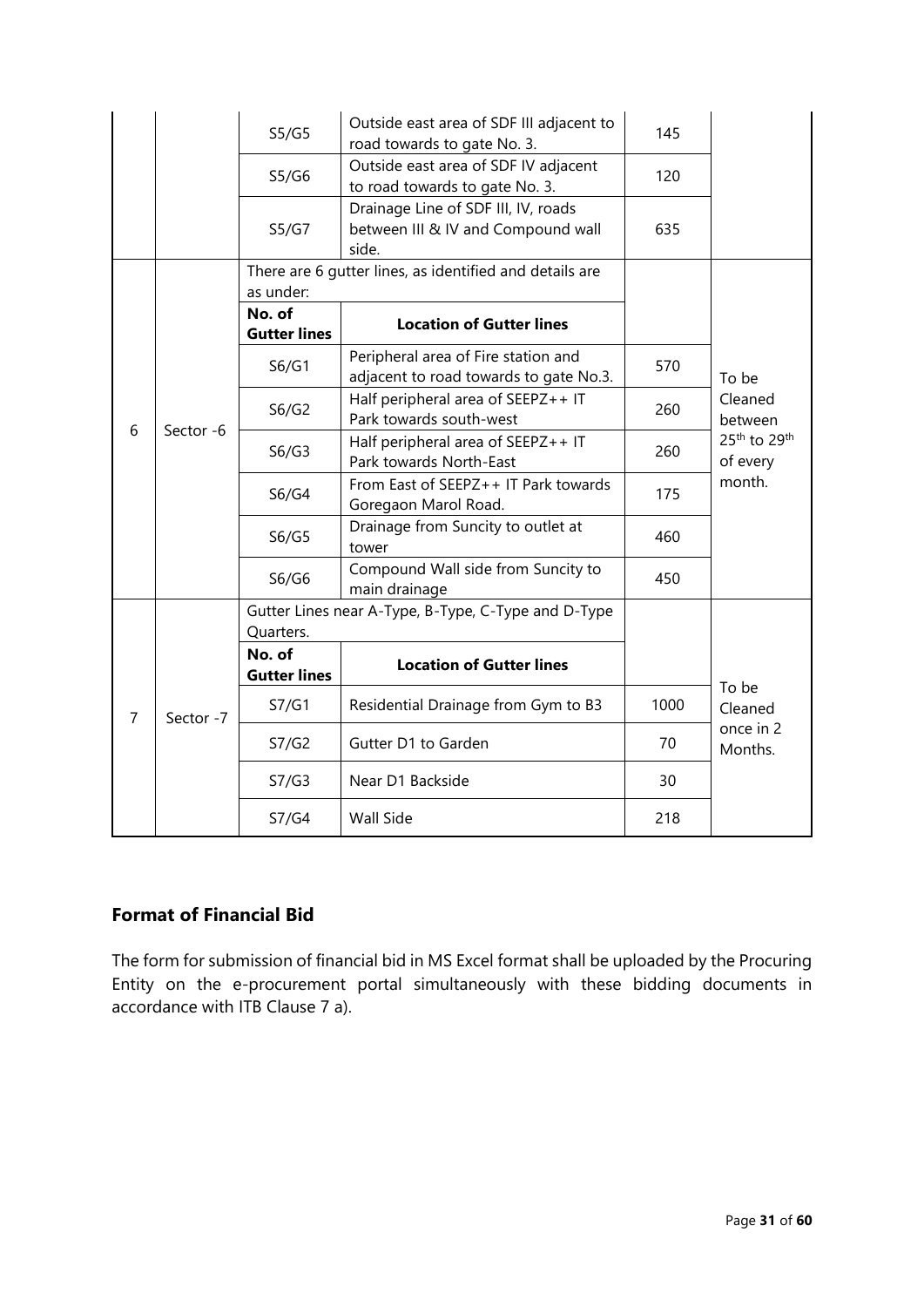# **Section 6 – Bidding Forms**

| <b>SN</b>      | <b>Name of the Form</b>                   | Page No.                            |
|----------------|-------------------------------------------|-------------------------------------|
|                | Letter of Bid                             | 33                                  |
| $\overline{2}$ | Checklist of documents comprising bid     | 35                                  |
| 3              | <b>Bidder Information Form</b>            | 36                                  |
| 4              | <b>Bidder's Qualification Information</b> | 37                                  |
| 5              | <b>Financial Bid Format</b>               | Uploaded Separately as a .xlsx file |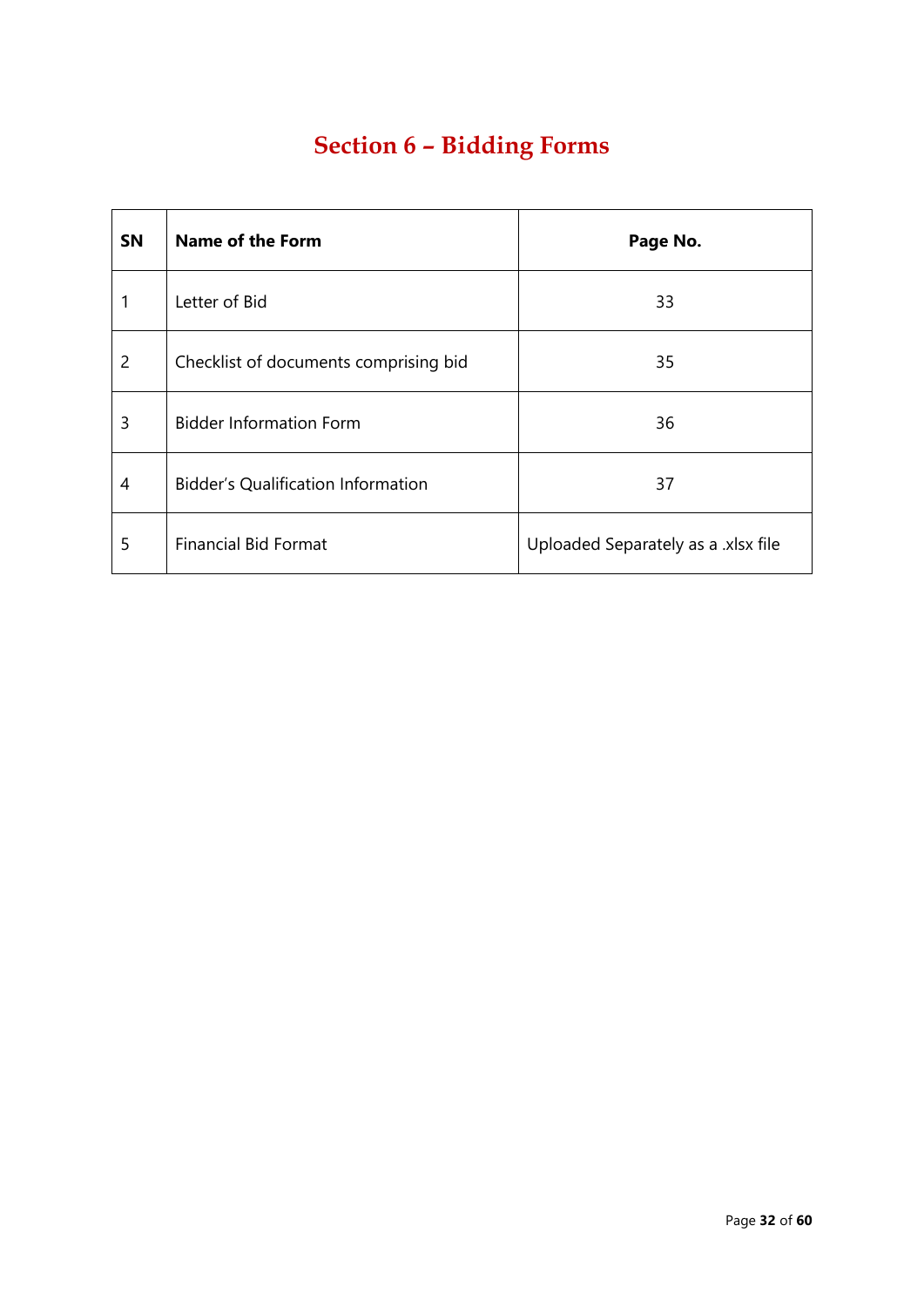# 1. Letter of Bid

*The Bidder must prepare the Letter of Bid on its letterhead clearly showing the Bidder's complete name and address.*

*Note: All italicized text is for use in preparing these forms and shall be deleted from the final products.*

Date:

Bid Ref. No.: SEEPZ SEZ/ESTATE/STP/50/2021-22

To,

The Assistant Development Commissioner & Estate Manager SEEPZ, SEZ Authority SEEPZ Service Centre Building, SEEPZ SEZ, Andheri (East), Mumbai-400 096

- 1. We have examined and have no reservations to the Bidding Documents, including Addenda issued in accordance with Instructions to Bidders;
- 2. We meet the eligibility requirements in accordance with ITB 4 and have no Conflict of Interest in accordance with GFR 175;
- 3. We offer to perform, in conformity with the Bidding Documents, the following Non-Consultancy Services: 'Removal and Disposal of Sludge from Open & Closed Gutters, Sewerage/Drainage lines, Sewage Treatment Plant (STP) and Septic tanks in SEEPZ-SEZ premises & Residential Staff Quarters'.
- 4. Our final financial offer is as submitted in our financial bid.
- 5. Our bid shall remain valid for 180 days from the last date of submission of the bid and it shall remain binding upon us and may be accepted at any time before the expiration of that period;
- 6. If our bid is accepted, we commit to submit a performance security in accordance with the Bidding Documents;
- 7. We are not participating, as a Bidder or as a subcontractor, in more than one bid in this bidding process;
- 8. We, along with any of our subcontractors, suppliers, consultants, manufacturers, or service providers for any part of the contract, are not debarred by any procuring entity under the State Government, the Central Government or any State Government or any Public Undertaking, Autonomous body, Authority by whatever name called under them;
- 9. We hereby certify that we have taken steps to ensure that no person acting for us or on our behalf will engage in any activities which is in contravention of the Code of Integrity proscribed in GFR 175;
- 10. We hereby certify that we are neither associated nor have been associated directly or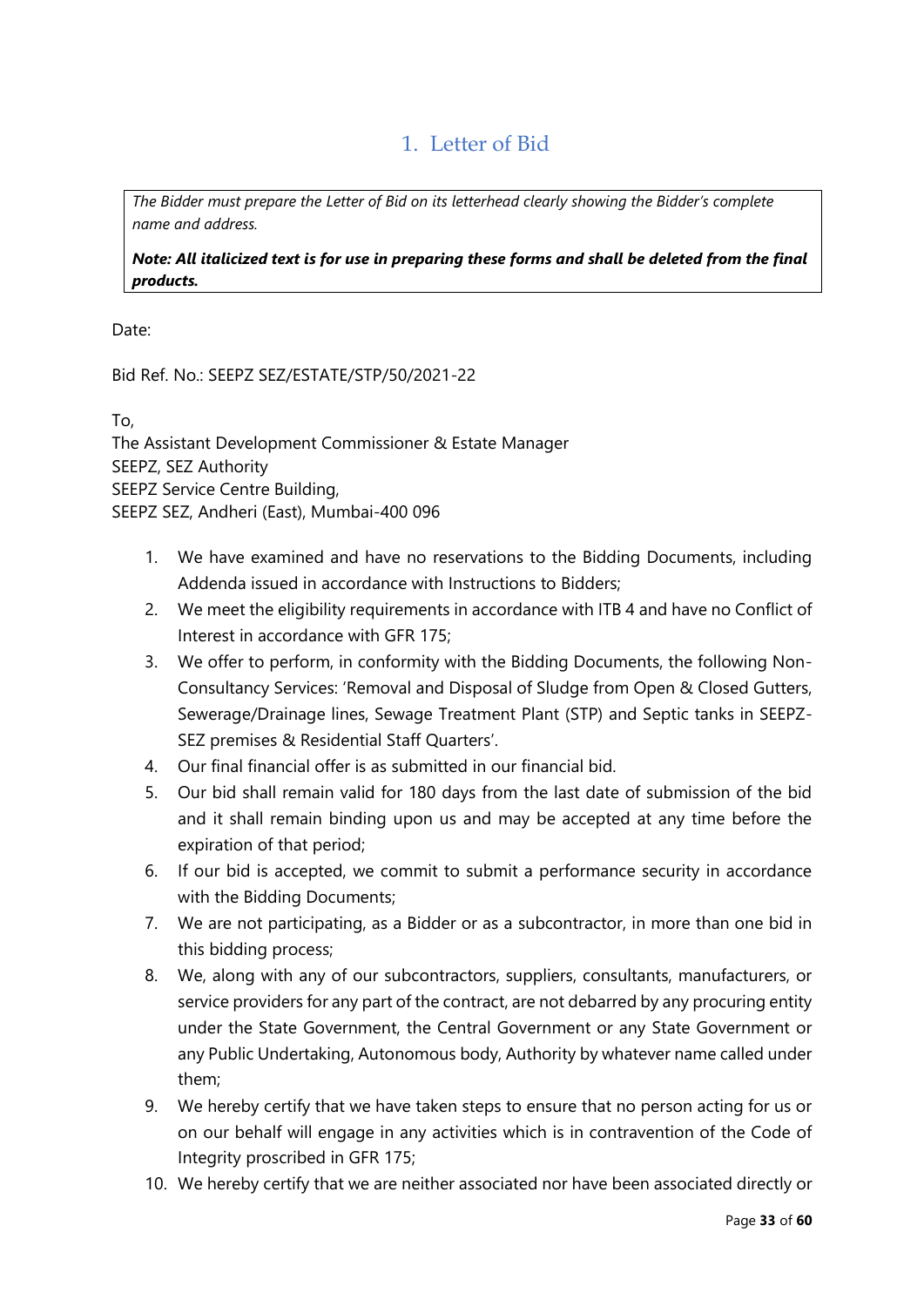indirectly with the consultant or any other individual or entity that has prepared the design, specifications and other documents for the subject matter of procurement or is being proposed as Project Manager for the contract from the SEEPZ SEZ Authority;

- 11. We hereby certify that we have fulfilled our obligations to pay all such taxes as payable to the Central Government or the State Government or any local authority;
- 12. We hereby certify that we are not insolvent, in receivership, bankrupt or being wound up, not have its affairs administered by a court or a judicial officer, not have its business activities suspended and must not be the subject of legal proceedings for any of the foregoing reasons;
- 13. We hereby certify that our directors and officers have not been convicted of any criminal offence related to their professional conduct or the making of false statements or misrepresentations as to their qualifications to enter into a procurement contract within a period of three years preceding the commencement of the procurement process, or not have been otherwise disqualified pursuant to debarment proceedings;
- 14. We understand that this bid, together with your written acceptance thereof included in your notification of award, shall constitute a binding contract between us, until a formal contract is prepared and executed; and
- 15. We understand that SEEPZ SEZ Authority is not bound to accept the highest evaluated bid or any other bid that SEEPZ SEZ Authority may receive and that the decision of the SEEPZ, SEZ authority shall be final & binding.

Name of the Bidder: Name of Bidder's Authorized Signatory: Designation of the person signing the Bid:

> Signature of the person named above Date signed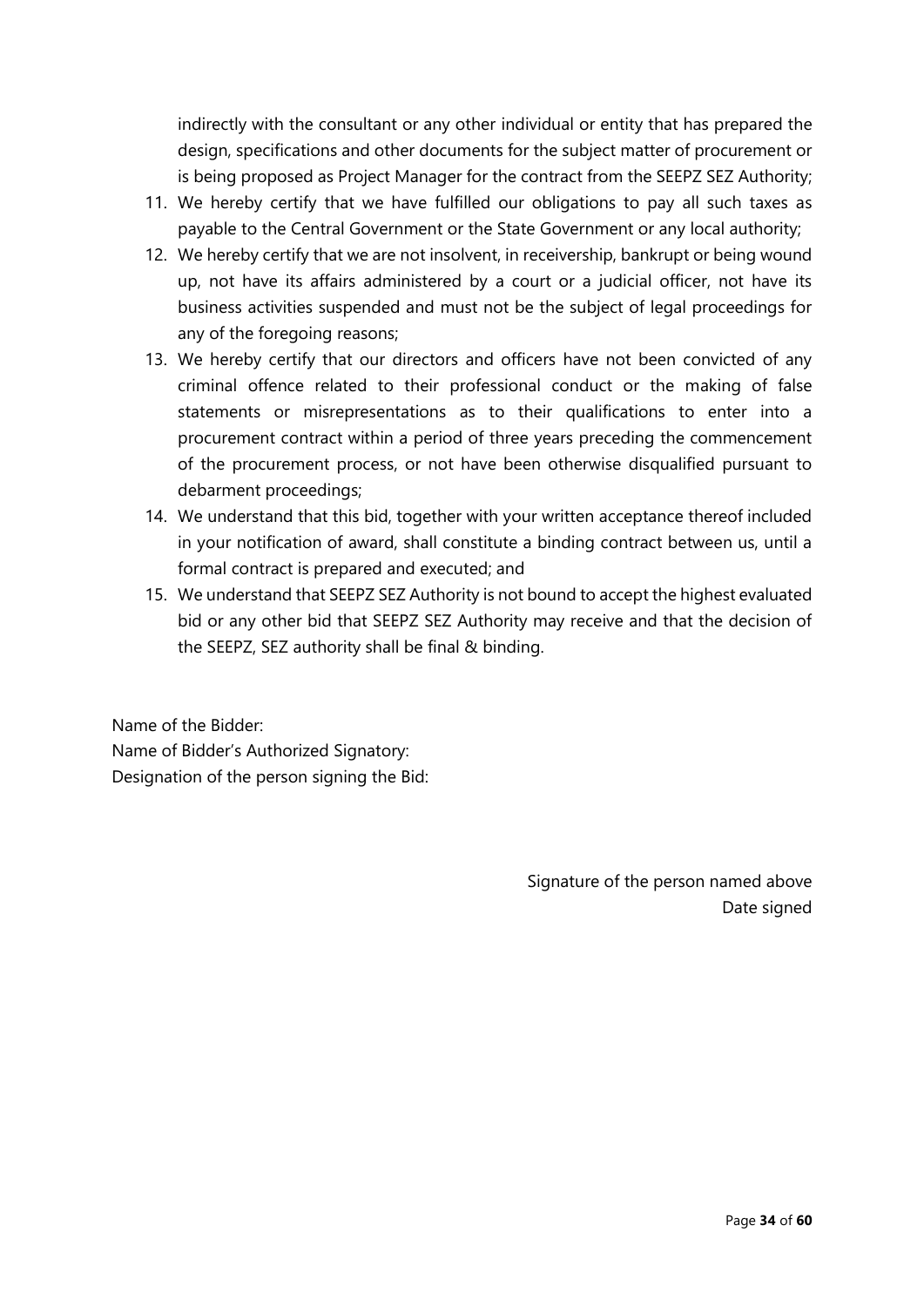# 2. Checklist of documents comprising bid

| SN             | Document                                                                                                                                                                                                                              | Included (Y/N) | Page No.  |
|----------------|---------------------------------------------------------------------------------------------------------------------------------------------------------------------------------------------------------------------------------------|----------------|-----------|
| 1              | Letter of Bid as per the form provided in Section $6 -$<br><b>Bidding Forms</b>                                                                                                                                                       |                |           |
| $\overline{2}$ | Bid Security declaration furnished in accordance with<br>Annexure I                                                                                                                                                                   |                |           |
| 3              | Bidder Information Form as per Form provided in<br>Section 6: Bidding Forms                                                                                                                                                           |                |           |
| 4              | Documents establishing Bidders' eligibility in<br>accordance with BDS (ITB 4 a)                                                                                                                                                       |                |           |
| 5              | Documents establishing Bidders' qualification in<br>accordance with Forms given in Section 6: Bidding<br>Forms                                                                                                                        |                |           |
| 6              | An Undertaking duly signed on the letter head from<br>the Bidders to the effect that they agree and abide by<br>the clauses / conditions of Bidding Documents issued<br>by the Procuring Entity and any amendment made<br>thereafter. |                |           |
| $\overline{7}$ | Financial Bid (to be uploaded in a separate folder)                                                                                                                                                                                   |                | <b>NA</b> |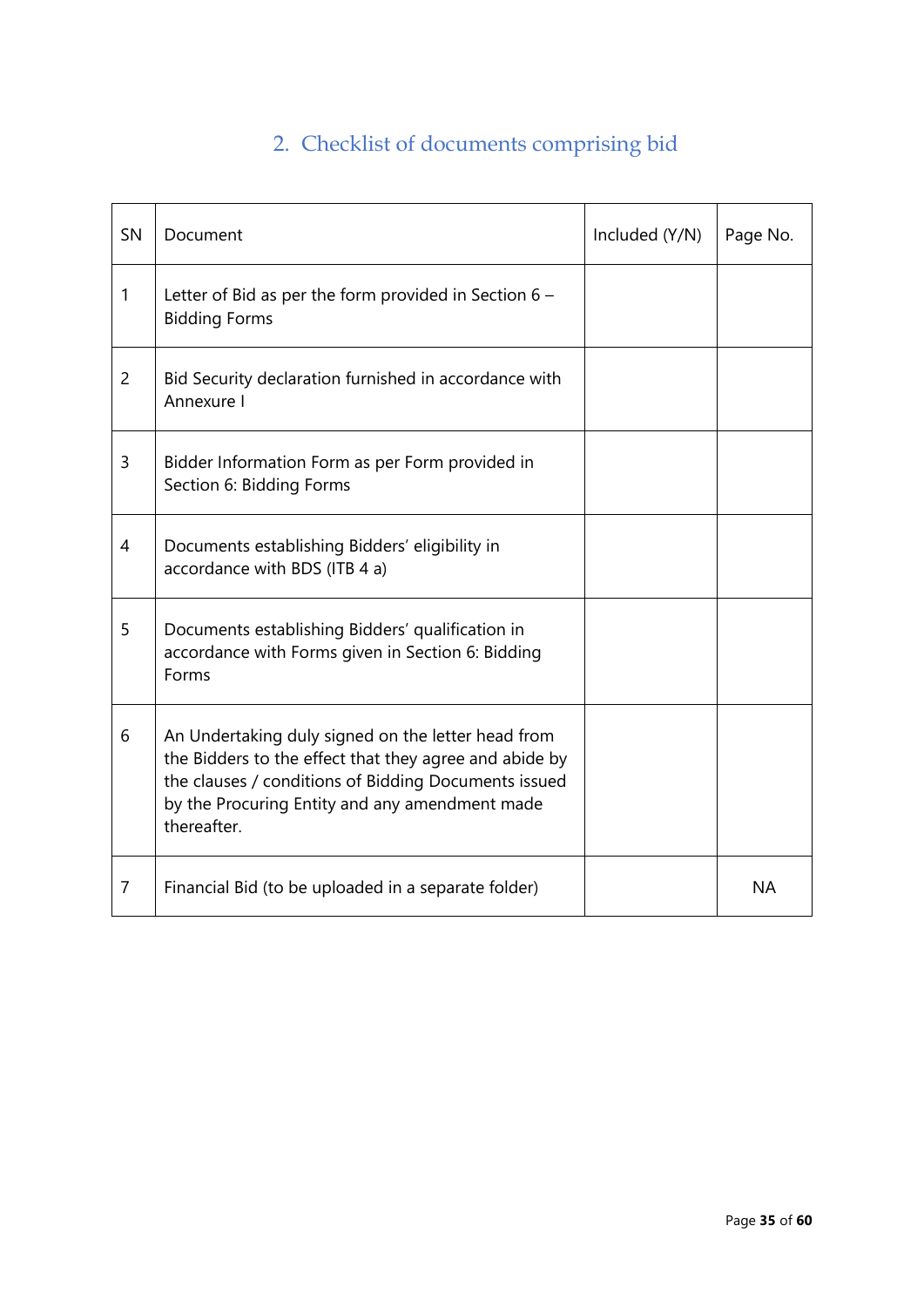# 3. Bidder Information Form

Date:

# Bid Ref. No.: SEEPZ SEZ/ESTATE/STP/50/2021-22

| Bidder's Name:                                                   |                                                                                       |
|------------------------------------------------------------------|---------------------------------------------------------------------------------------|
| Bidder's legal entity status:                                    | Firm / LLP / Pvt. Ltd. Company / Ltd.<br>Company                                      |
| Bidder's year of incorporation / registration:                   |                                                                                       |
| Bidder's complete registered address:                            |                                                                                       |
| Bidder's PAN:                                                    |                                                                                       |
| Bidder's GSTIN:                                                  |                                                                                       |
| Information regarding bidder's authorized<br>representative:     | Name:<br>Designation:<br>Address:<br>Email:                                           |
| Name(s) of promoter(s) and members of<br>the board of directors. |                                                                                       |
| Bidder's bank account details:                                   | <b>Account Name:</b><br><b>Bank Name:</b><br><b>Branch Name:</b><br><b>IFSC Code:</b> |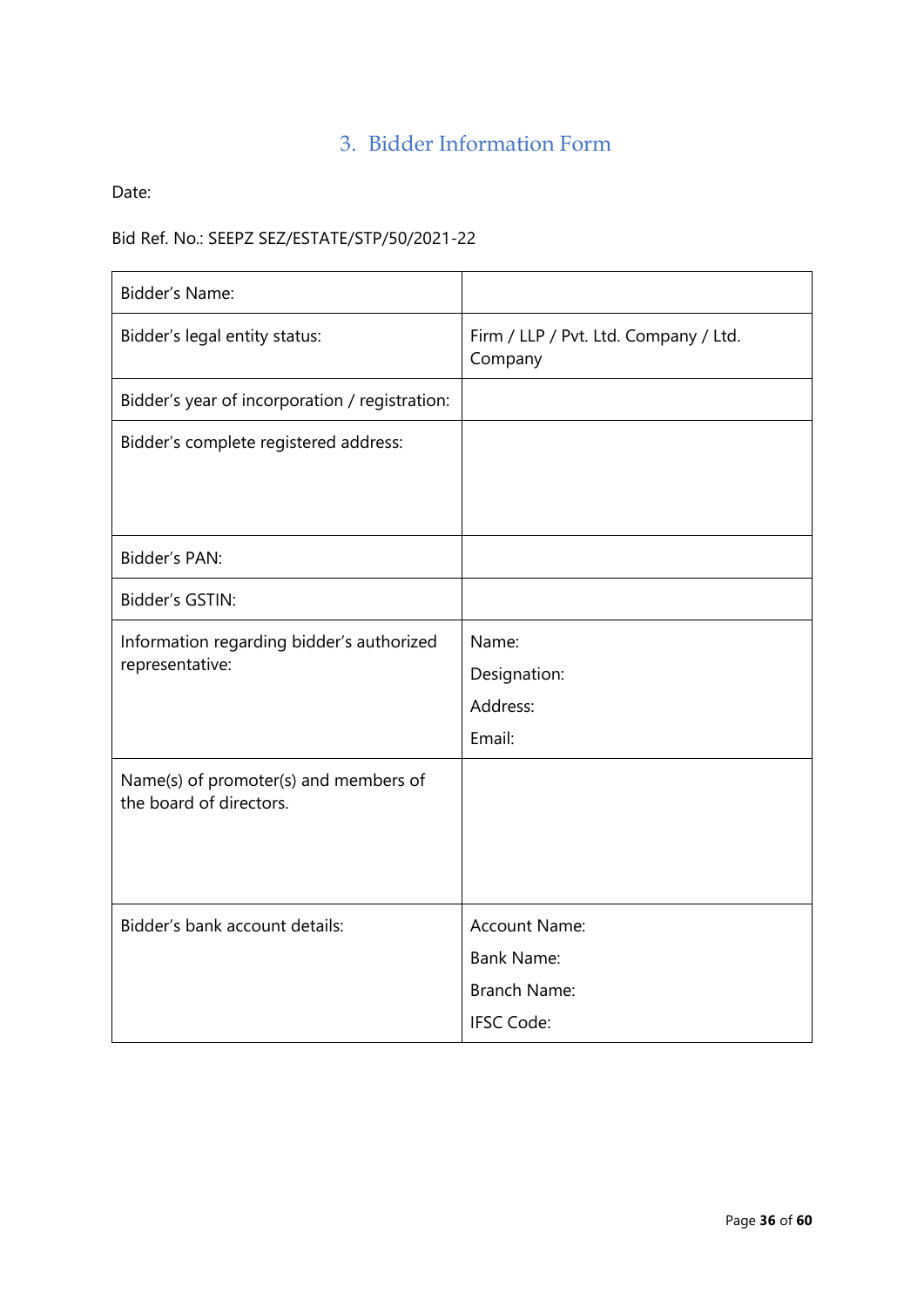# 4. Bidder's Qualification Information

| SN             | Criterion                                                                                                                                                                                                                                                                                      | <b>Bidder's Qualification</b> | Documents to be submitted                                                                                                                                                                                                                                                     | Documents submitted | Page No. |
|----------------|------------------------------------------------------------------------------------------------------------------------------------------------------------------------------------------------------------------------------------------------------------------------------------------------|-------------------------------|-------------------------------------------------------------------------------------------------------------------------------------------------------------------------------------------------------------------------------------------------------------------------------|---------------------|----------|
| 1              | Bidder must be a valid legal entity<br>registered with appropriate<br>government authority in the form<br>of a firm / company / LLP and<br>must be in existence for at least 5<br>years (i.e. since FY2016-17)                                                                                 |                               | Registration / Incorporation<br>certificate<br>Details of ownership, address,<br>2.<br>contact details including e-mail<br>and telephone numbers.                                                                                                                             |                     |          |
| $\overline{c}$ | Bidder must be registered with<br>GSTN and must possess a valid<br>PAN.                                                                                                                                                                                                                        |                               | Copies of GSTIN and PAN.                                                                                                                                                                                                                                                      |                     |          |
| 3              | Bidder must have an average<br>annual turnover of at least Rs.50<br>Lakh during past 3 financial years<br>(FY 2018-19, 19-20 & 20-21) of<br>which turnover from services of<br>similar nature should amount to<br>at least Rs. 50 lakh during any one<br>of the last 5 (five) financial years. |                               | Audited financial statements for<br>the past 3 financial years.<br>Provisional financial statement<br>certified by the CA shall be<br>acceptable only for FY2020-21.<br>CA certificate clearly specifying the<br>2.<br>volume of turnover from services<br>of similar nature. |                     |          |
|                | Services of similar nature include<br>removal of septic tank waste, STP<br>sludge, Drain Cleaning, Garbage<br>Disposal, Hazardous Waste<br>disposal wherein the aspect of                                                                                                                      |                               |                                                                                                                                                                                                                                                                               |                     |          |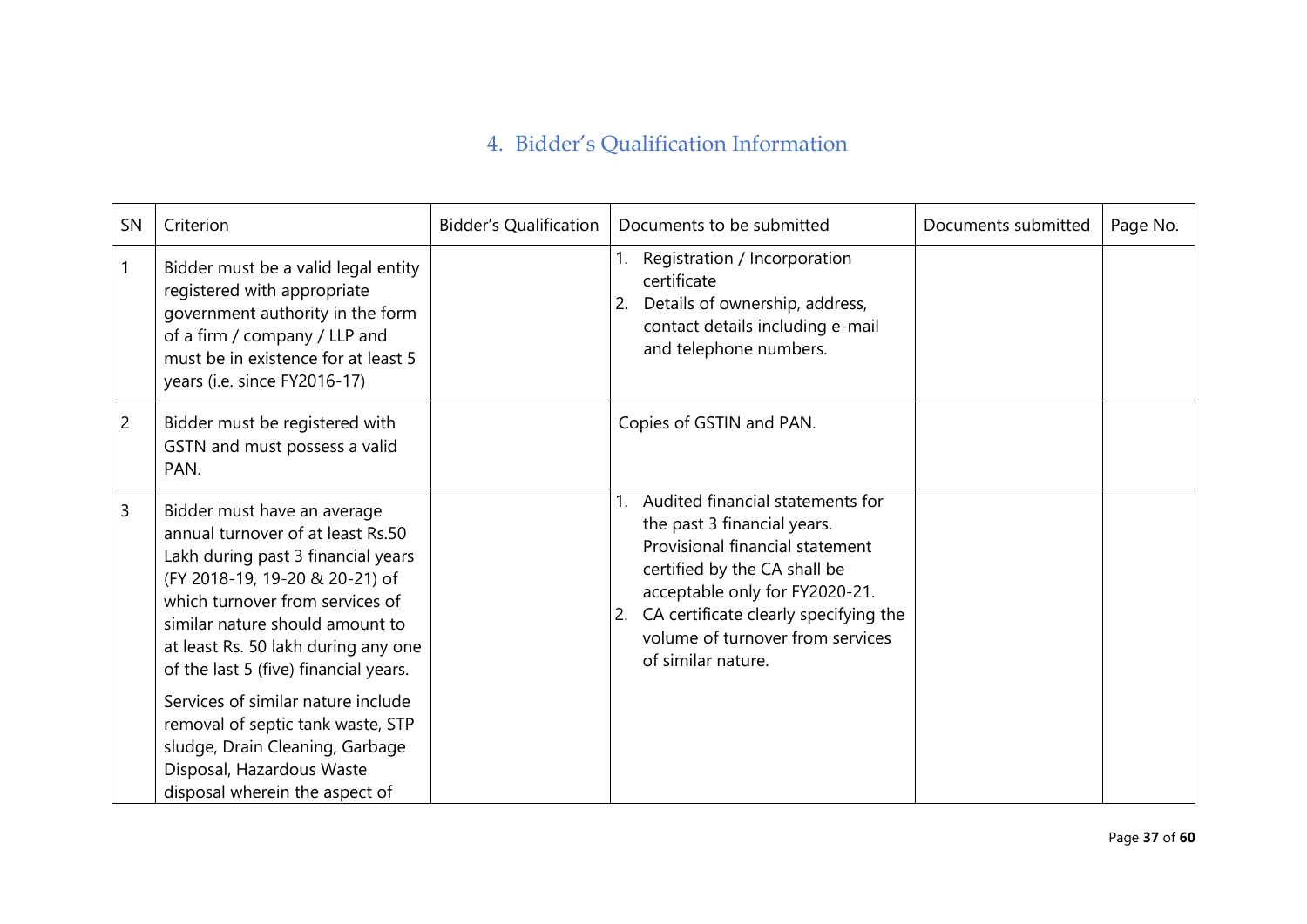|   | metal recovery (precious metals)<br>is also incorporated.                                                                                                                                                                                                                                                                                                                            |                                                                                                                                                                                                                                                                                                                                                                            |  |
|---|--------------------------------------------------------------------------------------------------------------------------------------------------------------------------------------------------------------------------------------------------------------------------------------------------------------------------------------------------------------------------------------|----------------------------------------------------------------------------------------------------------------------------------------------------------------------------------------------------------------------------------------------------------------------------------------------------------------------------------------------------------------------------|--|
| 4 | Bidder must have experience of at<br>least 2 completed contracts, each<br>amounting to not less than Rs.25<br>Lakh, with similar scope of work<br>for a government client.<br>Ongoing contracts where at least<br>70% of the contract has been<br>completed (in terms of either<br>scope of work or payments) shall<br>also be considered in lieu of<br>completed assignments.       | Completion certificate clearly<br>1.<br>mentioning the scope of work,<br>contract value and client name.<br>2. For ongoing projects, a<br>certification from the client that<br>70% of work has been completed<br>or a certificate from CA that 70%<br>of payments have been received,<br>having clear mention of the scope<br>of work, contract value and client<br>name. |  |
| 5 | Bidder should have a positive net<br>worth during each of the past 3<br>financial years.                                                                                                                                                                                                                                                                                             | CA certificate clearly stating that the<br>bidder has positive net worth during<br>each of the past 3 FYs.                                                                                                                                                                                                                                                                 |  |
| 6 | Bidder should have liquid assets<br>and/or credit facilities, net of<br>other contractual commitments<br>and exclusive of any advance<br>payments which may be made<br>under the Contract, amounting to<br>at least Rs. 10 Lakh.<br>This means that bidder must have<br>dedicated cash/credit availability<br>of Rs. 10 lakh to be able to make<br>payments under this contract. Any | CA certificate specifying the<br>availability of liquid assets / access to<br>credit.                                                                                                                                                                                                                                                                                      |  |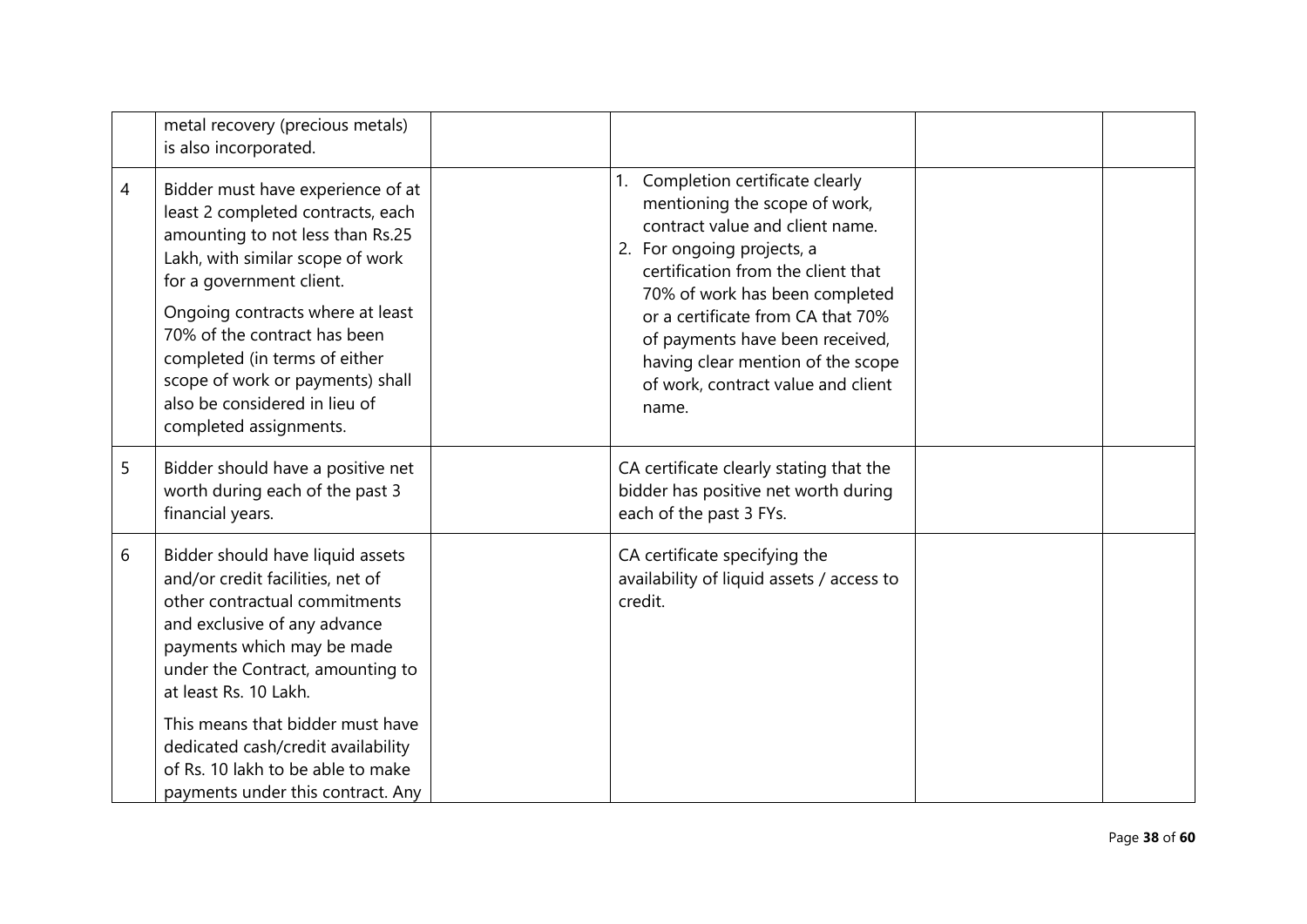|   | advances paid by other clients<br>and amounts committed towards<br>other contracts need to be<br>subtracted while calculating net<br>cash/credit availability.                                                                                            |                                                                                                                                           |  |
|---|-----------------------------------------------------------------------------------------------------------------------------------------------------------------------------------------------------------------------------------------------------------|-------------------------------------------------------------------------------------------------------------------------------------------|--|
| 7 | Bidder should deploy a Contract<br>Manager with at least five years'<br>experience in services of an<br>equivalent nature and volume,<br>including no less than three years<br>as Manager.                                                                | Work profile of the proposed contract<br>manager clearly stipulating the<br>nature, capacity and years of<br>experience.                  |  |
| 8 | Bidder must have at least 10<br>persons on roll and must be<br>registered with ESIC and EPFO.                                                                                                                                                             | Self-certification regarding availability<br>of manpower along with ESIC and<br>EPFO registration details.                                |  |
| 9 | Bidder must possess valid license<br>granted by Maharashtra Pollution<br>Control Board (MPCB) for refining<br>or extraction of metal from the<br>Gutter and Sewerage Waste,<br>Sewage Treatment Plant (STP),<br>Sludge removal and Septic tank<br>wastes. | MPCB license for carrying out the<br>stated operations along with proof of<br>carrying out such operations during<br>any of past 3 years. |  |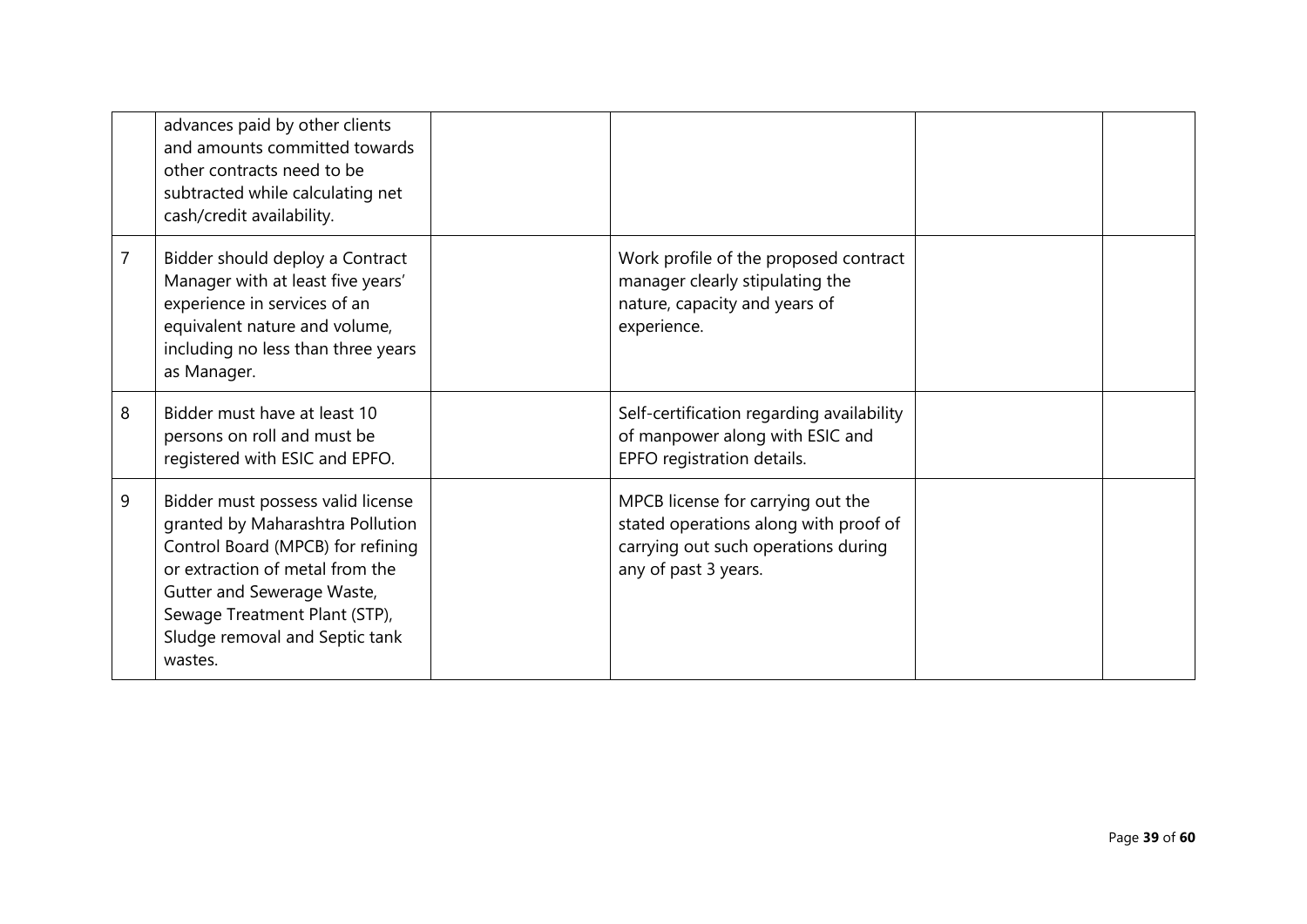# **Section 7 – General Conditions of Contract (GCC)**

| 1. General Provisions  |                                                                                                                                                                                                                                                                                                                                                                                                                                                                                                                                                                                                                                                                                                                                                                                                                                                                                                                                                                                                                                                                                                                                                                                                                                                                                                                                                                                                                                                                                                                                                                                                                |  |
|------------------------|----------------------------------------------------------------------------------------------------------------------------------------------------------------------------------------------------------------------------------------------------------------------------------------------------------------------------------------------------------------------------------------------------------------------------------------------------------------------------------------------------------------------------------------------------------------------------------------------------------------------------------------------------------------------------------------------------------------------------------------------------------------------------------------------------------------------------------------------------------------------------------------------------------------------------------------------------------------------------------------------------------------------------------------------------------------------------------------------------------------------------------------------------------------------------------------------------------------------------------------------------------------------------------------------------------------------------------------------------------------------------------------------------------------------------------------------------------------------------------------------------------------------------------------------------------------------------------------------------------------|--|
| <b>1.1 Definitions</b> | Unless the context otherwise requires, the following terms<br>whenever used in this Contract have the following meanings:<br>a) "Completion Date" means the date of completion of the<br>Services by the Service Provider as certified by the<br>Employer;<br>b) "Contract" means the Contract signed by the Parties, to<br>which these General Conditions of Contract (GCC) are<br>attached, together with all the documents listed in<br>Clause 1 of such signed Contract, as named in SCC;<br>c) "Accepted Rates" means the rates per kg offered by the<br>successful contractor duly accepted by the client;<br>d) "Employer" means the party who employs the Service<br>Provider as specified in SCC;<br>e) "GCC" means these General Conditions of Contract;<br>"Party" means the Employer or the Service Provider, as<br>f)<br>the case may be, and "Parties" means both of them;<br>g) "Personnel" means persons hired by the Service Provider<br>as employees and assigned to the performance of the<br>Services or any part thereof;<br>h) "Service Provider" is a person or corporate body whose<br>Bid to provide the Services has been accepted by the<br>Employer as specified in SCC;<br>"Service Provider's Bid" means the completed Bidding<br>i)<br>Document submitted by the Service Provider to the<br>Employer;<br>"SCC" means the Special Conditions of Contract by<br>j)<br>which the GCC may be amended or supplemented;<br>k) "Services" means the work to be performed by the<br>Service Provider pursuant to this Contract, as described<br>in Appendix A - Schedule of Activities; |  |
| 1.2 Applicable Law     | The Contract shall be interpreted in accordance with the laws<br>of the Union of India.                                                                                                                                                                                                                                                                                                                                                                                                                                                                                                                                                                                                                                                                                                                                                                                                                                                                                                                                                                                                                                                                                                                                                                                                                                                                                                                                                                                                                                                                                                                        |  |
| 1.3 Language           | This Contract has been executed in the English language,<br>which shall be the binding and controlling language for all<br>matters relating to the meaning or interpretation of this<br>Contract.                                                                                                                                                                                                                                                                                                                                                                                                                                                                                                                                                                                                                                                                                                                                                                                                                                                                                                                                                                                                                                                                                                                                                                                                                                                                                                                                                                                                              |  |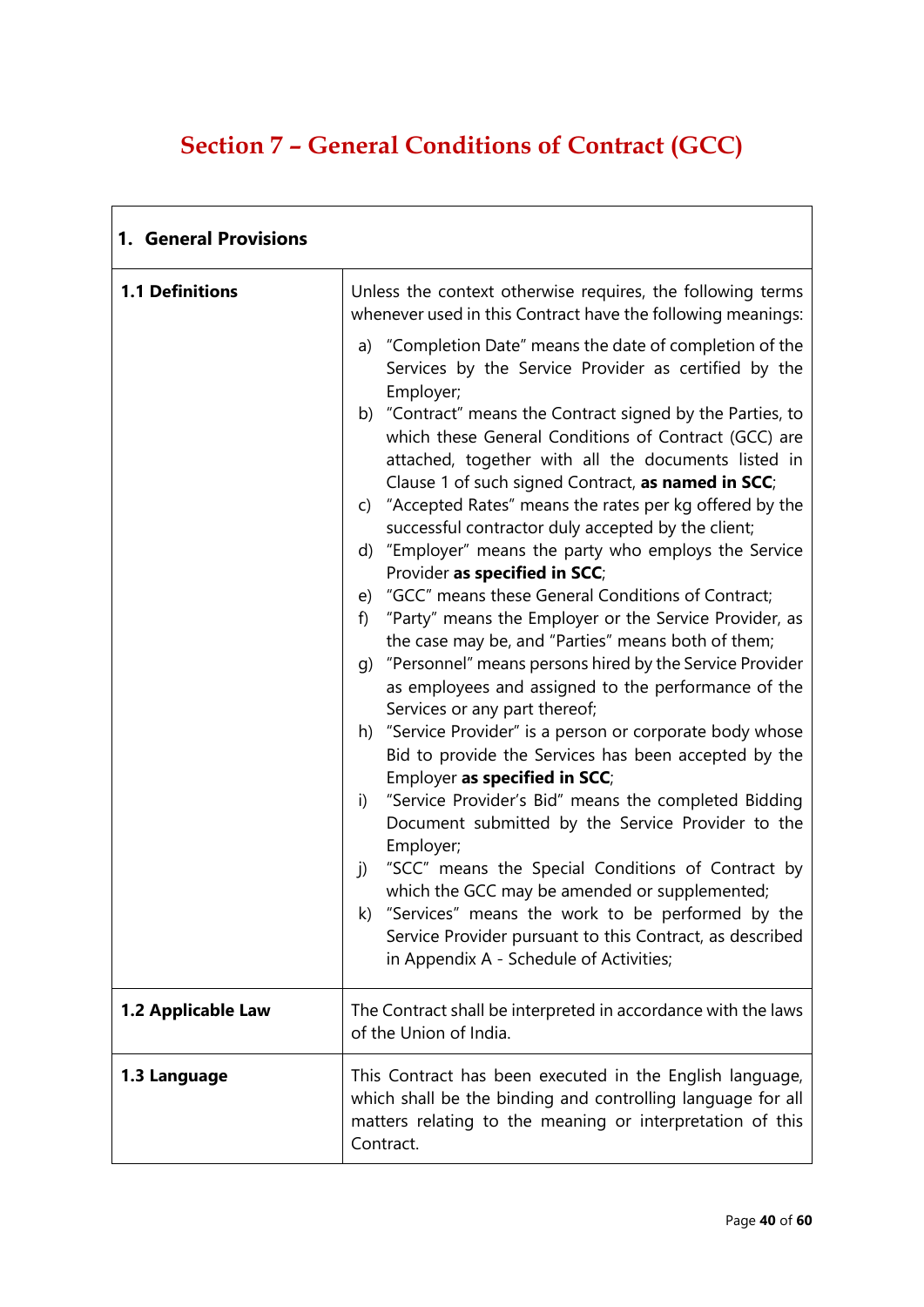| <b>1.4 Notices</b>                              | Any notice given by one party to the other pursuant to the<br>Contract shall be in writing to the address specified in the<br><b>SCC</b> . The term "in writing" means communicated in written<br>form with proof of receipt. A notice shall be effective from<br>the date of delivery or on the notice's effective date,<br>whichever is later. In case of electronic mode of<br>communication, a notice shall be effective from the time of<br>sending of the electronic communication. |
|-------------------------------------------------|-------------------------------------------------------------------------------------------------------------------------------------------------------------------------------------------------------------------------------------------------------------------------------------------------------------------------------------------------------------------------------------------------------------------------------------------------------------------------------------------|
| <b>1.5 Location</b>                             | The Services shall be performed at the client's location as<br>specified in the SCC.                                                                                                                                                                                                                                                                                                                                                                                                      |
| <b>1.6 Authorized</b><br><b>Representatives</b> | Any action required or permitted to be taken, and any<br>document required or permitted to be executed, under this<br>Contract by the Employer or the Service Provider may be<br>taken or executed by the officials specified in the SCC.                                                                                                                                                                                                                                                 |
| <b>1.7 Taxes and Duties</b>                     | The Service Provider and their Personnel shall pay such taxes,<br>duties, fees, and other impositions as may be levied under<br>the Applicable Law, the amount of which is deemed to have<br>been included in the Accepted Rates.                                                                                                                                                                                                                                                         |
| 1.8 Code of Integrity                           | The Employer, the Service Provider and their representatives<br>shall strictly adhere to the code of integrity as stipulated<br>under GFR 175.                                                                                                                                                                                                                                                                                                                                            |

# **2. Commencement, Completion, Modification, and Termination of Contract**

| 2.1 Effectiveness of<br>Contract       | This Contract shall come into effect on the date the Contract<br>is signed by both parties or such other later date as may be<br>stated in the SCC.                                                                                                                                             |
|----------------------------------------|-------------------------------------------------------------------------------------------------------------------------------------------------------------------------------------------------------------------------------------------------------------------------------------------------|
| <b>2.2 Commencement of Services</b>    |                                                                                                                                                                                                                                                                                                 |
| 2.2.1 Program                          | Before commencement of the Services, the Service Provider<br>shall submit to the Employer for approval a Program showing<br>the general methods, arrangements, order and timing for all<br>activities. The Services shall be carried out in accordance with<br>the approved Program as updated. |
| <b>Starting Date</b><br>2.2.2          | The Service Provider shall start carrying out the Services<br>thirty (30) days after the date the Contract becomes effective,<br>or at such other date as may be specified in the SCC.                                                                                                          |
| 2.3 Intended Completion<br><b>Date</b> | Unless terminated earlier pursuant to Sub-Clause 2.6, the<br>Service Provider shall complete the activities by the Intended<br>Completion Date, as is specified in the SCC. If the Service<br>Provider does not complete the activities by the Intended                                         |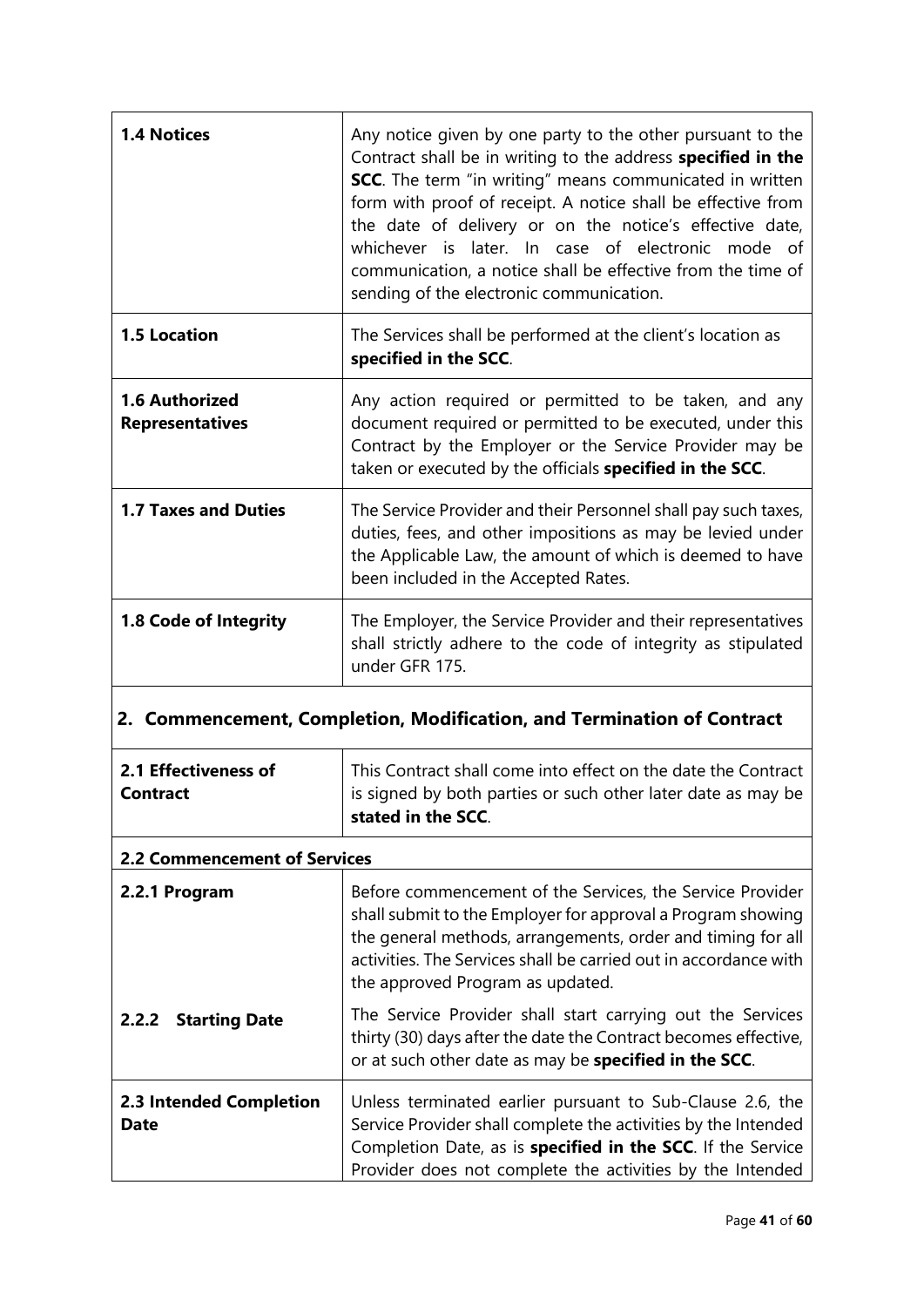|                                       | Completion Date, it shall be liable to pay liquidated damage<br>as per Sub-Clause 3.8. In this case, the Completion Date will<br>be the date of completion of all activities.                                                                                                                                                                                                                                                                                                                                                                             |
|---------------------------------------|-----------------------------------------------------------------------------------------------------------------------------------------------------------------------------------------------------------------------------------------------------------------------------------------------------------------------------------------------------------------------------------------------------------------------------------------------------------------------------------------------------------------------------------------------------------|
| <b>2.4 Modification</b>               | Modification of the terms and conditions of this Contract,<br>including any modification of the scope of the Services or of<br>the Accepted Rates, may only be made by written agreement<br>between the Parties. However, each Party shall give due<br>consideration to any proposals for modification or variation<br>made by the other Party.                                                                                                                                                                                                           |
| 2.5 Force Majeure                     |                                                                                                                                                                                                                                                                                                                                                                                                                                                                                                                                                           |
| 2.5.1 Definition                      | For the purposes of this Contract, "Force Majeure" means an<br>event which is beyond the reasonable control of a Party and<br>which makes a Party's performance of its obligations under<br>the Contract impossible or so impractical as to be considered<br>impossible under the circumstances.                                                                                                                                                                                                                                                          |
| 2.5.2 No Breach of<br><b>Contract</b> | The failure of a Party to fulfill any of its obligations under the<br>contract shall not be considered to be a breach of, or default<br>under, this Contract insofar as such inability arises from an<br>event of Force Majeure, provided that the Party affected by<br>such an event (a) has taken all reasonable precautions, due<br>care and reasonable alternative measures in order to carry<br>out the terms and conditions of this Contract, and (b) has<br>informed the other Party as soon as possible about the<br>occurrence of such an event. |
| 2.5.3 Extension of Time               | Any period within which a Party shall, pursuant to this<br>Contract, complete any action or task, shall be extended for<br>a period equal to the time during which such Party was<br>unable to perform such action as a result of Force Majeure.                                                                                                                                                                                                                                                                                                          |
| <b>2.6 Termination</b>                |                                                                                                                                                                                                                                                                                                                                                                                                                                                                                                                                                           |
| 2.6.1 By the Employer                 | The Employer may terminate this Contract, by not less than<br>thirty (30) days' written notice of termination to the Service<br>Provider, to be given after the occurrence of any of the<br>events specified in paragraphs (a) through (d) of this Sub-<br>Clause 2.6.1:                                                                                                                                                                                                                                                                                  |
|                                       | if the Service Provider does not remedy a failure in the<br>a.<br>performance of its obligations under the Contract, within<br>thirty (30) days after being notified or within any further<br>period as the Employer may have subsequently approved in<br>writing;<br>b. if the Service Provider become insolvent or bankrupt;<br>if, as the result of Force Majeure, the Service Provider is unable<br>C.<br>to perform a material portion of the Services for a period of<br>not less than sixty (60) days; or                                          |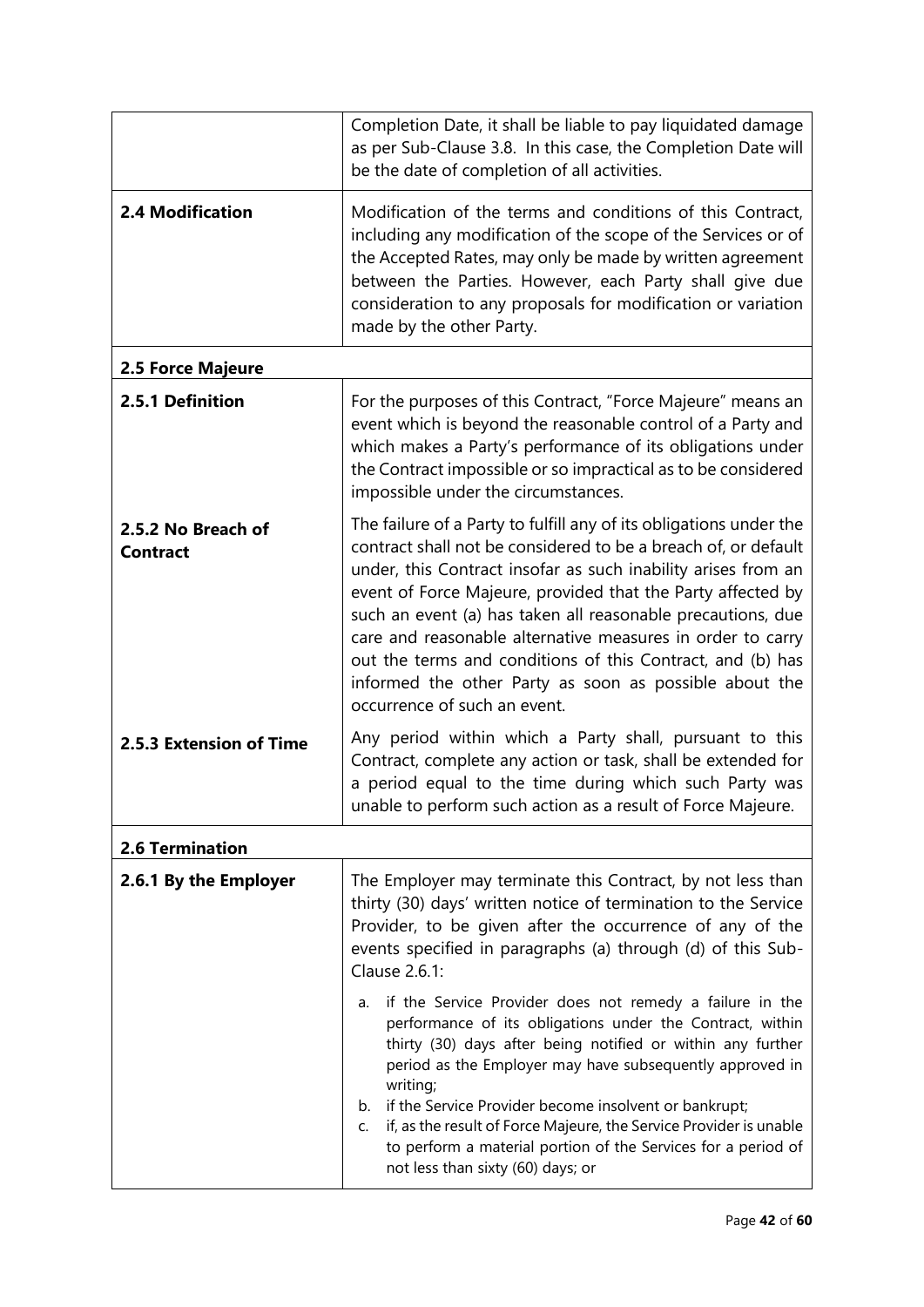| 2.6.2 By the Service                   | d. if the Service Provider, in the judgment of the Employer has<br>engaged in corrupt, fraudulent, collusive, coercive or<br>obstructive practices, in competing for or in executing the<br>Contract.<br>The Service Provider may terminate this Contract, by not                                                                                                                                                                                                                                                                                                                                                                                                                                                                 |
|----------------------------------------|-----------------------------------------------------------------------------------------------------------------------------------------------------------------------------------------------------------------------------------------------------------------------------------------------------------------------------------------------------------------------------------------------------------------------------------------------------------------------------------------------------------------------------------------------------------------------------------------------------------------------------------------------------------------------------------------------------------------------------------|
| <b>Provider</b>                        | less than thirty (30) days' written notice to the Employer,<br>such notice to be given after the occurrence of any of the<br>events specified in paragraphs (a) and (b) of this Sub-Clause<br>2.6.2:                                                                                                                                                                                                                                                                                                                                                                                                                                                                                                                              |
|                                        | a. if the Employer fails to pay any monies due to the Service<br>Provider pursuant to this Contract and not subject to dispute<br>pursuant to Clause 7 within forty-five (45) days after receiving<br>written notice from the Service Provider that such payment is<br>overdue; or                                                                                                                                                                                                                                                                                                                                                                                                                                                |
|                                        | b. (b) if, as the result of Force Majeure, the Service Provider is<br>unable to perform a material portion of the Services for a<br>period of not less than sixty (60) days.                                                                                                                                                                                                                                                                                                                                                                                                                                                                                                                                                      |
| 3. Obligations of the Service Provider |                                                                                                                                                                                                                                                                                                                                                                                                                                                                                                                                                                                                                                                                                                                                   |
| 3.1 General                            | The Service Provider shall perform the Services in accordance<br>with the Specifications and the Activity Schedule, and carry<br>out its obligations with all due diligence, efficiency, and<br>accordance<br>with<br>generally<br>economy,<br>in<br>accepted<br>professional techniques and practices, and shall observe<br>sound management practices, and employ appropriate<br>advanced technology and safe methods. The Service<br>Provider shall always act, in respect of any matter relating to<br>this Contract or to the Services, as faithful adviser to the<br>Employer, and shall at all times support and safequard the<br>Employer's legitimate interests in any dealings with<br>Subcontractors or third parties. |
| <b>3.2 Conflict of Interests</b>       | The Service Provider shall hold the Employer's<br>3.2.1<br>interest paramount, without any consideration for future<br>work, and strictly avoid conflict with other assignments or<br>their own corporate interests.                                                                                                                                                                                                                                                                                                                                                                                                                                                                                                              |
|                                        | 3.2.2 The Service Provider agrees that, during the term of<br>this Contract and after its termination, the Service Provider<br>and any entity affiliated with the Service Provider shall be<br>disqualified from providing goods, works or non-consulting<br>services resulting from or directly related to the Services for<br>the preparation or implementation of the project, unless<br>otherwise indicated in the SCC.                                                                                                                                                                                                                                                                                                       |
| <b>3.3 Confidentiality</b>             | The Service Provider, its Subcontractors, and the Personnel<br>of either of them shall not, either during the term or within                                                                                                                                                                                                                                                                                                                                                                                                                                                                                                                                                                                                      |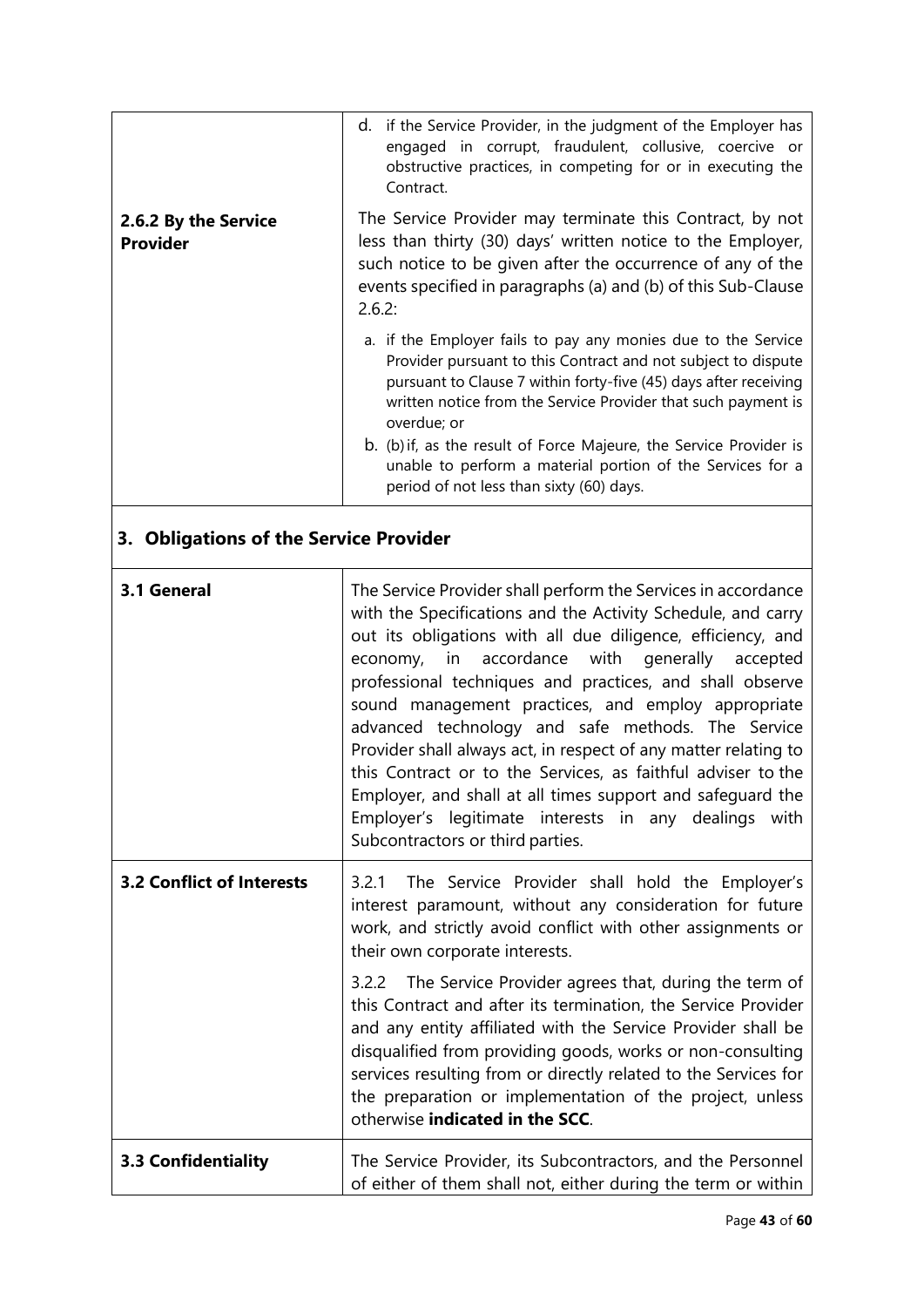|                                                                                                          | two (2) years after the expiration of this Contract, disclose<br>any proprietary or confidential information relating to the<br>Project, the Services, this Contract, or the Employer's<br>business or operations without the prior written consent of<br>the Employer.                                                                                                                                                                                                                                                                                                                                                |  |  |  |
|----------------------------------------------------------------------------------------------------------|------------------------------------------------------------------------------------------------------------------------------------------------------------------------------------------------------------------------------------------------------------------------------------------------------------------------------------------------------------------------------------------------------------------------------------------------------------------------------------------------------------------------------------------------------------------------------------------------------------------------|--|--|--|
| 3.4 Insurance to be Taken<br><b>Out by the Service</b><br><b>Provider</b>                                | The Service Provider (a) shall take out and maintain, and shall<br>cause any Subcontractors to take out and maintain, at its (or<br>the Subcontractors', as the case may be) own cost but on<br>terms and conditions approved by the Employer, insurance<br>against the risks, and for the coverage, as shall be specified<br>in the SCC; and (b) at the Employer's request, shall provide<br>evidence to the Employer showing that such insurance has<br>been taken out and maintained and that the current<br>premiums have been paid.                                                                               |  |  |  |
| <b>3.5 Service Provider's</b><br><b>Actions Requiring</b><br><b>Employer's Prior Approval</b>            | The Service Provider shall obtain the Employer's prior<br>approval in writing before taking any of the following<br>actions:<br>a. entering into a subcontract for the performance of any<br>part of the Services,                                                                                                                                                                                                                                                                                                                                                                                                     |  |  |  |
|                                                                                                          | b. changing the Program of activities; and<br>any other action that may be specified in the SCC.<br>C.                                                                                                                                                                                                                                                                                                                                                                                                                                                                                                                 |  |  |  |
| <b>3.6 Reporting Obligations</b>                                                                         | The Service Provider shall submit to the Employer the reports<br>and documents as specified in the SCC.                                                                                                                                                                                                                                                                                                                                                                                                                                                                                                                |  |  |  |
| <b>3.7 Documents Prepared</b><br>by the Service Provider to<br>Be the Property of the<br><b>Employer</b> | All plans, drawings, specifications, designs, reports, and other<br>documents and software submitted by the Service Provider<br>in accordance with Sub- Clause 3.6 shall become and remain<br>the property of the Employer, and the Service Provider shall,<br>not later than upon termination or expiration of this<br>Contract, deliver all such documents and software to the<br>Employer, together with a detailed inventory thereof. The<br>Service Provider may retain a copy of such documents and<br>software. Restrictions about the future use of these<br>documents, if any, shall be specified in the SCC. |  |  |  |
| <b>3.8 Liquidated Damages</b>                                                                            |                                                                                                                                                                                                                                                                                                                                                                                                                                                                                                                                                                                                                        |  |  |  |
| 3.8.1 Payments of<br><b>Liquidated Damages</b>                                                           | The Service Provider shall pay liquidated damages to the<br>Employer at the rate per week stated in the SCC for each<br>week or part thereof that is later than the Intended<br>Completion Date. The total amount of liquidated damages<br>shall not exceed the amount defined in the SCC. The<br>Employer may deduct liquidated damages from the advance<br>deposited with the Employer. Payment of liquidated<br>damages shall not affect the Service Provider's liabilities.                                                                                                                                        |  |  |  |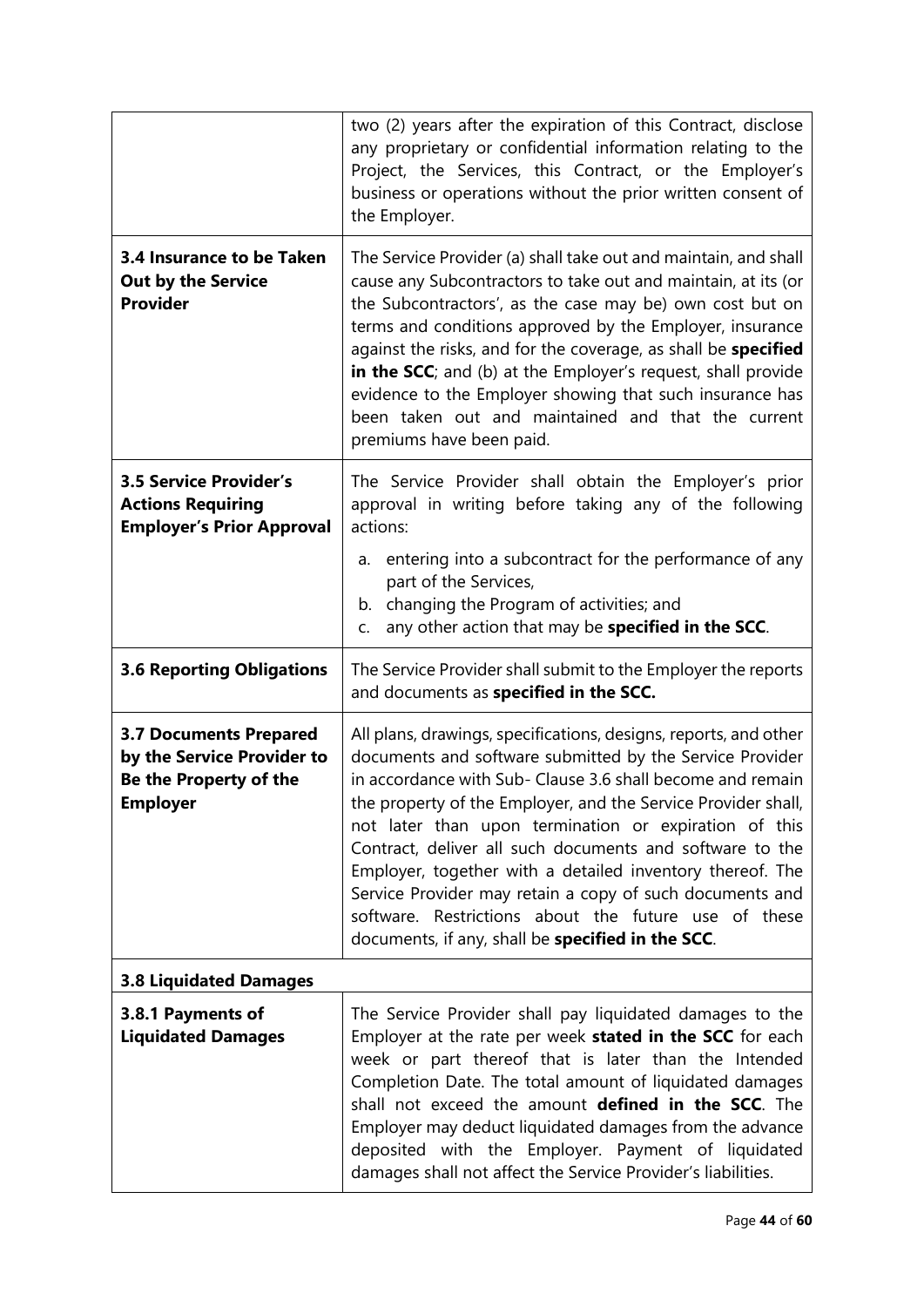| 3.8.2 Lack of performance<br>penalty                                       | If the Service Provider has not corrected a Defect within the<br>time specified in the Employer's notice, a penalty for Lack of<br>performance will be paid by the Service Provider. The<br>amount to be paid will be calculated as specified in the SCC.                                                                                                                                                         |  |
|----------------------------------------------------------------------------|-------------------------------------------------------------------------------------------------------------------------------------------------------------------------------------------------------------------------------------------------------------------------------------------------------------------------------------------------------------------------------------------------------------------|--|
| <b>3.9 Performance Security</b>                                            | The Service Provider shall provide the Performance Security<br>to the Employer no later than the date specified in the Letter<br>of Acceptance. The Performance Security shall be issued in<br>an amount and form and by a bank or surety acceptable to<br>the Employer. The performance Security shall be valid until a<br>date 28 days from the Completion Date of the Contract in<br>case of a bank guarantee. |  |
| 3.10 Adherence to laws,<br>regulations and statutory<br>requirements       | The Service Provider shall carry out all its services in<br>accordance with all the applicable laws, regulations,<br>environmental guidelines and statutory requirements that<br>are legally in force. Additionally, the Service Provider shall<br>comply with the statutes enlisted in the SCC.                                                                                                                  |  |
| 4. Service Provider's Personnel                                            |                                                                                                                                                                                                                                                                                                                                                                                                                   |  |
| 4.1 Description of<br><b>Personnel</b>                                     | The titles, agreed job descriptions, minimum qualifications,<br>and estimated periods of engagement in the carrying out of<br>the Services of the Service Provider's Key Personnel are<br>described in Appendix B. The Key Personnel listed by title as<br>well as by name in Appendix B are hereby approved by the<br>Employer.                                                                                  |  |
| 4.2 Removal and/or<br>4.2.1 Except as the Employer may otherwise agree, no |                                                                                                                                                                                                                                                                                                                                                                                                                   |  |

|                                                       | the Services of the Service Frovider's Key Fersonner are<br>described in Appendix B. The Key Personnel listed by title as<br>well as by name in Appendix B are hereby approved by the<br>Employer.                                                                                                                                                                                                                                                                                |
|-------------------------------------------------------|-----------------------------------------------------------------------------------------------------------------------------------------------------------------------------------------------------------------------------------------------------------------------------------------------------------------------------------------------------------------------------------------------------------------------------------------------------------------------------------|
| 4.2 Removal and/or<br><b>Replacement of Personnel</b> | 4.2.1 Except as the Employer may otherwise agree, no<br>changes shall be made in the Key Personnel. If, for any reason<br>beyond the reasonable control of the Service Provider, it<br>becomes necessary to replace any of the Key Personnel, the<br>Service Provider shall provide as a replacement a person of<br>equivalent or better qualifications.                                                                                                                          |
|                                                       | 4.2.2 If the Employer finds that any of the Personnel have (i)<br>committed serious misconduct or have been charged with<br>having committed a criminal action, or (ii) have reasonable<br>cause to be dissatisfied with the performance of any of the<br>Personnel, then the Service Provider shall, at the Employer's<br>written request specifying the grounds thereof, provide as a<br>replacement a person with qualifications and experience<br>acceptable to the Employer. |
|                                                       | 4.2.3 The Service Provider shall have no claim for additional<br>costs arising out of or incidental to any removal and/or<br>replacement of Personnel.                                                                                                                                                                                                                                                                                                                            |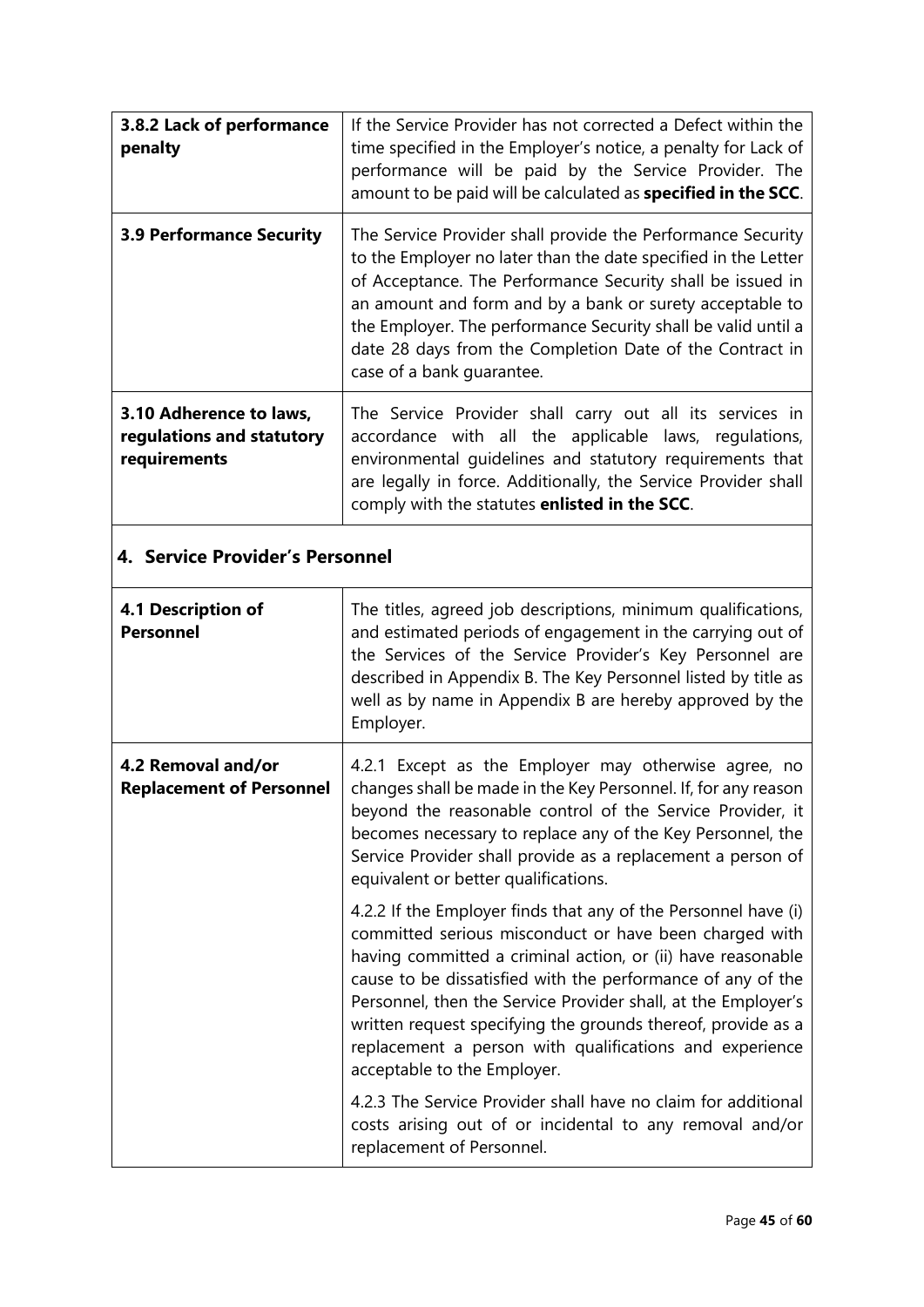# **5. Obligations of the Employer**

| 5.1 Assistance and<br><b>Exemptions</b>    | The Employer shall use its best efforts to provide the Service<br>Provider such assistance and exemptions as specified in the<br>SCC.                                                                                                                                                                                                                                                                                                                                                                                 |  |
|--------------------------------------------|-----------------------------------------------------------------------------------------------------------------------------------------------------------------------------------------------------------------------------------------------------------------------------------------------------------------------------------------------------------------------------------------------------------------------------------------------------------------------------------------------------------------------|--|
| 5.2 Change in the<br><b>Applicable Law</b> | If, after the date of this Contract, there is any change in the<br>Applicable Law with respect to taxes and duties which<br>increases or decreases the cost of the Services rendered by<br>the Service Provider, then the remuneration and<br>reimbursable expenses otherwise payable to the Service<br>Provider under this Contract shall be increased or decreased<br>accordingly by agreement between the Parties, and<br>corresponding adjustments shall be made to the amounts<br>referred to in Sub-Clause 6.2. |  |

# **6. Payments**

| <b>6.1 Accepted Rates</b>                     | The Service Provider's accepted rates shall be a fixed lump-<br>sum net of all costs incurred by the Service Provider in<br>carrying out the Services described in Appendix A. The<br>accepted rates are set forth in the SCC.                                                                                                                                                                                                                                                    |  |  |
|-----------------------------------------------|-----------------------------------------------------------------------------------------------------------------------------------------------------------------------------------------------------------------------------------------------------------------------------------------------------------------------------------------------------------------------------------------------------------------------------------------------------------------------------------|--|--|
| <b>6.2 Terms and Conditions</b><br>of Payment | Payments shall be made by the Service Provider according to<br>the payment schedule stated in the SCC.                                                                                                                                                                                                                                                                                                                                                                            |  |  |
| <b>6.3 Accounting for defects</b>             | The principle and modalities of Inspection of the Services by<br>the Employer shall be as indicated in the activity schedule.<br>The Employer shall check the Service Provider's performance<br>and notify him of any Defects that are found. Such checking<br>shall not affect the Service Provider's responsibilities. In case<br>the Service Provider fails to rectify the defects, lack of<br>performance penalty as specified under sub-clause 3.8.2 shall<br>be applicable. |  |  |

# **7. Settlement of Disputes**

| <b>7.1 Amicable Settlement</b> | The Parties shall use their best efforts to settle amicably all<br>disputes arising out of or in connection with this Contract or                                                                                                                                      |
|--------------------------------|------------------------------------------------------------------------------------------------------------------------------------------------------------------------------------------------------------------------------------------------------------------------|
| <b>7.2 Dispute Settlement</b>  | its interpretation.<br>Any dispute between the Parties arising under or related to<br>this Contract that cannot be settled amicably may be referred<br>to by either Party to the adjudication / arbitration in<br>accordance with the provisions specified in the SCC. |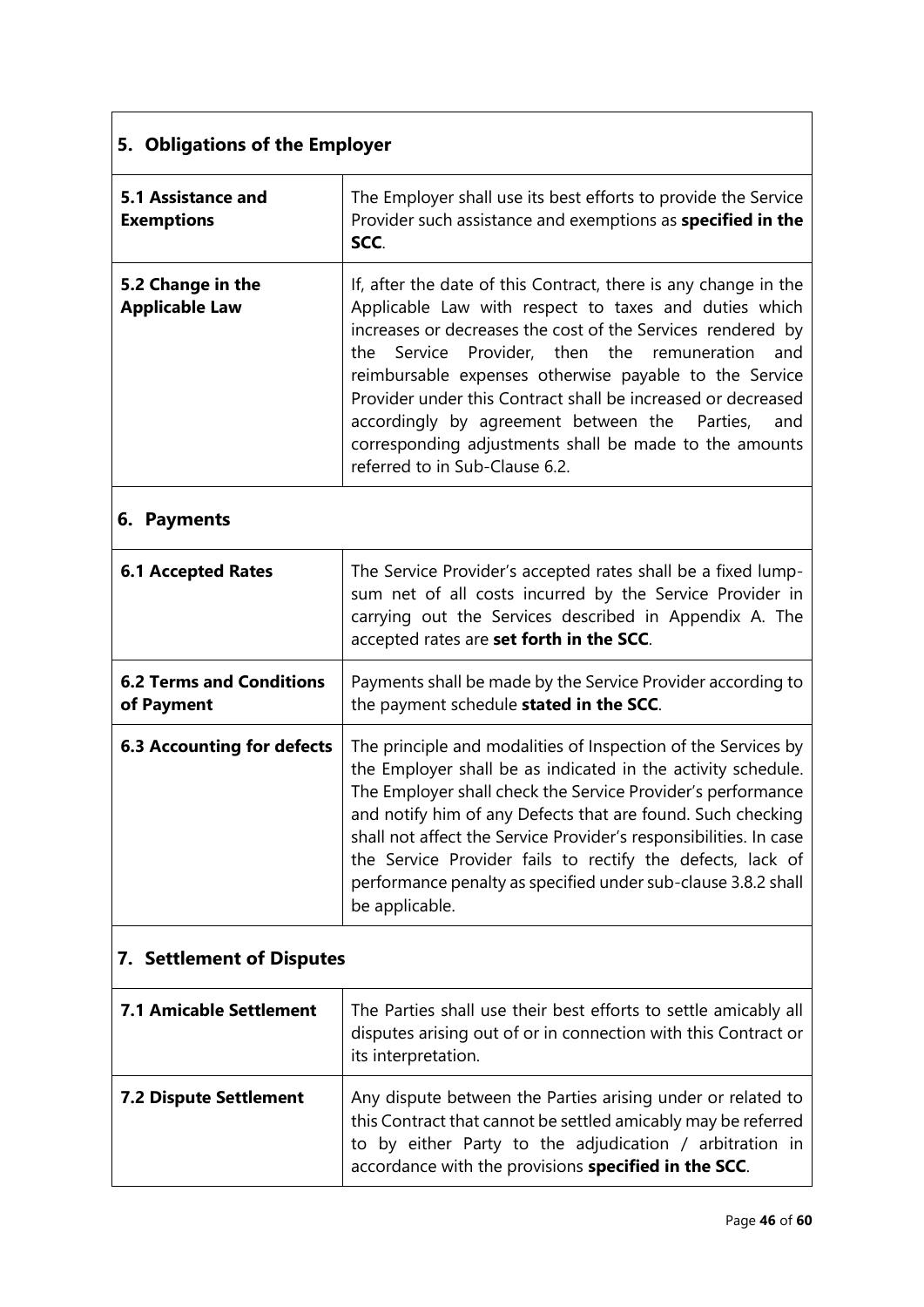| <b>Extension of the duration of contract</b> |                                                                                                                                                                                                                          |  |  |  |  |
|----------------------------------------------|--------------------------------------------------------------------------------------------------------------------------------------------------------------------------------------------------------------------------|--|--|--|--|
|                                              | This contract may be extended, prior to its expiry, for a<br>mutually agreeable period not exceeding 6 months, provided<br>that a fresh procurement activity is initiated before the expiry<br>of the original contract. |  |  |  |  |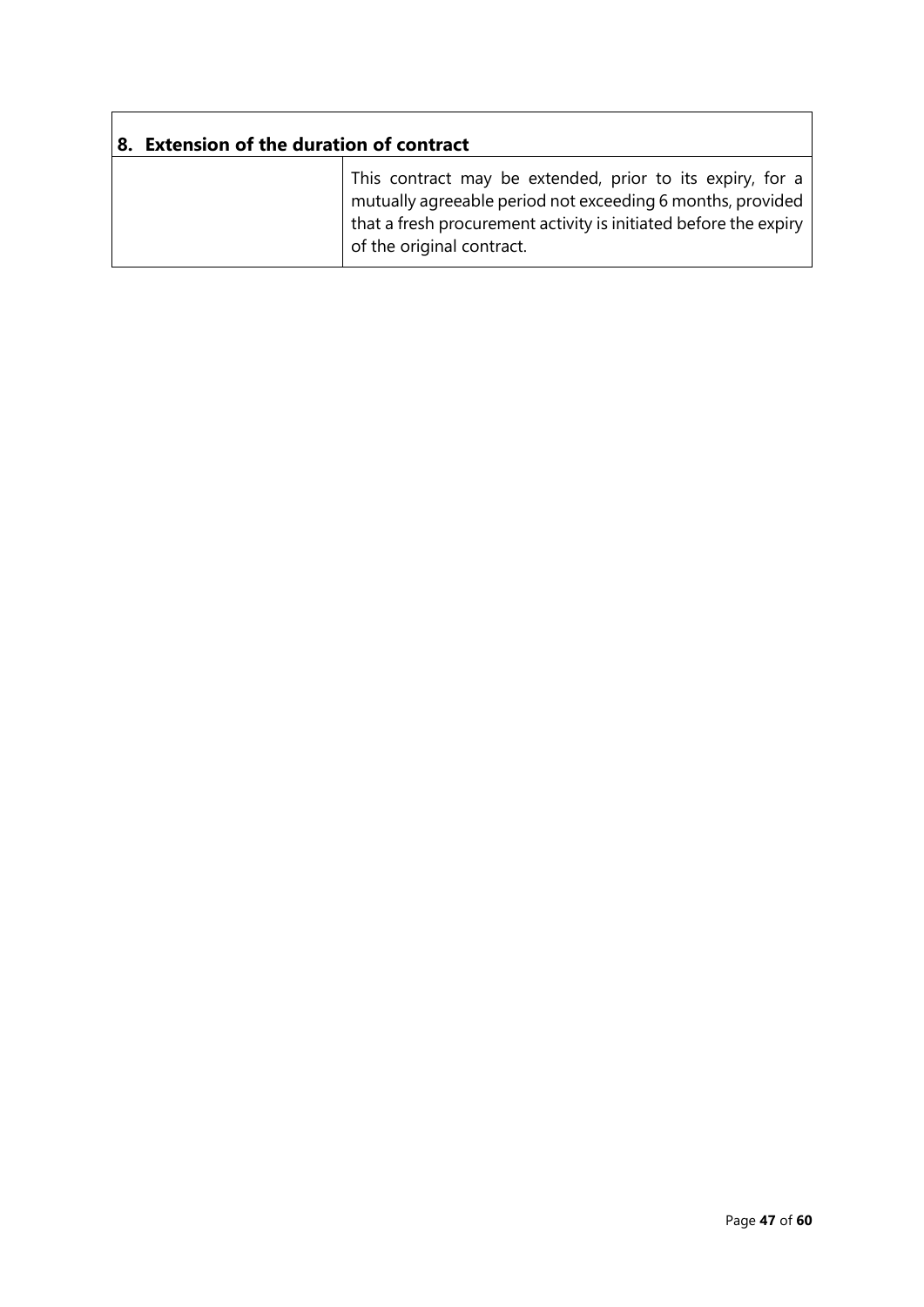# **Section 8 – Special Conditions of Contract (SCC)**

| <b>Number of</b><br><b>GCC Clause</b> | Amendments of, and Supplements to, Clauses in the General<br><b>Conditions of Contract</b>                                                                                                                                                               |  |  |  |
|---------------------------------------|----------------------------------------------------------------------------------------------------------------------------------------------------------------------------------------------------------------------------------------------------------|--|--|--|
| 1.1(b)                                | The contract name is "Engagement of Contractor for Removal and Disposal<br>of Sludge from Open & Closed Gutters, Sewerage/Drainage lines, Sewage<br>Treatment Plant (STP) and Septic tanks in SEEPZ-SEZ premises & Residential<br><b>Staff Quarters"</b> |  |  |  |
| 1.1(d)                                | The Employer is SEEPZ SEZ Authority, Andheri, Mumbai                                                                                                                                                                                                     |  |  |  |
| 1.1(h)                                | The Service Provider is _____________                                                                                                                                                                                                                    |  |  |  |
| 1.4                                   | The addresses are:                                                                                                                                                                                                                                       |  |  |  |
|                                       | Employer: SEEPZ SEZ Authority,<br>SEEPZ SEZ, MIDC Central Road,<br>Andheri East, Mumbai 400096                                                                                                                                                           |  |  |  |
|                                       | Attention:<br>Development Commissioner, SEEPZ SEZ Authority                                                                                                                                                                                              |  |  |  |
|                                       | E-mail:<br>dcseepz-mah@.nic.in                                                                                                                                                                                                                           |  |  |  |
|                                       | Service Provider:                                                                                                                                                                                                                                        |  |  |  |
|                                       | Attention:                                                                                                                                                                                                                                               |  |  |  |
|                                       | Facsimile:                                                                                                                                                                                                                                               |  |  |  |
|                                       | E-mail:                                                                                                                                                                                                                                                  |  |  |  |
| 1.6                                   | The Authorized Representatives are:                                                                                                                                                                                                                      |  |  |  |
|                                       | For the Employer: Shri. Anurag Agarwal, Deputy Development Commissioner                                                                                                                                                                                  |  |  |  |
|                                       |                                                                                                                                                                                                                                                          |  |  |  |
| 2.1                                   | No change to the GCC clause                                                                                                                                                                                                                              |  |  |  |
| 2.2.2                                 | The Starting Date for the commencement of Services is seven (7) days after<br>contract signing.                                                                                                                                                          |  |  |  |
| 2.3                                   | The Intended Completion Date is ______________________.                                                                                                                                                                                                  |  |  |  |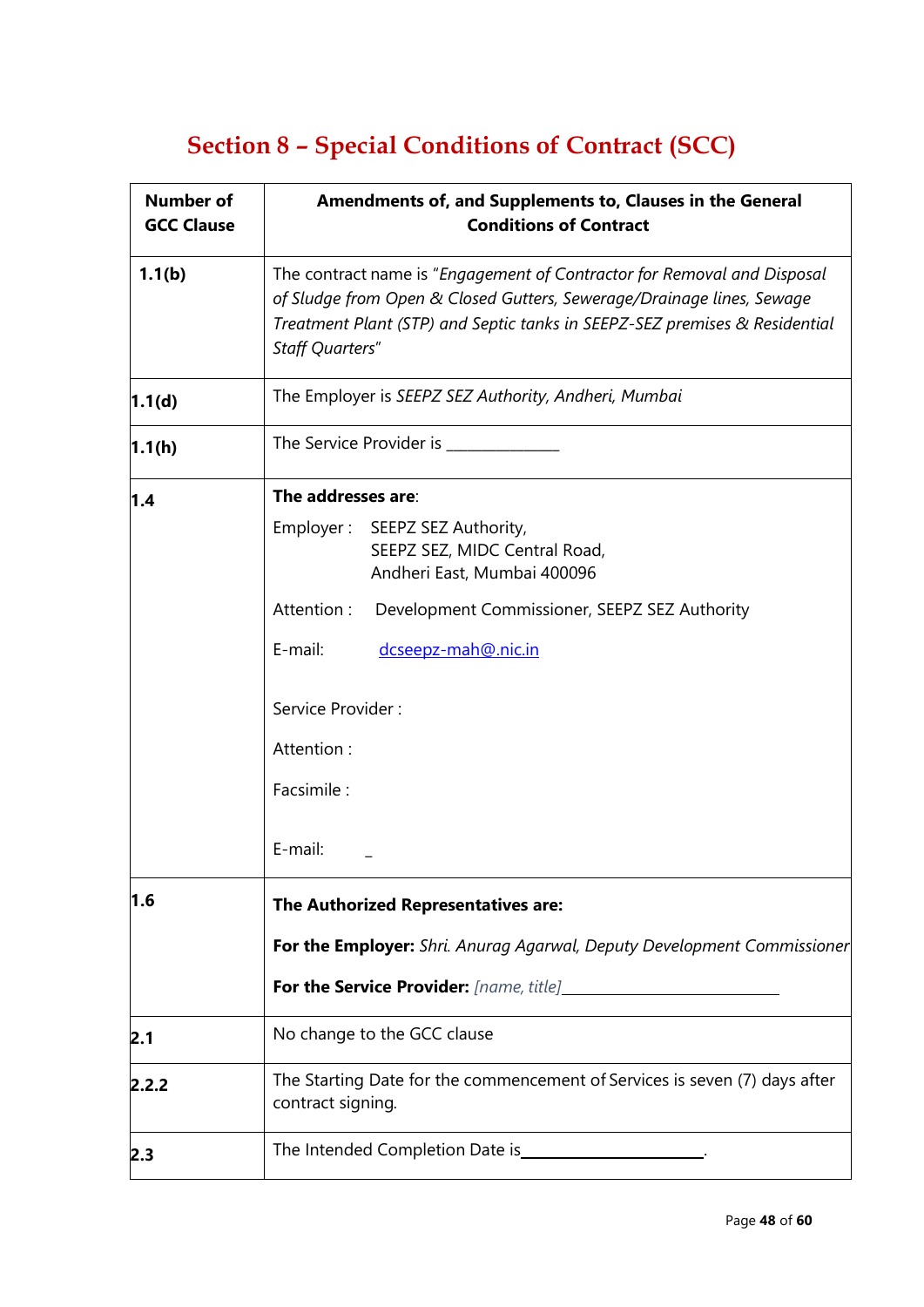| 3.2.2                                                    | The Client reserves the right to determine on a case-by-case basis whether the<br>service should be disqualified from providing goods, works or non-consulting<br>services due to a conflict of a nature described in Clause GCC 3.2                                                                                                                                                                                                                                   |  |  |  |
|----------------------------------------------------------|------------------------------------------------------------------------------------------------------------------------------------------------------------------------------------------------------------------------------------------------------------------------------------------------------------------------------------------------------------------------------------------------------------------------------------------------------------------------|--|--|--|
| 3.4                                                      | The risks and coverage by insurance shall be:                                                                                                                                                                                                                                                                                                                                                                                                                          |  |  |  |
|                                                          | Third Party motor vehicle $-$ at least 100% of the market value of rented<br>(i)<br>vehicles, if any.                                                                                                                                                                                                                                                                                                                                                                  |  |  |  |
|                                                          | Third Party liability – as stipulated by relevant government law<br>(ii)                                                                                                                                                                                                                                                                                                                                                                                               |  |  |  |
|                                                          | Employer's liability and workers' compensation $-$ as stipulated in the<br>(iii)<br>employees' compensation act.                                                                                                                                                                                                                                                                                                                                                       |  |  |  |
| 3.5c.                                                    | The Service Provider shall follow the protocol stipulated in the activity schedule<br>regarding entering-exiting Employer's premises and for weighting and carrying<br>the sludge and other wastes.                                                                                                                                                                                                                                                                    |  |  |  |
| 3.7                                                      | There are no specific restrictions.                                                                                                                                                                                                                                                                                                                                                                                                                                    |  |  |  |
| 3.8.1                                                    | The rate of liquidated damages leviable is Rs.0.20 per kg per week (calculated<br>as deficit between the proposed and actual quantities to be removed)                                                                                                                                                                                                                                                                                                                 |  |  |  |
|                                                          | The total amount of liquidated damages shall not exceed Rs.1.0 per kg beyond<br>which the Employer may exercise its right to terminate the contract.                                                                                                                                                                                                                                                                                                                   |  |  |  |
| 3.8.2                                                    | During the execution of the specified services if the Service Provider causes any<br>nuisance or damage to any asset or resource on the Employer's premises, the<br>cost of making good such damages shall be recovered from the Service<br>Provider.                                                                                                                                                                                                                  |  |  |  |
| 3.10                                                     | The Service Provider is also required to adhere to the following regulations:                                                                                                                                                                                                                                                                                                                                                                                          |  |  |  |
| Contractor's Labour Regulations - Attached as Appendix C |                                                                                                                                                                                                                                                                                                                                                                                                                                                                        |  |  |  |
|                                                          | SOP for Removal of Hazardous Waste - Attached as Appendix D                                                                                                                                                                                                                                                                                                                                                                                                            |  |  |  |
| 5.1                                                      | The Employer shall provide necessary assistance in providing gate-passes for<br>smooth entry of the Service Provider's vehicles and employees.                                                                                                                                                                                                                                                                                                                         |  |  |  |
| 6.1                                                      | The accepted rates is:                                                                                                                                                                                                                                                                                                                                                                                                                                                 |  |  |  |
| 6.2                                                      | The Service Provider shall submit an advance deposit of Rs.10 lakh before<br>1.<br>signing the contract agreement.<br>The Employer shall deduct amounts based on the source of sludge / waste<br>2.<br>removed, considering its weight multiplied by the accepted rate for the<br>corresponding source, plus liquidated damages and lack of performance<br>penalties, if applicable.<br>The Employer shall intimate the Service Provider once 80% of the advance<br>3. |  |  |  |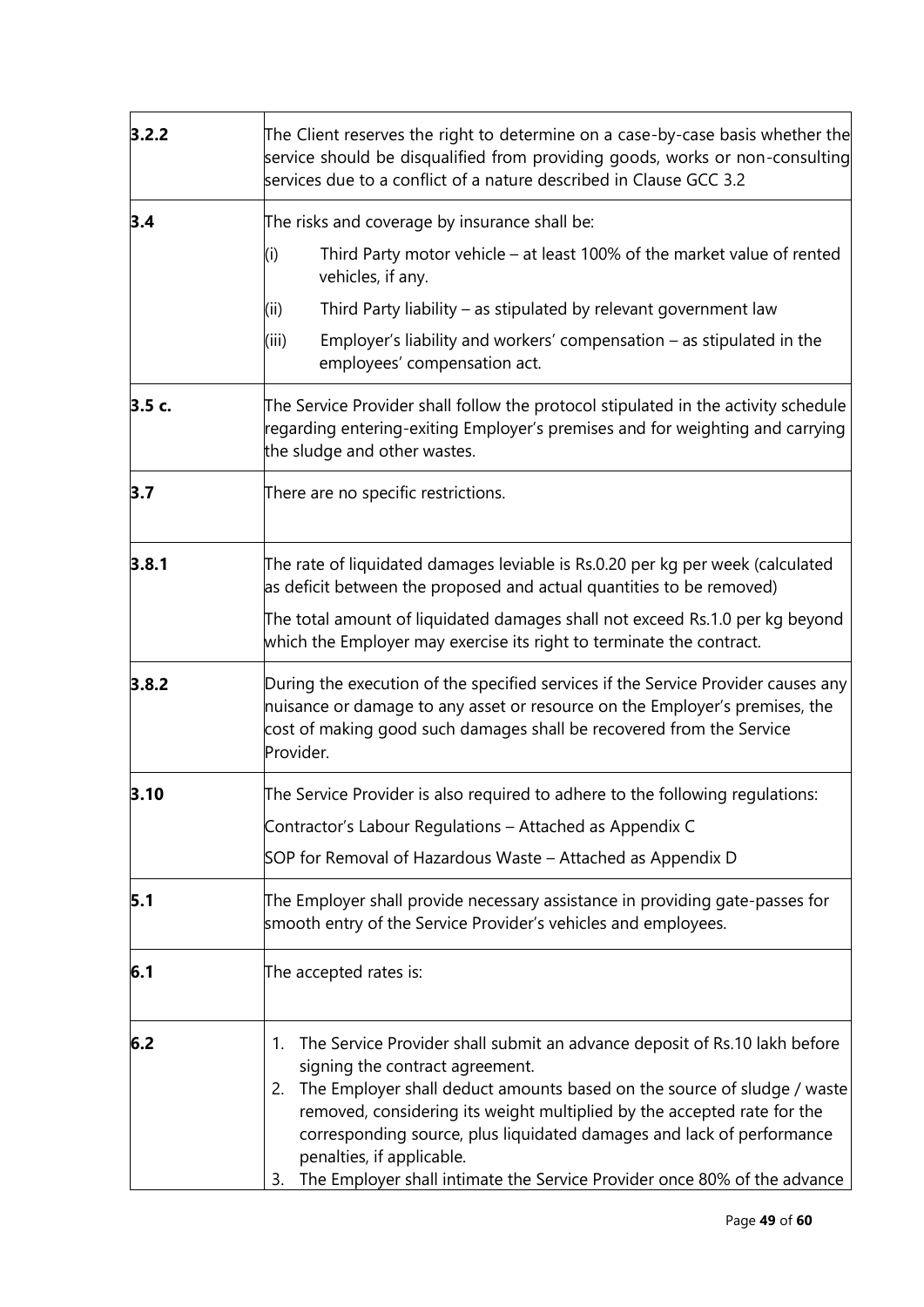| 7.2<br>Disputes shall be resolved by way of arbitration as stipulated under the<br>Arbitration and Conciliation Act, 1996 as amended till date. |  |
|-------------------------------------------------------------------------------------------------------------------------------------------------|--|
|                                                                                                                                                 |  |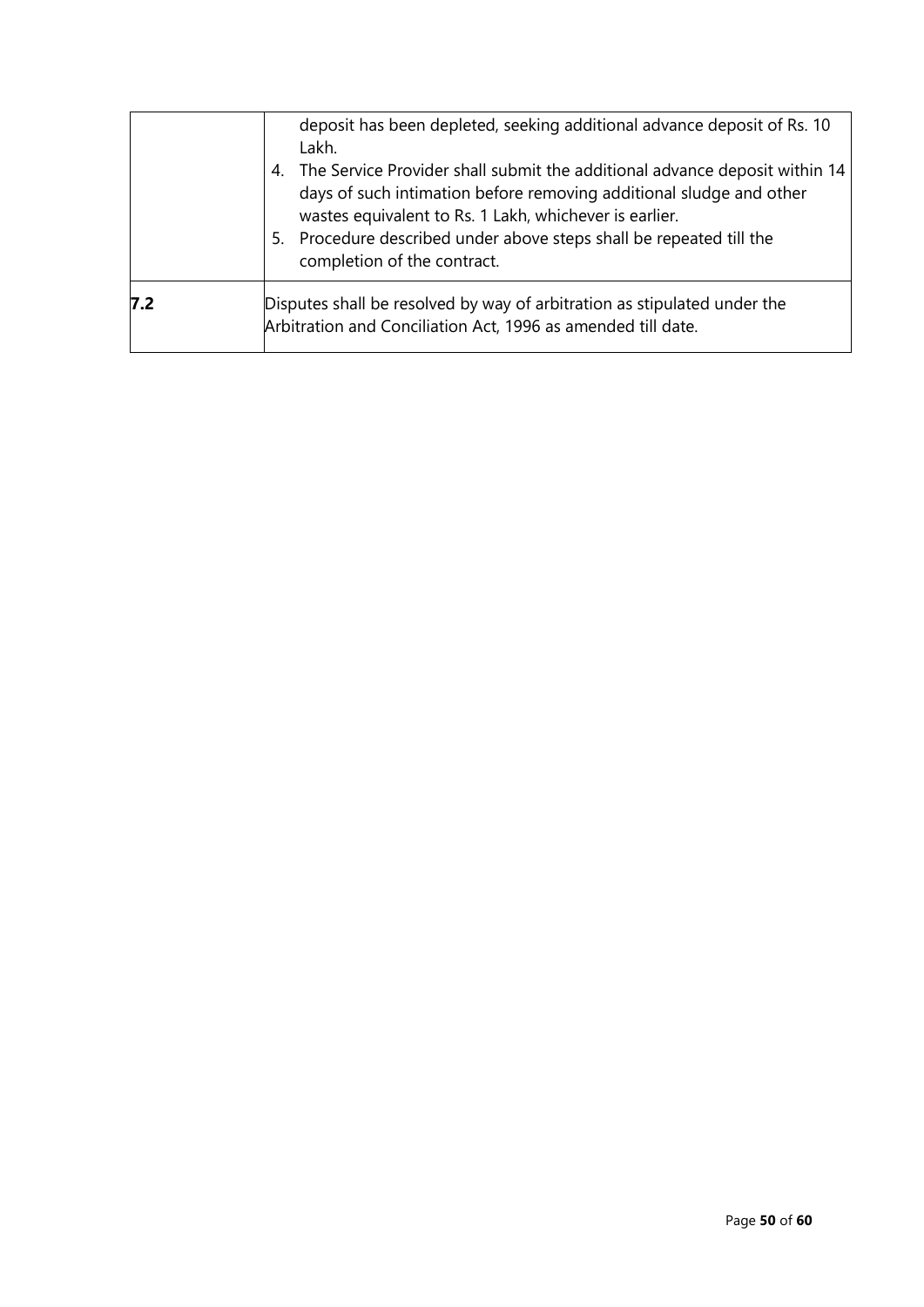# Appendix A – Schedule of Activities

The successful Bidder shall ensure the following to undertake removal of sludge and other wastes as part of this contract:

- D. Proper registered vehicle for removal of Gutter and Sewerage Waste, Sewage Treatment Plant (STP), Sludge removal and Septic tank wastes from SEEPZ SEZ
- E. Compliance to all environmental norms while removal of Gutter and Sewerage Waste, Sewage Treatment Plant (STP), Sludge removal and Septic tank wastes from SEEPZ SEZ and subsequently responsibility of processing the Gutter and Sewerage Waste, Sewage Treatment Plant (STP), Sludge removal and Septic tank wastes as per environmental safety norms.
- F. Proper adherence to labour statutes and provision of safety and other necessary equipment to the labour/workforce engaged to remove the sludge and other wastes.

### **Flow of Work**

Step 1: The SEEPZ SEZ Authority shall issue a letter of acceptance to the successful bidder along with the contract formats and seeks submission of performance security and advance deposit within the stipulated timeframe.

Step 2: Successful bidder submits the signed Contract Agreement along with the performance security and an advance deposit of Rupees Ten Lakh (Rs. 10,00,000/-) within the stipulated timeframe.

Step 3: Successful bidder carries out field visit and submits the proposed date-wise schedule for removal of estimated quantity of sludge and other wastes.

Step 4: The estate manager issues authorization along with approval on the date wise schedule for the services to be carried out by the service provider.

Step 5: Successful bidder removes the sludge and other wastes, adhering to the SOP for removal of goods from SEZ as notified and due weighment of sludge and other wastes at weighbridge and record thereof. The empty vehicle will be weighed on the weighing bridge. Thereafter weighing will be done again after loading of the sludge and other wastes in vehicle. The difference in weighing will be considered as weight of sludge and other wastes. Weighing slip will be directly handed over by Weighing Bridge Manager to SEEPZ SEZ Authority Office/representative.

Step 6: The Estate Manager shall carry out billing as per the payment terms specified under SCC 6.2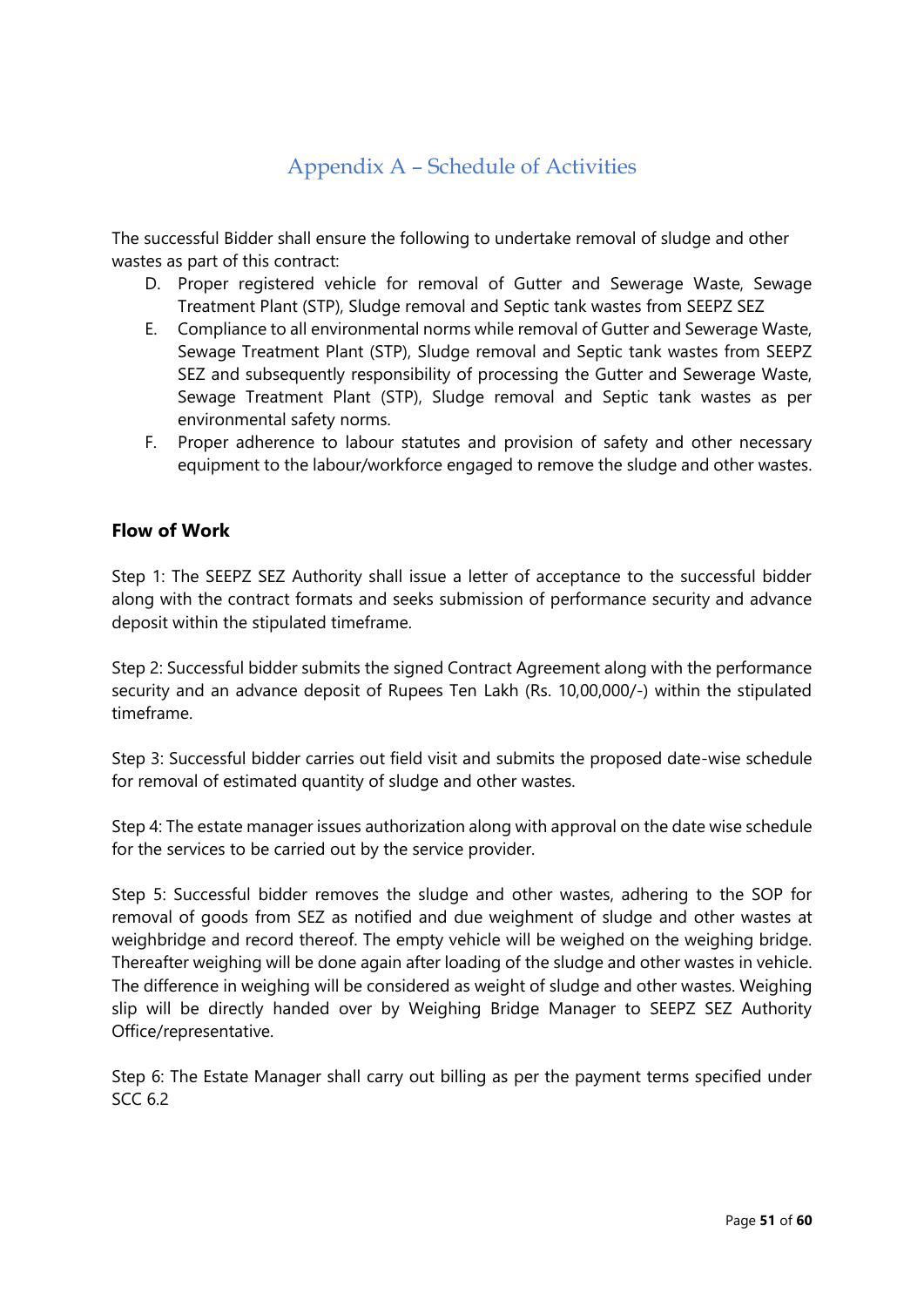### **Schedule**

| SN | <b>Sectors</b><br>in SEEPZ<br>premise |                               | <b>Brief description of location</b>                                                                                                                                                | <b>Running</b><br><b>Mtrs</b> | <b>Frequency</b><br>of<br><b>Cleaning</b>                            |
|----|---------------------------------------|-------------------------------|-------------------------------------------------------------------------------------------------------------------------------------------------------------------------------------|-------------------------------|----------------------------------------------------------------------|
|    | Sector -1                             | as under:                     | There are 5 gutter lines, as identified and details are                                                                                                                             |                               |                                                                      |
|    |                                       | No. of<br><b>Gutter lines</b> | <b>Location of Gutter lines</b>                                                                                                                                                     |                               | To be<br>Cleaned<br>between 1st                                      |
|    |                                       | S1/G1                         | South-West & South-East (adjacent to<br>Tata premise) of Service Centre and<br>BFC peripheral.                                                                                      | 500                           |                                                                      |
| 1  |                                       | S1/G2                         | North-West, West-South (opposite of<br>SDF VII) & South-East of Tata premises                                                                                                       | 400                           | to 4 <sup>th</sup> of<br>every<br>month.                             |
|    |                                       | S1/G3                         | Peripheral area of SDF VI                                                                                                                                                           | 360                           |                                                                      |
|    |                                       | S1/G4                         | Peripheral area of SDF VII                                                                                                                                                          | 500                           |                                                                      |
|    |                                       | S1/G5                         | Drainage at SDF VI and VII upto Gate<br>No. 2                                                                                                                                       | 450                           |                                                                      |
|    |                                       | as under:                     | There are 9 gutter lines, as identified and details are                                                                                                                             |                               |                                                                      |
|    |                                       | No. of<br><b>Gutter lines</b> | <b>Location of Gutter lines</b>                                                                                                                                                     |                               |                                                                      |
|    | Sector -2                             | S2/G1                         | North-West of Lake premises adjacent<br>to road towards to Gate No. 02                                                                                                              | 300                           |                                                                      |
|    |                                       | S2/G2                         | South-West of Lake premises i.e. P.<br>No. 62 to Plot No. 56B                                                                                                                       | 350                           |                                                                      |
|    |                                       | S2/G3                         | South-East of Lake premises i.e. Plot<br>No. 56B to P.No. 1&2(PT.)                                                                                                                  | 210                           | To be                                                                |
| 2  |                                       | S2/G4                         | North-East of Lake premises adjacent<br>to road towards to dumping yard till P.<br>No. 1&2 (PT.)                                                                                    | 370                           | Cleaned<br>between 5 <sup>th</sup><br>to 9 <sup>th</sup> of<br>every |
|    |                                       | S2/G5                         | Peripheral area of G&J building No. II                                                                                                                                              | 400                           | month.                                                               |
|    |                                       | S2/G6                         | Peripheral area of G&J building No. III                                                                                                                                             | 400                           |                                                                      |
|    |                                       | S2/G7                         | From Outside area of Canteen to<br>Septic tank area, from East-South of<br>Dumping Road to Septic Tank and<br>North-East of G&J building No. II to<br>road towards to dumping yard. | 470                           |                                                                      |
|    |                                       | S2/G8                         | Drainage line from Gate no. 2 to Old<br>Septic Tank                                                                                                                                 | 700                           |                                                                      |
|    |                                       | S2/G9                         | Gutter surrounding the Lake                                                                                                                                                         | 450                           |                                                                      |
|    |                                       | S2/ST1                        | Septic tank behind G&J-III                                                                                                                                                          | 1 No.                         | To be<br>cleaned                                                     |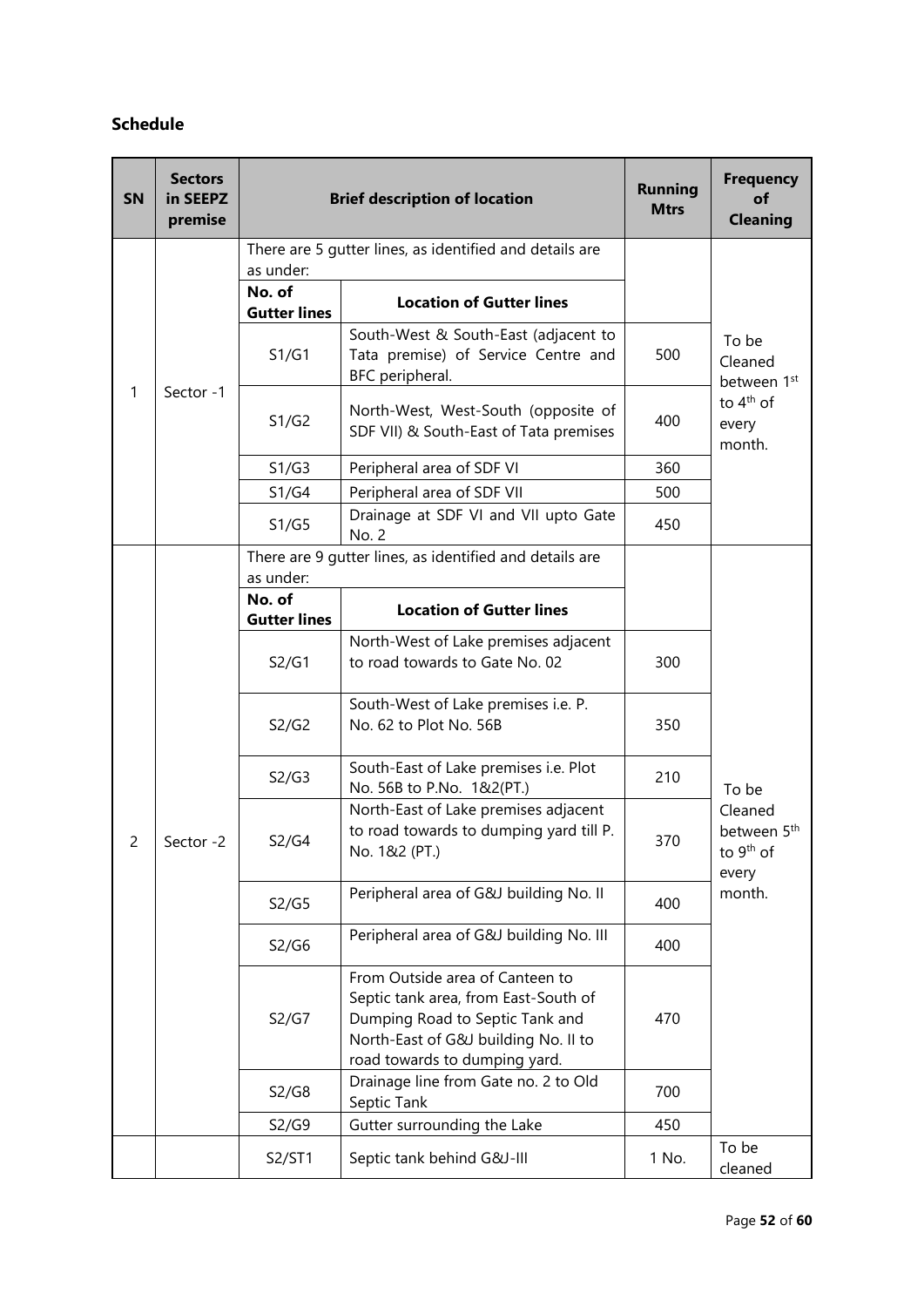|   |           |                               |                                                                                                                                                                                                                                                            |        | twice in a<br>year                                         |
|---|-----------|-------------------------------|------------------------------------------------------------------------------------------------------------------------------------------------------------------------------------------------------------------------------------------------------------|--------|------------------------------------------------------------|
|   |           |                               | There are 9 gutter lines, as identified and details are                                                                                                                                                                                                    |        |                                                            |
|   |           | as under:<br>No. of           |                                                                                                                                                                                                                                                            |        |                                                            |
|   |           | <b>Gutter lines</b>           | <b>Location of Gutter lines</b>                                                                                                                                                                                                                            |        |                                                            |
|   |           | S3/G1                         | Peripheral area of SDF-V & around<br>Garden & plot side                                                                                                                                                                                                    | 1070   |                                                            |
|   |           | S3/G2                         | South-West area opposite to lake and<br>G&J building II.                                                                                                                                                                                                   | 390    | To be<br>Cleaned                                           |
|   |           | S3/G3                         | East Area opposite to Septic tank.                                                                                                                                                                                                                         | 150    | between                                                    |
| 3 | Sector -3 | S3/G4                         | Outside area of Western Electronic to<br>Goldiam International.                                                                                                                                                                                            | 300    | 10 <sup>th</sup> to 14 <sup>th</sup><br>of every           |
|   |           | S3/G5                         | Peripheral area of STP Plant.                                                                                                                                                                                                                              | 650    | month.                                                     |
|   |           | S3/G6                         | Peripheral area of Septic Tank.                                                                                                                                                                                                                            | 100    |                                                            |
|   |           | S3/G7                         | North, East & West area of G&J<br>Building No.1.                                                                                                                                                                                                           | 900    |                                                            |
|   |           | S3/G8                         | From south area of Renaissance<br>Jewellery to South area of G&J<br>Building No.1.                                                                                                                                                                         | 320    |                                                            |
|   |           | S3/G9                         | Drainage lines -2 nos. + SDF V<br>Connection                                                                                                                                                                                                               | 870    |                                                            |
|   |           | S3/STP                        | STP components<br>Grit<br>Inlet/Screen<br>ix.<br>Chamber<br>Collection sump<br>Х.<br>Primary Clarifier<br>xi.<br>Aeration tank<br>xii.<br>xiii.<br>Secondary Clarifier<br>Sludge Digester tank<br>xiv.<br>Filter Bed<br>XV.<br><b>Treated Sump</b><br>XVI. |        | To be<br>cleaned<br>twice in a<br>year                     |
|   |           | S3/ST A & B                   | Septic tank                                                                                                                                                                                                                                                | 2 Nos. |                                                            |
|   |           | as under:                     | There are 11 gutter lines, as identified and details are                                                                                                                                                                                                   |        |                                                            |
|   | Sector -4 | No. of<br><b>Gutter lines</b> | <b>Location of Gutter lines</b>                                                                                                                                                                                                                            |        |                                                            |
|   |           | S4/G1                         | Half peripheral area of SDF-I towards<br>south-west                                                                                                                                                                                                        | 470    | To be                                                      |
| 4 |           | S4/G2                         | Half peripheral area of SDF-I towards<br>North-East                                                                                                                                                                                                        | 470    | Cleaned<br>between<br>15 <sup>th</sup> to 19 <sup>th</sup> |
|   |           | S4/G3                         | South-East area of Canteen, adjacent<br>to Road towards to Gate No.03                                                                                                                                                                                      | 120    | of every<br>month.                                         |
|   |           | S4/G4                         | Area between Multistorey building and<br>SDF-I.                                                                                                                                                                                                            | 200    |                                                            |
|   |           | S4/G5                         | East-West Peripheral area of SDF-I &<br>outside area of canteen adjacent to<br>Road towards to Gate No.3                                                                                                                                                   | 300    |                                                            |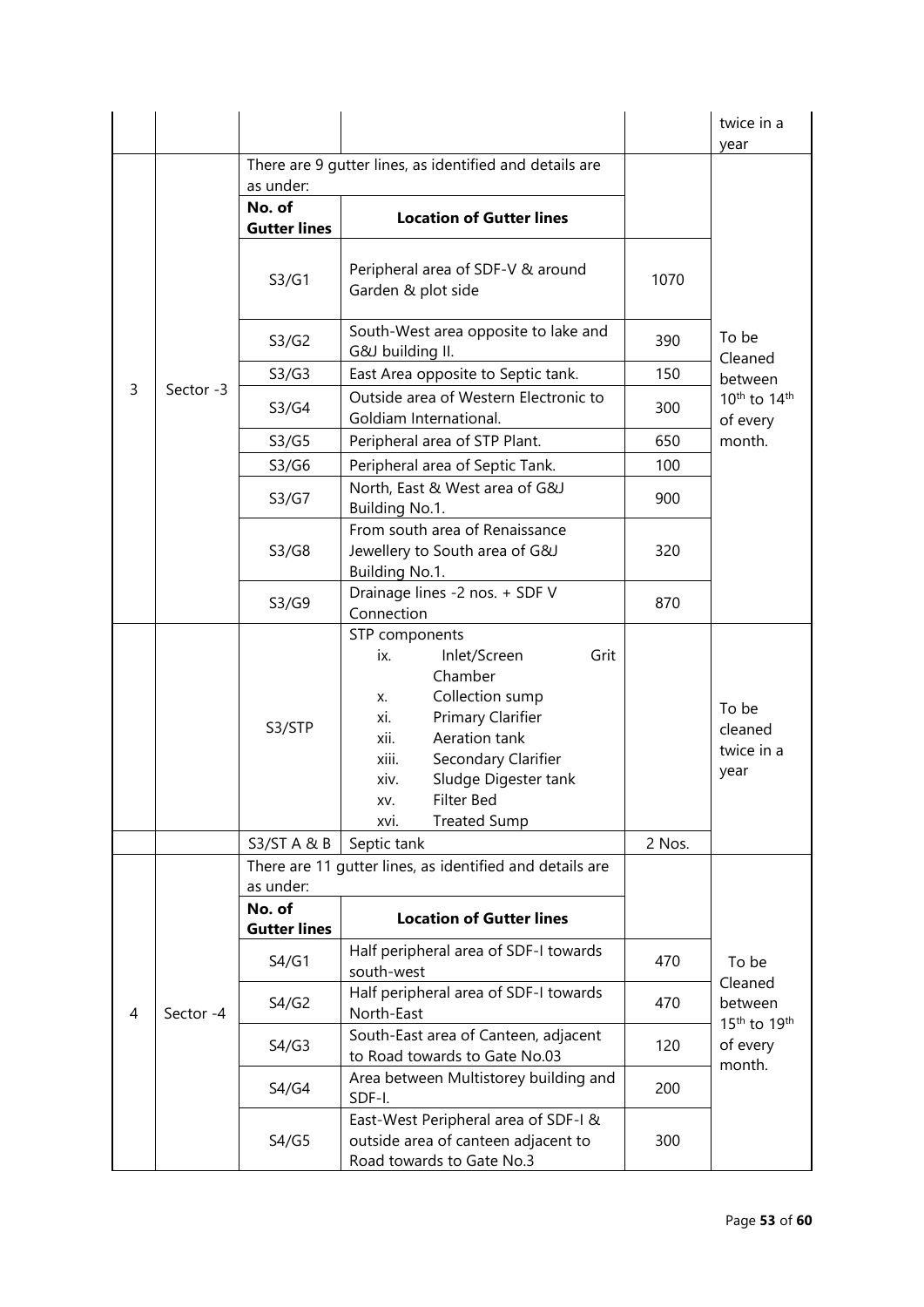|   |           | S4/G6                                                                | South-West Peripheral area of<br>Multistorey Building.                             | 215 |                                                                                           |
|---|-----------|----------------------------------------------------------------------|------------------------------------------------------------------------------------|-----|-------------------------------------------------------------------------------------------|
|   |           | S4/G7                                                                | North-East Peripheral area of<br>Multistorey Building.                             | 175 |                                                                                           |
|   |           | S4/G8                                                                | Half peripheral area of SDF-II towards<br>south-west                               | 450 |                                                                                           |
|   |           | S4/G9                                                                | Half peripheral area of SDF-II towards<br>North-East                               | 450 |                                                                                           |
|   |           | S4/G10                                                               | Peripheral area of Crèche Building<br>adjacent to Road towards to Gate<br>No.3.    | 280 |                                                                                           |
|   |           | S4/G11                                                               | Drainage line of Multistoried Front &<br>Back Side SDF II and SDF I                | 515 |                                                                                           |
|   |           | There are 7 gutter lines, as identified and details are<br>as under: |                                                                                    |     |                                                                                           |
| 5 | Sector -5 | No. of<br><b>Gutter lines</b>                                        | <b>Location of Gutter lines</b>                                                    |     |                                                                                           |
|   |           | S5/G1                                                                | Half peripheral area of SDF-III towards<br>south-west                              | 360 | To be<br>Cleaned<br>between<br>20th to 24th<br>of every<br>month.                         |
|   |           | S5/G2                                                                | Half peripheral area of SDF-III towards<br>North-East                              | 490 |                                                                                           |
|   |           | S5/G3                                                                | Half peripheral area of SDF-IV towards<br>south-west                               | 490 |                                                                                           |
|   |           | S5/G4                                                                | Half peripheral area of SDF-IV towards<br>North-East                               | 540 |                                                                                           |
|   |           | S5/G5                                                                | Outside east area of SDF III adjacent to<br>road towards to gate No. 3.            | 145 |                                                                                           |
|   |           | S5/G6                                                                | Outside east area of SDF IV adjacent<br>to road towards to gate No. 3.             | 120 |                                                                                           |
| 6 | Sector -6 | S5/G7                                                                | Drainage Line of SDF III, IV, roads<br>between III & IV and Compound wall<br>side. | 635 |                                                                                           |
|   |           | There are 6 gutter lines, as identified and details are<br>as under: |                                                                                    |     |                                                                                           |
|   |           | No. of<br><b>Gutter lines</b>                                        | <b>Location of Gutter lines</b>                                                    |     |                                                                                           |
|   |           | S6/G1                                                                | Peripheral area of Fire station and<br>adjacent to road towards to gate No.3.      | 570 | To be<br>Cleaned<br>between<br>25 <sup>th</sup> to 29 <sup>th</sup><br>of every<br>month. |
|   |           | S6/G2                                                                | Half peripheral area of SEEPZ++ IT<br>Park towards south-west                      | 260 |                                                                                           |
|   |           | S6/G3                                                                | Half peripheral area of SEEPZ++ IT<br>Park towards North-East                      | 260 |                                                                                           |
|   |           | S6/G4                                                                | From East of SEEPZ++ IT Park towards<br>Goregaon Marol Road.                       | 175 |                                                                                           |
|   |           | S6/G5                                                                | Drainage from Suncity to outlet at<br>tower                                        | 460 |                                                                                           |
|   |           | S6/G6                                                                | Compound Wall side from Suncity to<br>main drainage                                | 450 |                                                                                           |
| 7 | Sector -7 | Quarters.                                                            | Gutter Lines near A-Type, B-Type, C-Type and D-Type                                |     | To be<br>Cleaned                                                                          |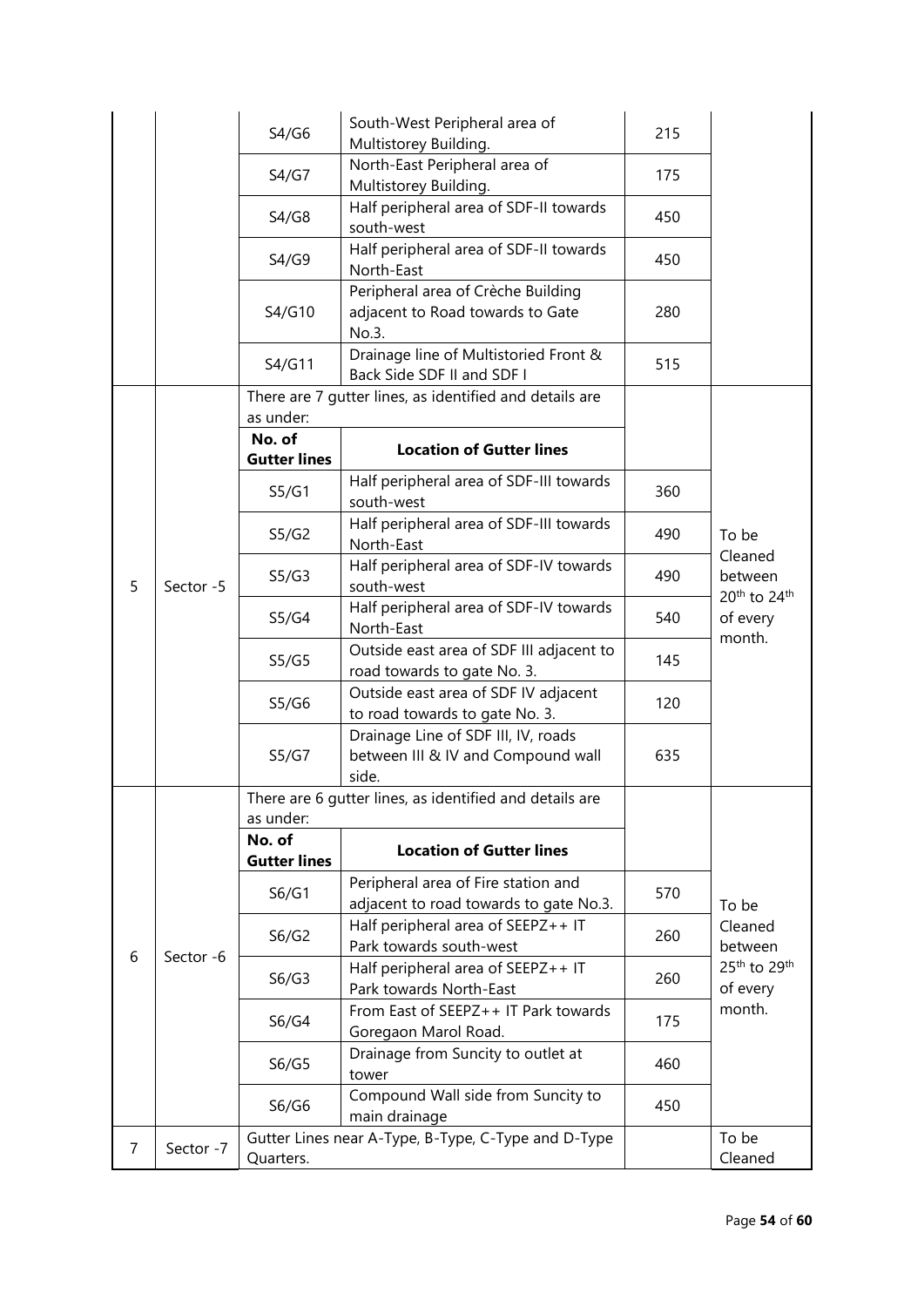| No. of<br><b>Gutter lines</b> | <b>Location of Gutter lines</b>     |      | once in 2<br>Months. |
|-------------------------------|-------------------------------------|------|----------------------|
| S7/G1                         | Residential Drainage from Gym to B3 | 1000 |                      |
| S7/G2                         | Gutter D1 to Garden                 | 70   |                      |
| S7/G3                         | Near D1 Backside                    | 30   |                      |
| S7/G4                         | Wall Side                           | 218  |                      |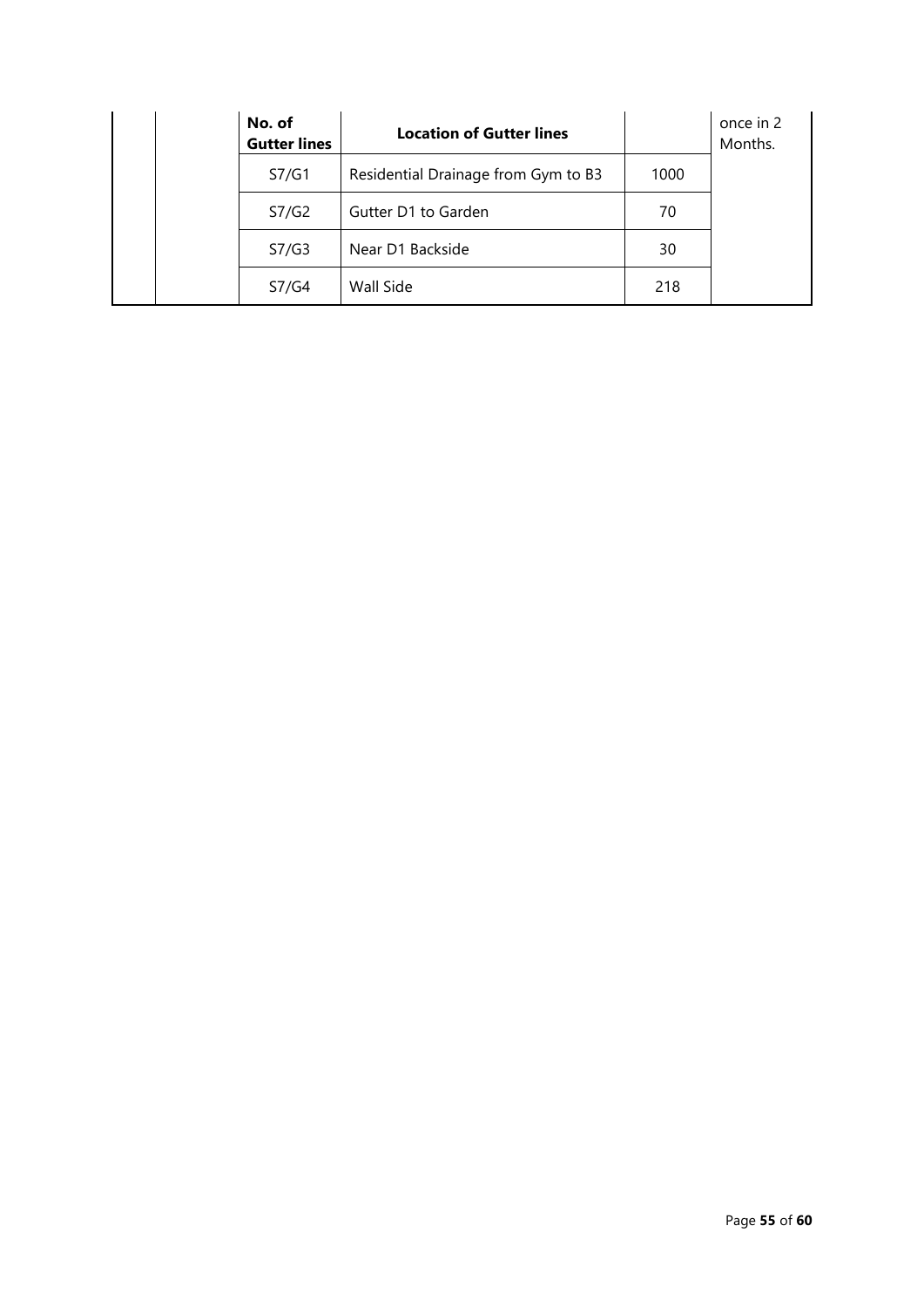# Appendix B – Key Personnel

{*Service Provider shall insert the Work Profile of the Contract Manager here*}

# Appendix C – Contractor's Labour Regulations

SEEPZ SEZ Contractor's Labour Regulations have been uploaded on the SEEPZ Website. The same can be found accessed at the following link: [http://seepz.gov.in/writereaddatafolder/26-10-](http://seepz.gov.in/writereaddatafolder/26-10-2021Contractor) [2021Contractor's%20Labour%20Regulations.pdf](http://seepz.gov.in/writereaddatafolder/26-10-2021Contractor)

# Appendix D – SOP for Removal of Hazardous Waste

SEEPZ SEZ SOP for Removal of Hazardous Waste has been uploaded on the SEEPZ Website. The same can be found accessed at the following link: <http://seepz.gov.in/writereaddatafolder/26-10-2021SOP.pdf>

# Appendix E – Breakup of Offered Rate

{*Service Provider shall insert the item-wise breakup of offered rates here.*}

# Appendix F – Premise Maps

Premise Maps are uploaded along with these bidding documents on the e-procurement portal.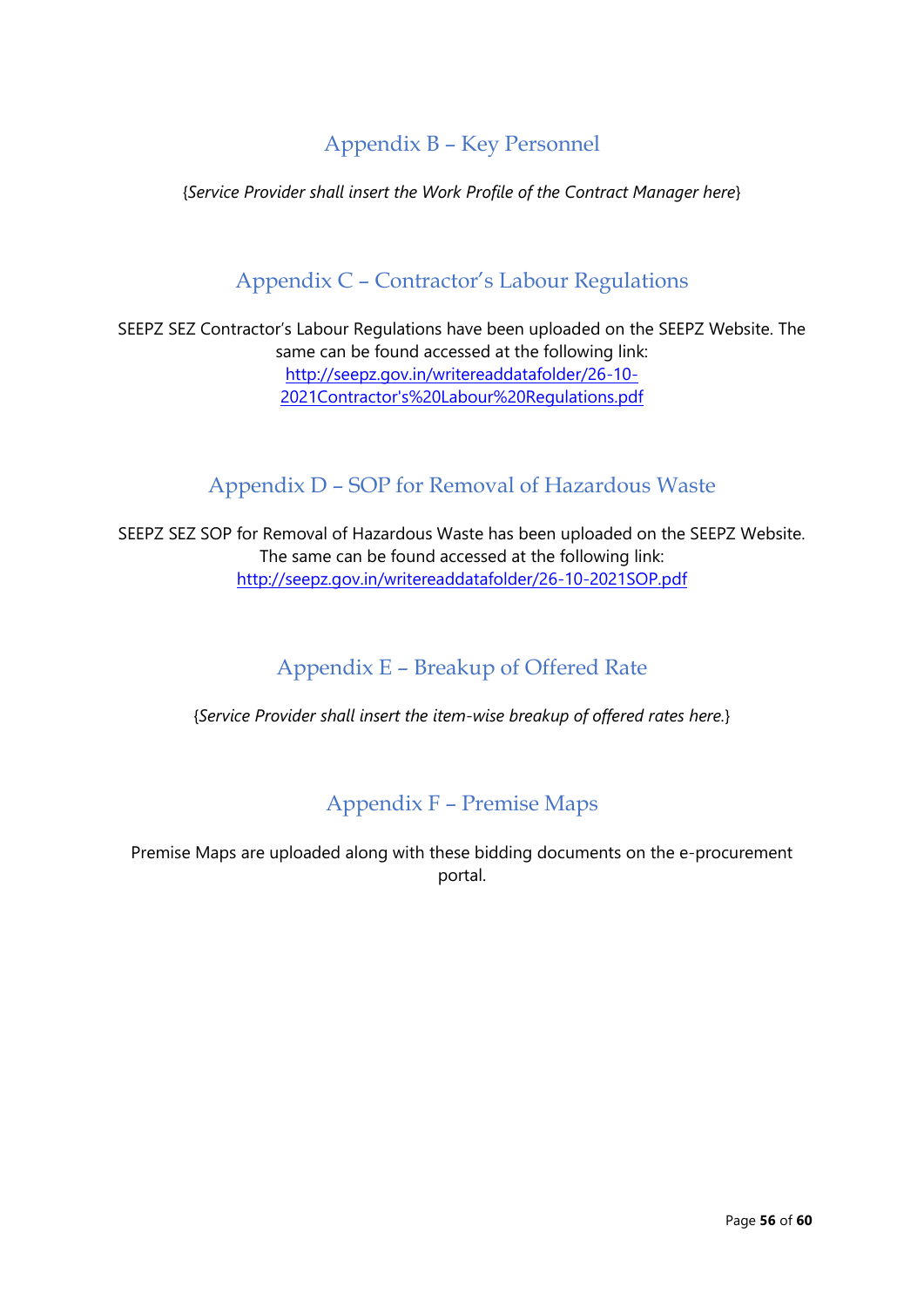# **Section 9 – Contract Forms**

## 1. Letter of Acceptance

{*On Employer's Letterhead*}

Date:

To: {*Insert Name and Address of the Successful Bidder*}

Subject: Letter of acceptance of your bid against tender ref. no.:

This is to notify you that your Bid dated [*insert date of bid submitted by the bidder*] for the execution of services titled "*Engagement of Contractor for Removal and Disposal of Sludge from Open & Closed Gutters, Sewerage/Drainage lines, Sewage Treatment Plant (STP) and Septic tanks in SEEPZ-SEZ premises & Residential Staff Quarters"* against Bid Invitation Ref. No. [*insert Bid Ref. No.*] is hereby accepted by the Employer for the Accepted Rates of Rs. [*insert amount in numbers and words*], as evaluated in accordance with the Instructions to Bidders.

You are requested to furnish the Performance Security amounting to Rs. 10 Lakh in the form of a bank guarantee or a fixed deposit in favour of Pay & Accounts Officer, SEEPZ SEZ Authority within 28 days. In case the bidder chooses to submit a bank guarantee, the format for Performance Bank Guarantee given below shall be used.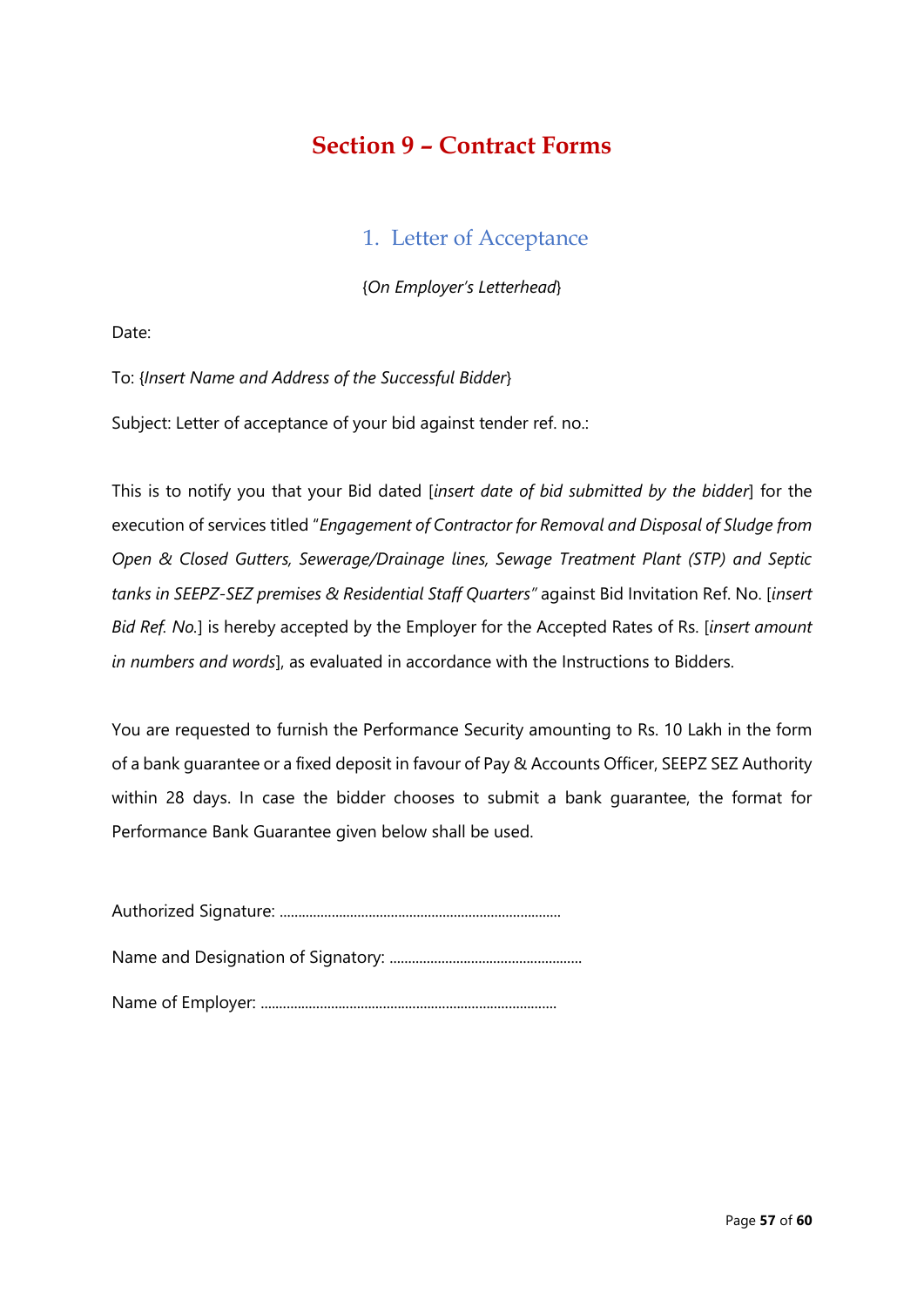# 2. Form of Contract

This CONTRACT (hereinafter called the "Contract") is made the [day] day of the month of [month], [year], between, on the one hand, [name of Employer] (hereinafter called the "Employer") and, on the other hand, [name of Service Provider] (hereinafter called the "Service Provider").

#### WHEREAS

- a. the Employer has requested the Service Provider to provide certain Services as defined in the General Conditions of Contract attached to this Contract (hereinafter called the "Services");
- b. the Service Provider, having represented to the Employer that they have the required professional skills, and personnel and technical resources, have agreed to provide the Services on the terms and conditions set forth in this Contract with an offer to pay for the sludge and other wastes at the rate of [insert accepted rate] per kg;

NOW THEREFORE the parties hereto hereby agree as follows:

- 1. The following documents shall be deemed to form and be read and construed as part of this Agreement, and the priority of the documents shall be as follows:
	- a. the Letter of Acceptance;
	- b. the Service Provider's Bid
	- c. the Special Conditions of Contract;
	- d. the General Conditions of Contract;
	- e. The following Appendices: Appendix A: Schedule of Activities Appendix B: Key Personnel Appendix C: Contractor's Labour Regulations Appendix D: SOP for Removal of Hazardous Waste Appendix E: Breakup of Offered Rates Appendix F: Premise Maps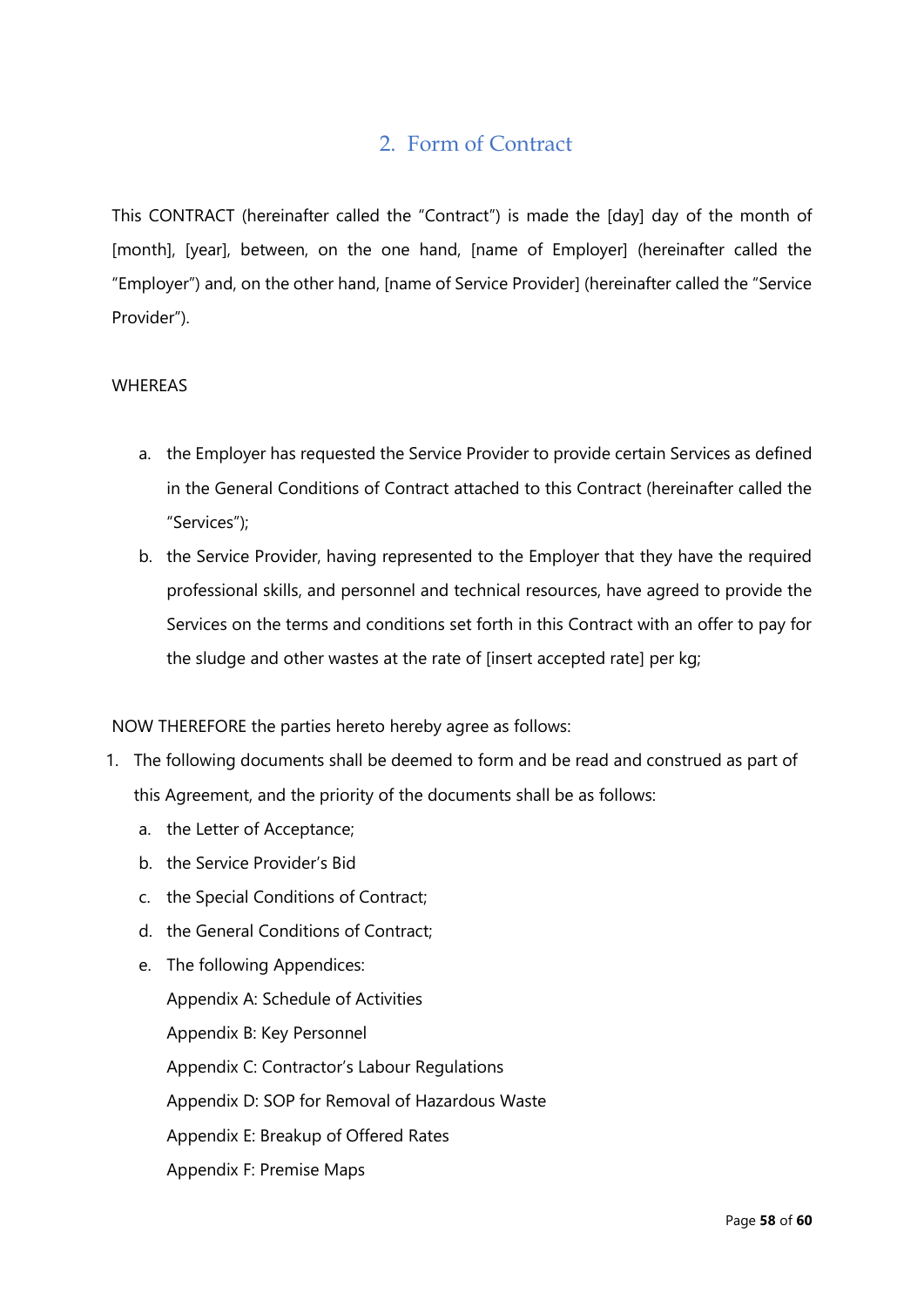- 2. The mutual rights and obligations of the Employer and the Service Provider shall be as set forth in the Contract, in particular:
	- a) the Service Provider shall carry out the Services in accordance with the provisions of the Contract; and
	- b) the Service Provider shall make payments to the Employer in accordance with the provisions of the Contract.

IN WITNESS WHEREOF, the Parties hereto have caused this Contract to be signed in their respective names as of the day and year first above written.

For and on behalf of [name of Employer]

[Authorized Representative]

For and on behalf of [name of Service Provider]

[Authorized Representative]